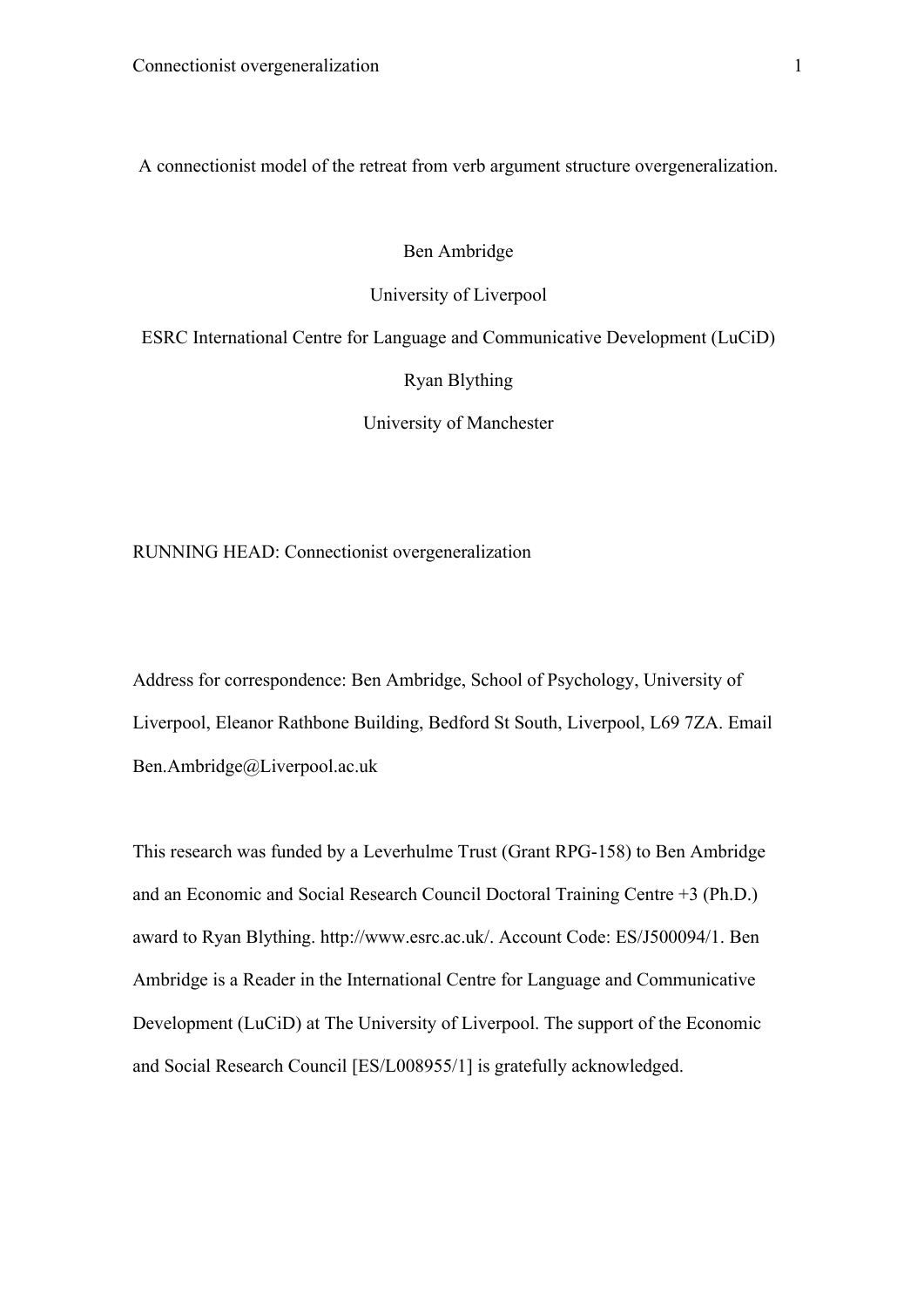# **A connectionist model of the retreat from verb argument structure overgeneralization.**

A central question in language acquisition is how children build linguistic representations that allow them to generalize verbs from one construction to another (e.g., *The boy gave a present to the girl*  $\rightarrow$  *The boy gave the girl a present*), whilst appropriately constraining those generalizations to avoid non-adultlike errors (e.g. *I said no to her*  $\rightarrow$  *\*I said her no*). Although a consensus is emerging that learners solve this problem using both statistical and semantics-based learning procedures (e.g., entrenchment, pre-emption and semantic verb class formation), there currently exist few – if any - proposals for a learning model that combines these mechanisms. The present study used a connectionist model to test an account that argues for competition between constructions based on (a) verb-in construction frequency, (b) relevance of constructions for the speaker's intended message and (c) fit between the fine-grained semantic properties of individual verbs and individual constructions. The model was able not only (a) to simulate the overall pattern of overgeneralization-then-retreat, but also (b) to use the semantics of novel verbs to predict their argument structure privileges (just as real learners do) and (c) to predict the pattern of by-verb grammaticality judgments observed in adult studies.

Keywords: Connectionist model, retreat from overgeneralization, no-negative-evidence problem, DO-dative, PO-dative.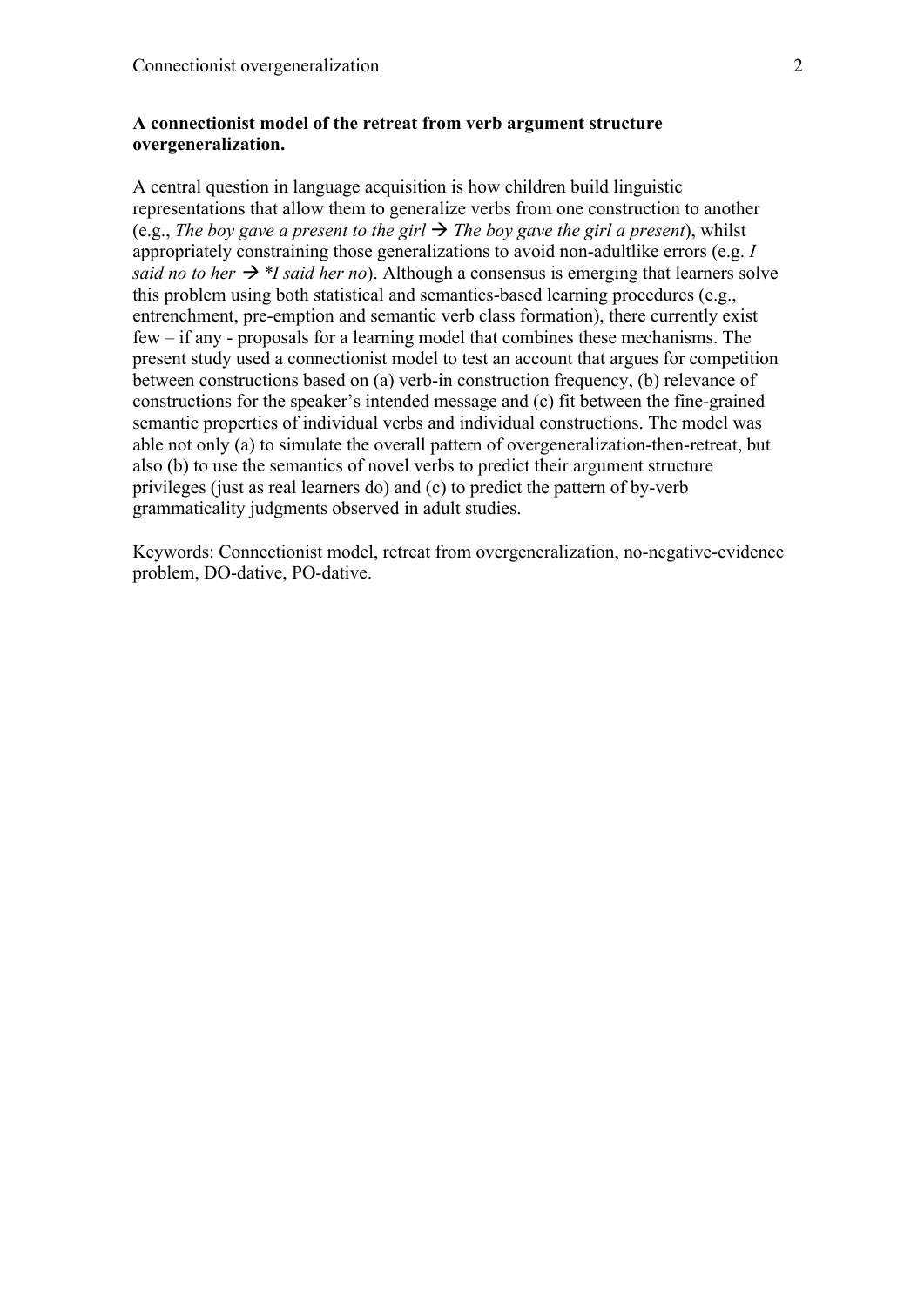# **A connectionist model of the retreat from verb argument structure overgeneralization.**

The centerpiece of Chomsky's (1957) landmark *Syntactic Structures* was the observation that speakers' knowledge of their native language does not consist solely of an inventory of rote-learned sentences; rather speakers acquire abstract generalizations which allow them to comprehend and produce utterances that they have never heard before. The question of how children acquire this quintessentially human ability occupies a core place in language acquisition research.

Braine (1971) pointed out a paradox that lies at the heart of this ability. On the one hand, even 2-3 year old children are adept at producing and understanding sentences in which a verb is used in a sentence-level *verb-argument structure construction* in which it has never appeared in the input. For example, when taught a novel verb in an *intransitive inchoative* construction (e.g., *The sock is weefing*), children are able to produce a *transitive causative* sentence with this verb (e.g., *The mouse is weefing the sock*; e.g., Akhtar & Tomasello, 1997; see Tomasello, 2003; Ambridge & Lieven, 2011, 2015, for reviews, and Gertner, Fisher & Eisengart, 2006; Noble, Rowland & Pine, 2011, for similar findings in comprehension).

On the other hand, children must somehow restrict this productivity to avoid producing ungrammatical utterances. While many verbs can appear in both the intransitive inchoative and transitive causative constructions (e.g., *The ball rolled / The clown rolled the ball*), and children must be able to generalize from one to another, they must also learn that certain verbs are restricted to the former (e.g., *The man laughed / \*The clown laughed the man* [where \* indicates an ungrammatical utterance]). Indeed, evidence from both diary and elicited production studies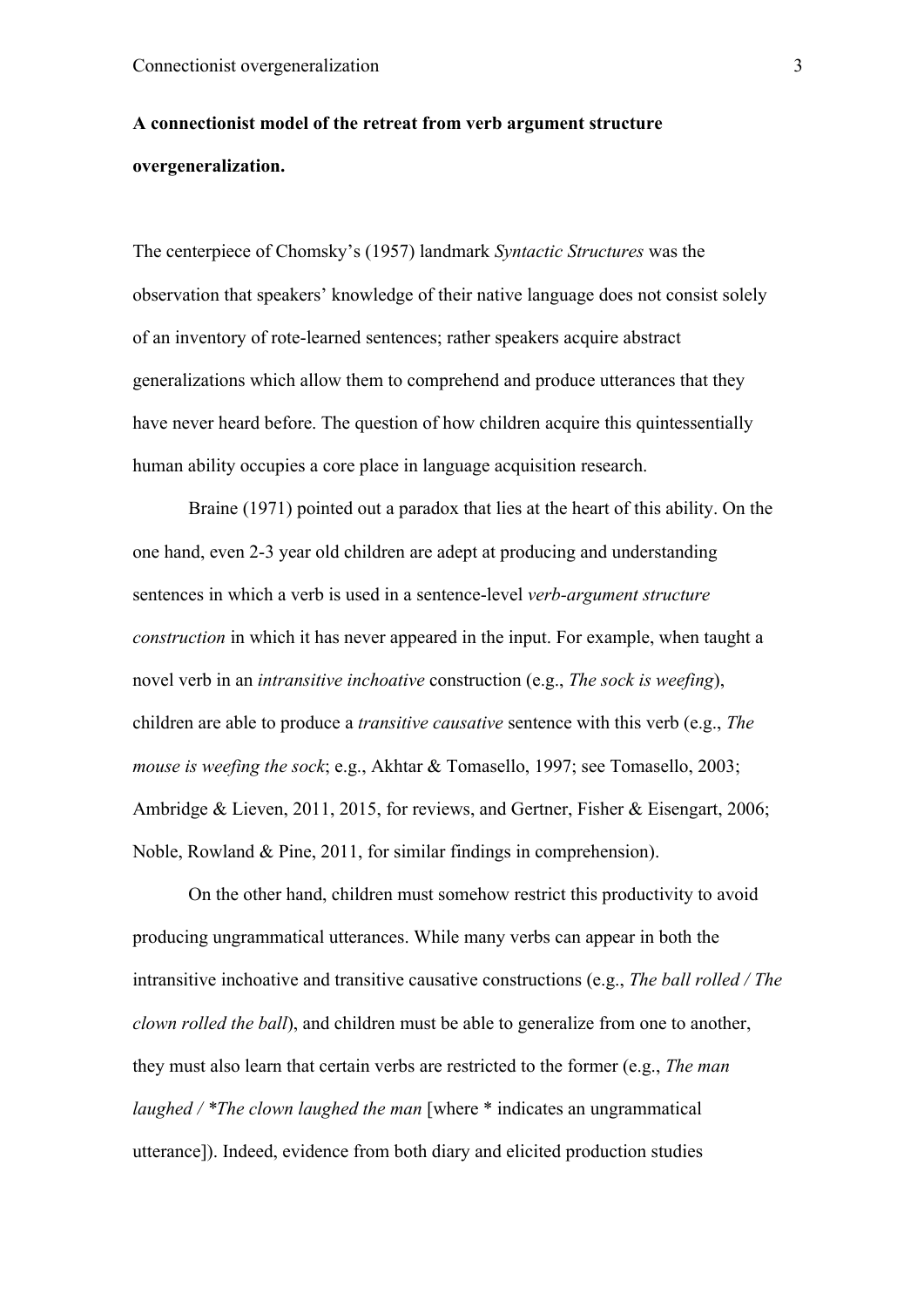demonstrates that many children pass through a stage in which they produce these

types of overgeneralizations, before "retreating" from error (e.g., Bowerman, 1988;

Brooks & Tomasello, 1999; Brooks, Tomasello, Dodson & Lewis, 1999; Brooks &

Zizak, 2002; Pinker, 1989). Analogous errors for the observed for the dative and

locative alternations are summarized in Table 1.

**Table 1. Possible and attested verb argument structure overgeneralization errors.**  Attested errors (all from Bowerman, 1988) are shown in **bold**, with the age of the child (years;months) and a possible grammatical formulation using the alternate construction. Reproduced by permission of Wiley from Ambridge, B., Pine, J.M., Rowland, C.F., Chang, F. & Bidgood, A. (2013). The retreat from overgeneralization in child language acquisition: Word learning, morphology and verb argument structure. *Wiley Interdisciplinary Reviews: Cognitive Science, 4*: 47–62.

|            | <b>Transitive causative alternation</b>                |                                                 |  |  |  |  |  |  |  |  |
|------------|--------------------------------------------------------|-------------------------------------------------|--|--|--|--|--|--|--|--|
|            | (a) (Inchoative) Intransitive                          | (b) Transitive (causative)                      |  |  |  |  |  |  |  |  |
|            | Alternating The ball rolled                            | The man rolled the ball                         |  |  |  |  |  |  |  |  |
| $(a)$ only | The man laughed                                        | *The clown laughed the man                      |  |  |  |  |  |  |  |  |
|            | Do you want to see our heads disappear?                | *Do you want to see us disappear our heads?     |  |  |  |  |  |  |  |  |
|            | don't want any more grapes; I'll cough                 | (6;0)                                           |  |  |  |  |  |  |  |  |
|            | I (didn't) giggle(d)                                   | *I don't want any more grapes; they just cough  |  |  |  |  |  |  |  |  |
|            | Will I climb up there?                                 | me (2;8)                                        |  |  |  |  |  |  |  |  |
|            | Did it bleed?                                          | *Don't giggle me (3;0)                          |  |  |  |  |  |  |  |  |
|            | I always sweat [when I wear it]                        | *Will you climb me up there (3;2)               |  |  |  |  |  |  |  |  |
|            | [They're nice enough that] I wish I had one            | *Did she bleed it? (3;6)                        |  |  |  |  |  |  |  |  |
|            |                                                        | *It always sweats me                            |  |  |  |  |  |  |  |  |
|            |                                                        | *[They're nice] enough to wish me that I had    |  |  |  |  |  |  |  |  |
|            |                                                        | one (5;8).                                      |  |  |  |  |  |  |  |  |
|            |                                                        |                                                 |  |  |  |  |  |  |  |  |
|            | <b>Dative alternation</b>                              |                                                 |  |  |  |  |  |  |  |  |
|            | (a) Prepositional-object (PO) dative                   | (b) Double-object (DO dative)                   |  |  |  |  |  |  |  |  |
|            | Alternating The boy gave a present to the girl         | The boy gave the girl a present                 |  |  |  |  |  |  |  |  |
| $(a)$ only | The boy dragged the box to the girl                    | *The boy dragged the girl the box               |  |  |  |  |  |  |  |  |
|            | The boy suggested the trip to the girl                 | *The boy suggested the girl the trip            |  |  |  |  |  |  |  |  |
|            | I said no to her                                       | $*I$ said her no $(3;1)$                        |  |  |  |  |  |  |  |  |
|            | Shall I whisper something to you?                      | *Shall I whisper you something? (7;8)           |  |  |  |  |  |  |  |  |
|            |                                                        |                                                 |  |  |  |  |  |  |  |  |
|            |                                                        | <b>Locative alternation</b>                     |  |  |  |  |  |  |  |  |
|            | (a) Contents (figure) locative                         | (b) Container (ground) locative                 |  |  |  |  |  |  |  |  |
|            | Alternating The boy sprayed paint onto the statue      | The boy sprayed the statue with paint           |  |  |  |  |  |  |  |  |
| $(a)$ only | The boy poured water into the cup                      | *The boy poured the cup with water              |  |  |  |  |  |  |  |  |
|            | Mommy, I poured water onto you                         | *Mommy, I poured you [M: You poured me?]        |  |  |  |  |  |  |  |  |
|            |                                                        | Yeah, with water (2;11)                         |  |  |  |  |  |  |  |  |
|            | I don't want it because I spilled orange juice onto it | *I don't want it because I spilled it of orange |  |  |  |  |  |  |  |  |
|            |                                                        | juice (4;11)                                    |  |  |  |  |  |  |  |  |
| $(b)$ only | *The boy filled water into the cup                     | The boy filled the cup with water               |  |  |  |  |  |  |  |  |
|            | $*I'm$ gonna cover a screen over me $(4;5)$            | I'm going to cover myself with a screen         |  |  |  |  |  |  |  |  |
|            | *Can I fill some salt into the bear [-shaped salt      | Can I fill the bear with salt?                  |  |  |  |  |  |  |  |  |
|            | shaker]? (5;0)                                         |                                                 |  |  |  |  |  |  |  |  |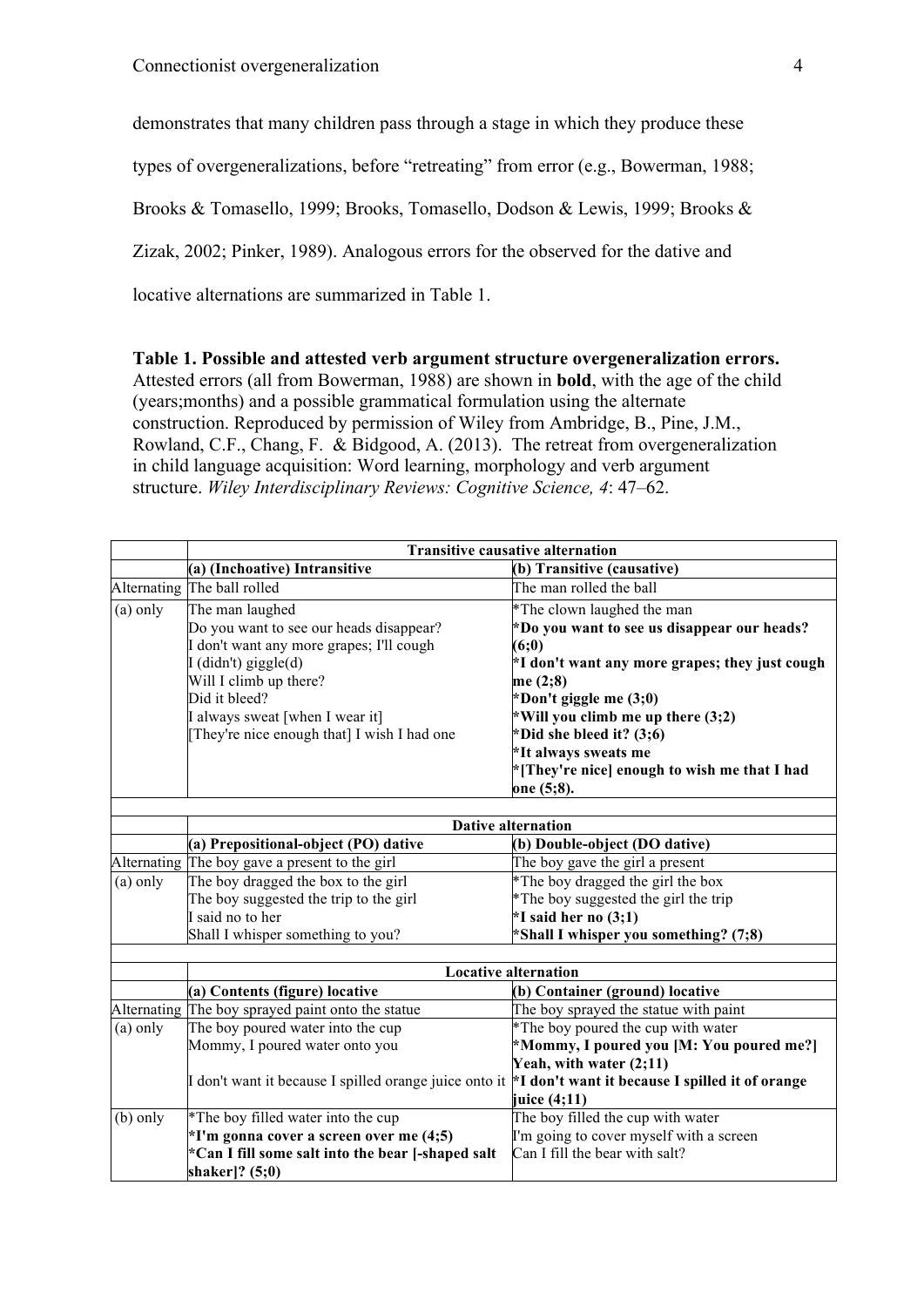The problem of the retreat from overgeneralization has attracted a considerable amount of attention in the literature. Recent studies of all three types of overgeneralization error listed in Table 1 have provided support for three proposals.

Under the *entrenchment hypothesis* (e.g., Braine & Brooks, 1995), repeated presentation of a verb (regardless of sentence type) contributes to an everstrengthening probabilistic inference that its use in non-attested constructions is not permitted. In support of this hypothesis, many studies have demonstrated a negative correlation between overall verb frequency (regardless of sentence type) and the relative acceptability and production probability of errors with that verb, in judgment and production tasks respectively. (Ambridge, 2013; Ambridge & Brandt, 2012; Ambridge, Pine & Rowland, 2012; Ambridge, Pine, Rowland & Chang, 2012; Ambridge, Pine, Rowland, Freudenthal & Chang, 2014; Ambridge, Pine, Rowland, Jones & Clark, 2009; Ambridge, Pine, Rowland & Young, 2008; Bidgood, Ambridge, Pine & Rowland, 2014; Blything, Ambridge & Lieven, 2014; Brooks, Tomasello, Dodson & Lewis, 1999; Stefanowitsch, 2008; Theakston, 2004; Wonnacott, Newport & Tanenhaus, 2008).

The *pre-emption hypothesis* (e.g., Goldberg, 1995) is similar, but with one important difference. Under entrenchment, a particular error (e.g., \**Bart dragged Lisa the box*, where a PO-only verb is used in a DO-dative) is probabilistically blocked by any use of the relevant verb (e.g., *The man dragged the box; The boy dragged his feet; That movie really dragged on* etc.). Under pre-emption, errors of the form *\*Bart dragged Lisa the box* are probabilistically blocked only by uses that express the same intended message; i.e., PO-dative uses of that verb (e.g., *Marge dragged the package to Homer*). Thus this hypothesis predicts a negative correlation between the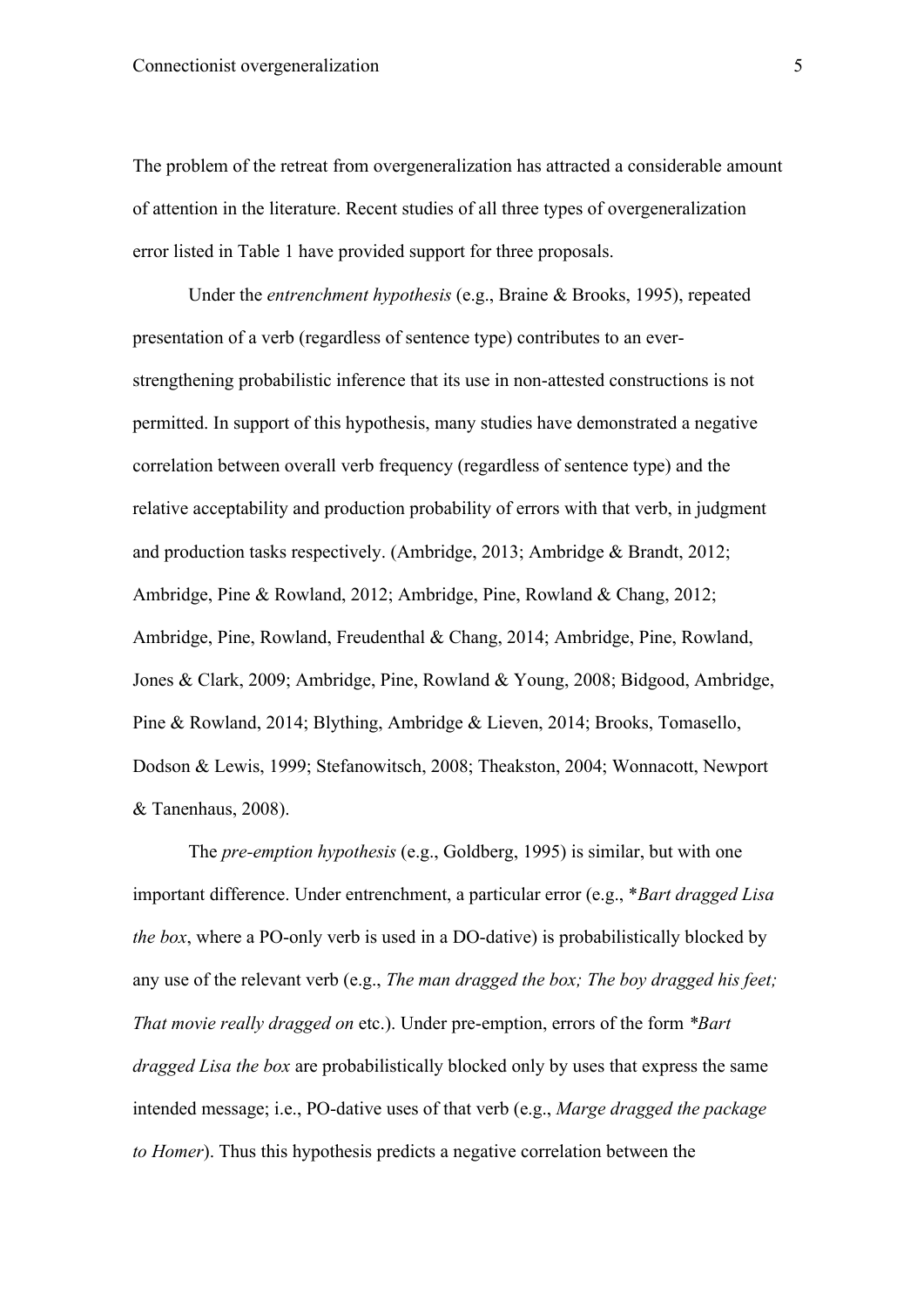acceptability/production probability of a particular error (e.g., DO-dative uses of *drag*) and the frequency of that verb in the single most nearly synonymous construction (e.g., PO-dative uses of *drag*). Although the two measures tend to be highly correlated, recent studies suggest that – to the extent to which they can be differentiated statistically – pre-emption plays a role above and beyond entrenchment (e.g., Ambridge, 2013; Ambridge et al, 2014; Ambridge, Pine & Rowland, 2012; Boyd & Goldberg, 2011; Brooks & Tomasello, 1999; Brooks & Zizak, 2002; Goldberg, 2011).

The *semantic verb class hypothesis* (Pinker, 1989) argues that learners form classes of verbs that are restricted to particular constructions only. For example, focusing on the dative alternation, verbs of accompanied motion and manner of speaking may appear in the PO-dative (e.g., *Marge pulled the box to Homer; Homer shouted the instructions to Lisa*), but are less than fully acceptable in the DO-dative (e.g., \**Marge pulled Homer the box; \*Homer shouted Lisa the instructions*). On the other hand, verbs of giving and illocutionary communication may appear in both constructions (*Lisa gave the book to Bart, Lisa gave Bart the book; Lisa showed the answer to Homer, Lisa showed Homer the answer*). Evidence for this hypothesis comes from production and judgment studies showing that if children are taught novel verbs, they use their notional semantic class membership to determine the constructions in which they can and cannot appear (Ambridge et al, 2008, 2009; 2011; Ambridge, Pine, Rowland & Chang, 2012; Bidgood et al, 2014; Brooks & Tomasello, 1999; Gropen, Pinker, Hollander & Goldberg, 1991a, 1991b; Gropen, Pinker, Hollander, Goldberg & Wilson, 1989).

Importantly, these semantic classes are not arbitrary. Rather, a particular class of verbs can appear in a particular construction only if there is sufficient overlap between the semantics of the verbs and the semantics of the construction. For example,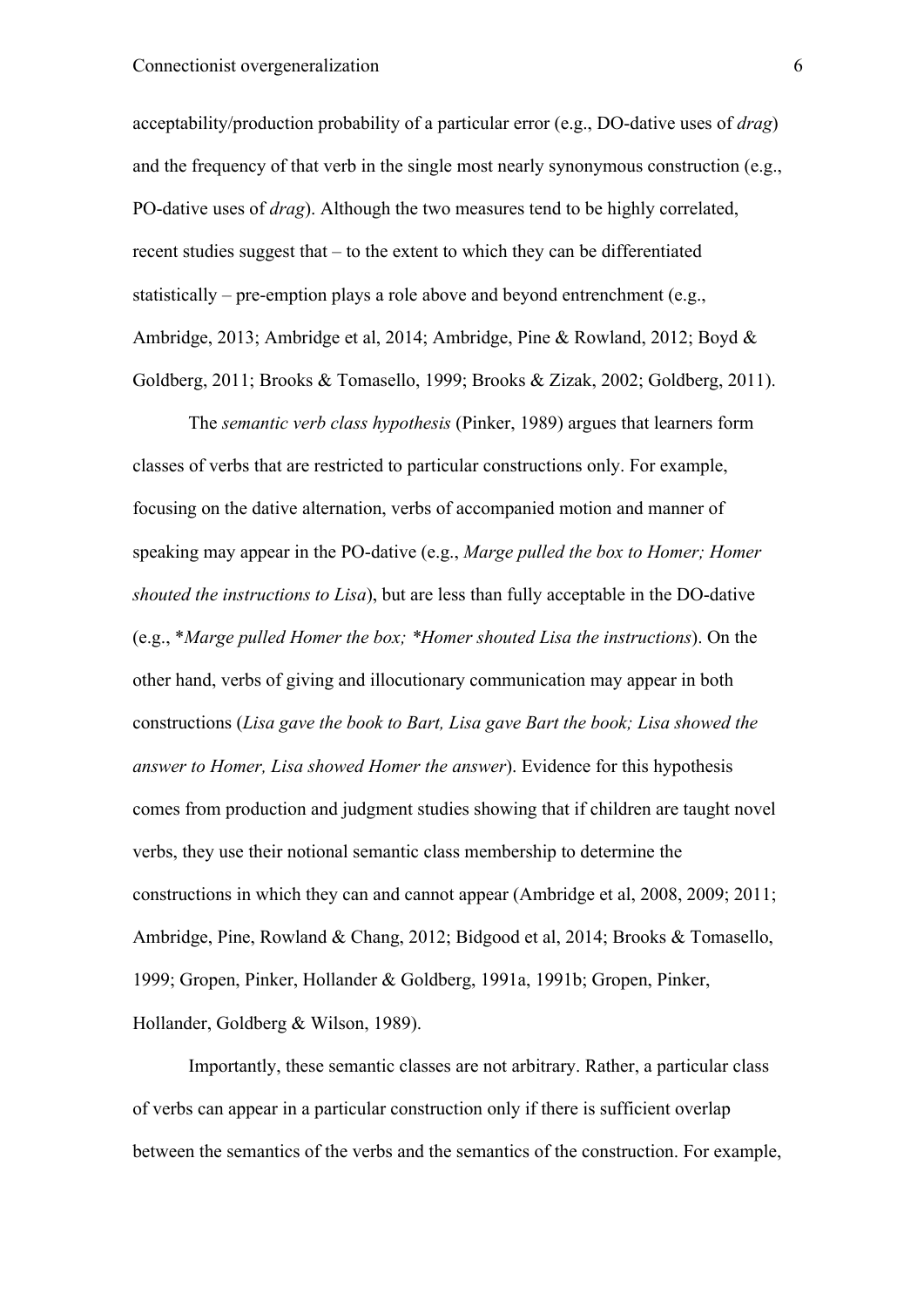the DO-dative construction is associated with the meaning of "causing to have" (Pinker, 1989). Thus the reason that verbs from the *give* and *show* classes may appear in this construction is that they are consistent with this meaning (in the latter case, the possession transfer is metaphorical; a transfer of information). On this account, the reason that verbs from the *pull* and *shout* classes may not appear in the DO-dative construction is that they are not sufficiently consistent with this "causing to have" meaning. Instead, they are restricted to the PO-dative construction, because they are compatible with the meaning of this construction ("causing to go"). Ambridge et al (2014) found that independent ratings of the extent to which particular verbs were consistent with "causing to have" versus "causing to go" significantly predicted the rated acceptability of that verb in the DO- versus PO-dative construction (see Ambridge & Brandt, 2013; Ambridge, Pine & Rowland, 2012, for an analogous finding for the locative alternation).

In summary, previous studies have found support for the entrenchment, preemption and semantic verb class hypotheses. This raises the question of whether it is possible to posit a single learning mechanism that yields all of these effects (indeed, it is debatable whether any of these proposal indeed constitute mechanistic accounts of the retreat from error *per se*). One proposal for such a learning mechanism is the *FIT* account (Ambridge, 2013; Ambridge et al, 2014; Ambridge & Lieven, 2011; Ambridge, Pine & Rowland, 2012; Ambridge, Pine, Rowland & Chang, 2012;). The acronym captures the account's emphasis on the importance of the *Fit* between *Items* and (construction) *Templates* (in this case, with regard to semantics).

The central assumption of the account is that speakers maintain an inventory of argument structure constructions - each acquired by abstracting across concrete tokens of those constructions in the input – which, in production, compete to express the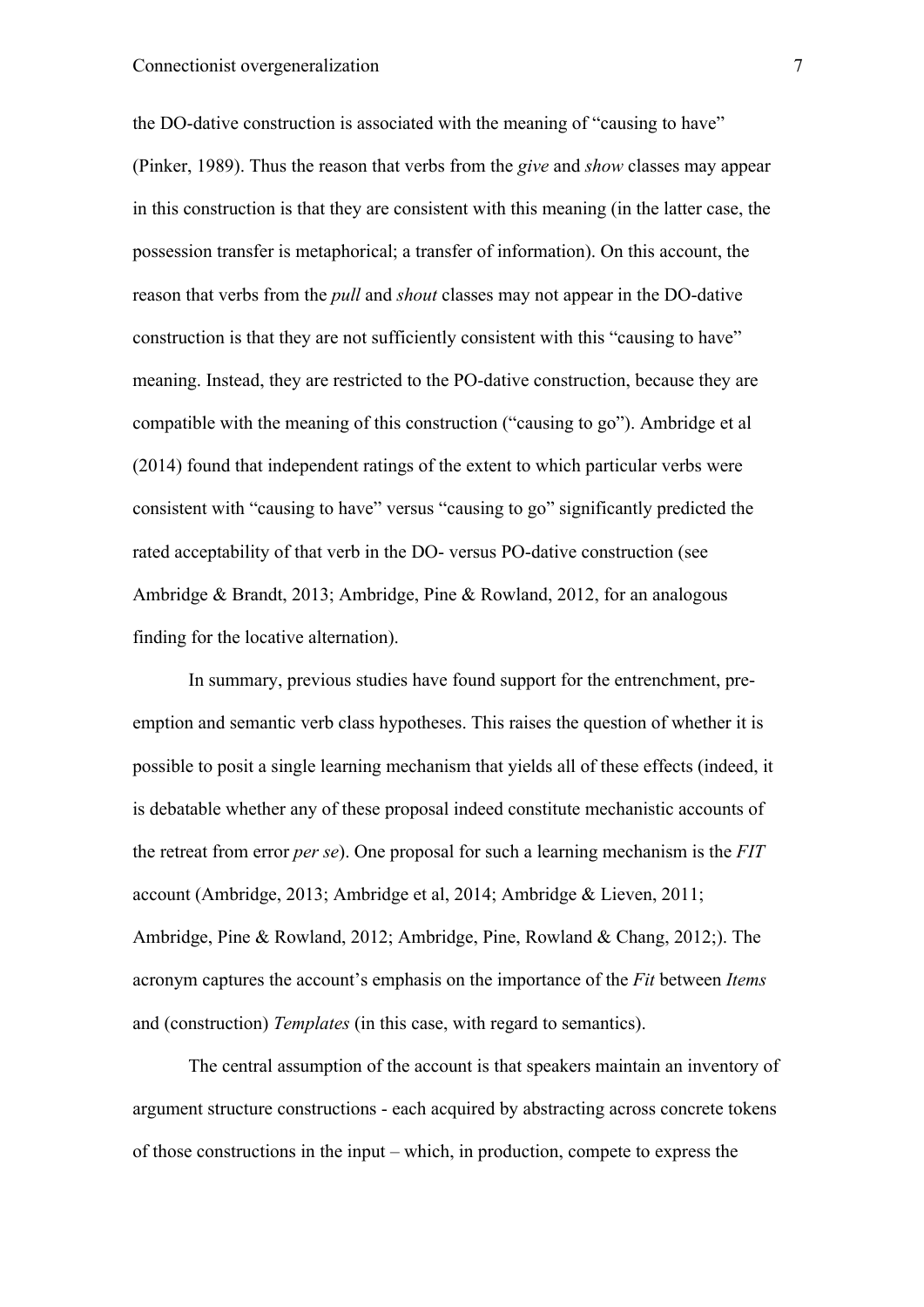speaker's desired message (e.g., MacWhinney, 2004). The activation level of each competitor is determined by three factors, illustrated here for the example message "MARGE CAUSED HOMER TO HAVE THE BOX BY PULLING THE BOX TO HOMER":

• *Verb-in-construction frequency.* The verb in the message (here *pull*) activates each construction in proportion to the frequency with which it has appeared in that construction in input sentences. This factor yields pre-emption effects because every input occurrence of *pull* in a PO-dative boosts the activation of this construction, at the expense of the DO-dative construction, in production. This factor yields entrenchment effects because every input occurrence of *pull* in *any* other construction (e.g., a simple transitive) boosts the activation of this construction at the expense of the DO-dative.

• *Relevance*. A "relevant" construction is one that contains a slot for every item in the speaker's message. So, for the present example, both the PO-dative (yielding *Marge pulled the box to Homer*) and the DO-dative (\**Marge pulled Homer the box*) are more relevant than, for example, the transitive (*Marge pulled the box*). The notion of relevance captures the intuition of the pre-emption hypothesis that the PO- and DOdative are better competitors for one another than are other constructions such as the transitive.

• *Fit*. The third factor is the compatibility (or *fit*) between the semantic properties of each item in the message (e.g., the verb) and the relevant slot in each candidate construction. The semantics of each slot are a frequency-weighted average of the semantics of each item which appeared in that position in the input utterances that gave rise to the construction. This factor is designed to capture the finding that ratings of the extent to which verbs exhibit semantic properties to do with "causing to have" and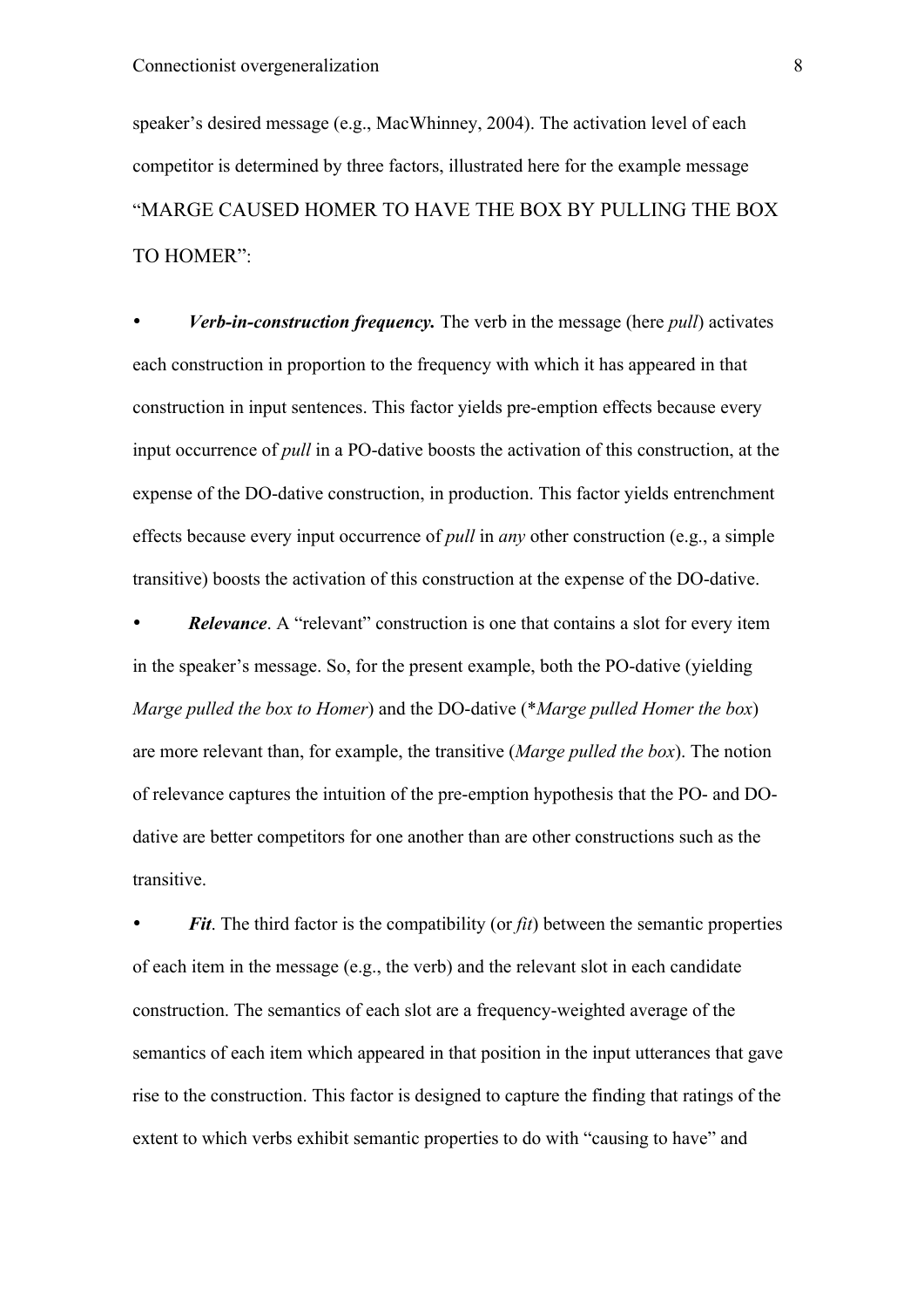"causing to go" predict acceptability in the DO- and PO-dative respectively (Ambridge et al, 2014).

• A fourth factor, **overall construction frequency**, may also be important. That is, all else being equal, a speaker is more likely to select a higher frequency construction (e.g., an active transitive) than a lower frequency alternative (e.g., the passive). This factor may be necessary to explain, for example, why some alternations attract higher error rates than others. Although construction frequency is indirectly manipulated in the present study, since the simulation involves only two constructions, it is not possible to draw any conclusions regarding the importance of this factor.

Of course, as a verbal model, the FIT account is little more than a redescription of the experimental findings. Thus the aim of the present study is to instantiate the account as a computational model in order to investigate the extent to which it can simulate (a) the overall pattern of generalization to novel verbs, overgeneralization errors and subsequent retreat shown by children and (b) the verb-by-verb pattern of adult acceptability ratings for overgeneralization errors in judgment studies. Before introducing the computational model itself, it is important to consider the respects in which it differs from previous models that also simulate aspects of the retreat from overgeneralization. Note that – although not all include a role for semantics – all nevertheless share a degree of theoretical and implementation overlap with the present model, and thus should be considered complementary models, rather than radically different rivals.

Like the present model, the hierarchical Bayesian model of Perfors, Tenenbaum and Wonnacott (2010) learns item-based links between particular verbs and the POand DO-dative constructions. An important difference it that it generalizes to novel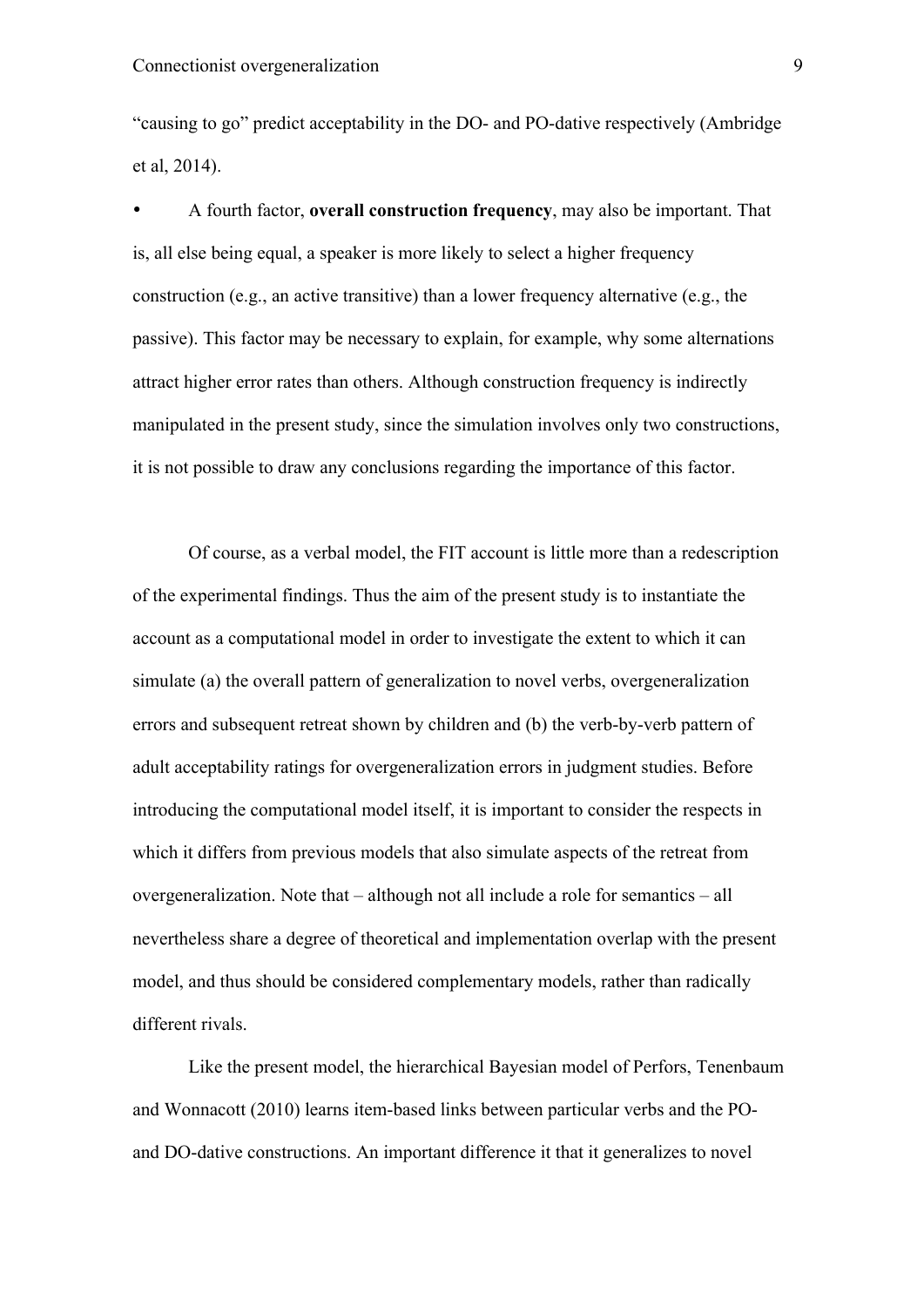verbs by additionally forming *overhypotheses* regarding the tendency of (a) all verbs and (b) classes of distributionally similar verbs to occur in both constructions as opposed to only one, rather than on the basis of semantic similarity (the same is true for related models based on the notion of Minimum Description Length; e.g., Dowman, 2000, submitted; Hsu & Chater, 2010; Hsu, Chater & Vitányi, 2011, 2013; Onnis, Roberts & Chater, 2002). However, although there is some evidence for the importance of overhypotheses in artificial grammar learning studies with adults (e.g., Perek & Goldberg, in press; Wonnacott et al, 2008;), it remains to be seen whether this procedure plays a crucial role in children's natural language learning. Indeed, the claim that children make use of overhypotheses would seem to contradict the large body of evidence suggesting that their early knowledge of language consists of holophrases and low-scope formulae, and only later becomes more abstract (e.g., Ambridge & Lieven, 2015; Tomasello, 2003). Although some versions of the Perfors et al (2010) model include verb-level semantic features, each feature has only three possible values corresponding to PO-only, DO-only and alternating verbs – and so does not simulate fine-grained by-verb semantic effects observed for human participants (Ambridge et al, 2014).

The dual-path model of Chang (2002; see also Chang, Dell & Bock, 2006) is able to simulate a wide range of language acquisition phenomena, including generalization of novel verbs into unattested constructions and the retreat from overgeneralization (including for the dative alternation; see p.638-640). The model works by learning to sequentially predict the next word in a sentence (using a Simple Recurrent Network), given a message (e.g., AGENT=*Marge*, ACTION=*drag*, GOAL=*Homer*, PATIENT=*box*) and construction-level event semantics (e.g., CAUSE+MOTION+TRANSFER for the PO-/DO-dative). Due to its sequential nature,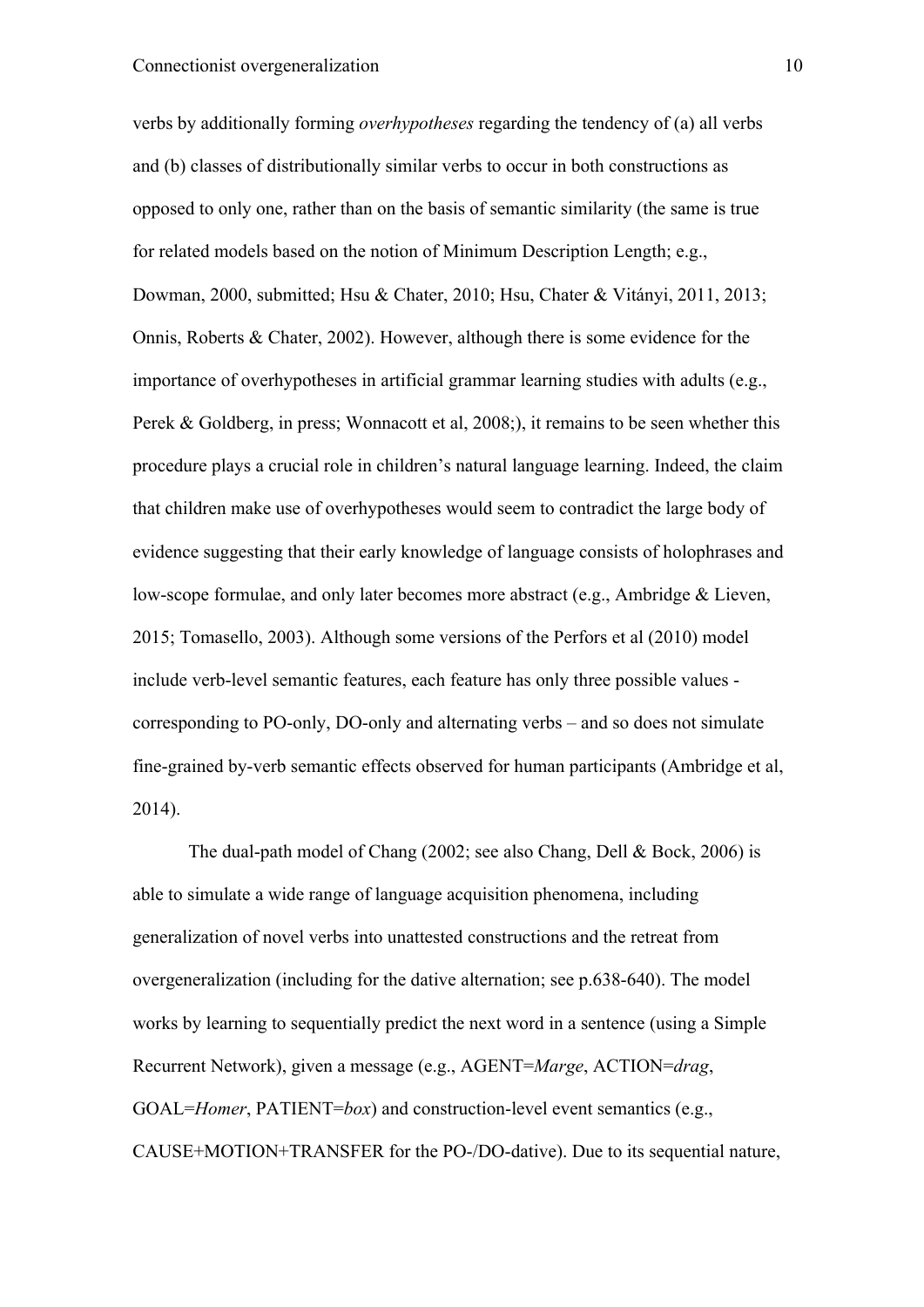the dual-path model constitutes a lower-level and hence more realistic approximation of the task facing real language learners than any of the other models outlined here (including the new model outlined in the present article). An important difference from the present model is that the dual-path model does not represent verb-level semantics (only construction-level event-semantics). Also, its use of artificially-generated datasets means that the model does not make predictions regarding by-verb patterns of adult grammaticality judgments.

Perhaps the model closest to the present simulation is that of Alishahi and Stevenson (2008). This model receives input in the form of pairs of a scene and an utterance (e.g, DRAG<sub>CAUSE</sub> MARGE<sub>AGENT</sub> BOX<sub>THEME</sub> TO HOMER<sub>DESTINATION</sub> + *Marge dragged the box to Homer*), from which it extracts argument-structure frames (e.g., [argument1] [verb] [argument2] [argument3]). Frames that are sufficiently similar are collapsed into constructions, using an unsupervised Bayesian clustering process. This model is similar to the present simulation in its use of verb and construction semantics, which allows it to show both generalization to novel verbs and overgeneralization with subsequent retreat, and also in its use of corpus-derived verb+construction counts. An important difference is that Alishahi and Stevenson's (2008) simulations did not investigate the relative importance of entrenchment, preemption and verb semantics. Neither did these authors attempt to simulate the by-verb pattern of adult grammaticality judgments. Indeed, in its present form Alishahi and Stevenson's model is unlikely to be able to do so, since – like all of the previous models discussed in this section - it does not represent verb semantics at a sufficiently fine-grained level (see p.827 for discussion).

The present article introduces a new model that instantiates the key assumptions of Ambridge and colleagues' verbal FIT account: competition between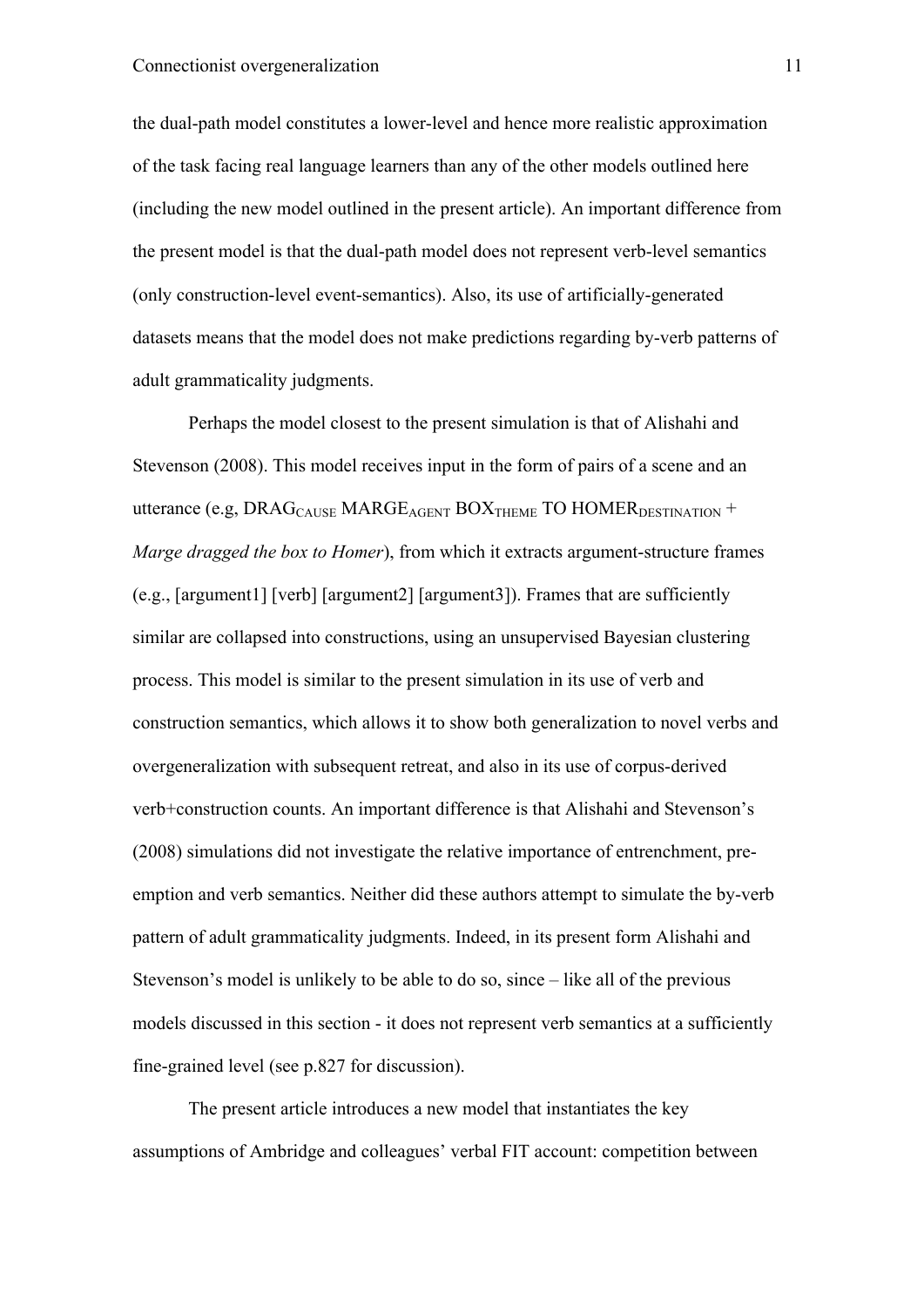constructions based on (a) verb-in construction frequency, (b) relevance of constructions for the speaker's intended message and (c) fit between the fine-grained semantic properties of individual verbs and individual constructions (or, more accurately, their [VERB] slot). The aim is to investigate the ability of the model (a) to explain generalization to novel verbs, overgeneralization error and subsequent retreat, (b) to model the pattern of by-verb grammaticality judgments obtained in adult studies and (c) to elucidate the relative importance of entrenchment, pre-emption and verb semantics, and explore one way in which these factors might be combined into a learning model.

Given that previous regression studies have already demonstrated that entrenchment, pre-emption and verb semantics play a role in the retreat from error – including for the dative constructions (Ambridge, Pine, Rowland & Chang, 2012; Ambridge, Pine, Rowland, Freudenthal & Chang,  $2014$ ) – a question arises as to how the present model adds to our understanding of the phenomenon. The main advantage is that, unlike a regression model, the present computational model instantiates – albeit at a relatively high level – a mechanistic account of a possible procedure for LEARNING verb argument structure restrictions. Nobody would argue that children use a single pass of an input corpus to calculate, for each verb, entrenchment, pre-emption and verb-semantic measures (i.e., "meta" or "macro" variables), which they then combine in a way analogous to a statistical regression. Rather, children – like the present computational model – use the semantic and statistical regularities that fall out of the raw input data (not meta variables that describe them) to incrementally learn probabilistic links between verbs and constructions. Thus a successful computational model, unlike a regression model, will simulate a period of overgeneralization followed by retreat, and allows for the investigation of factors that alter the trajectory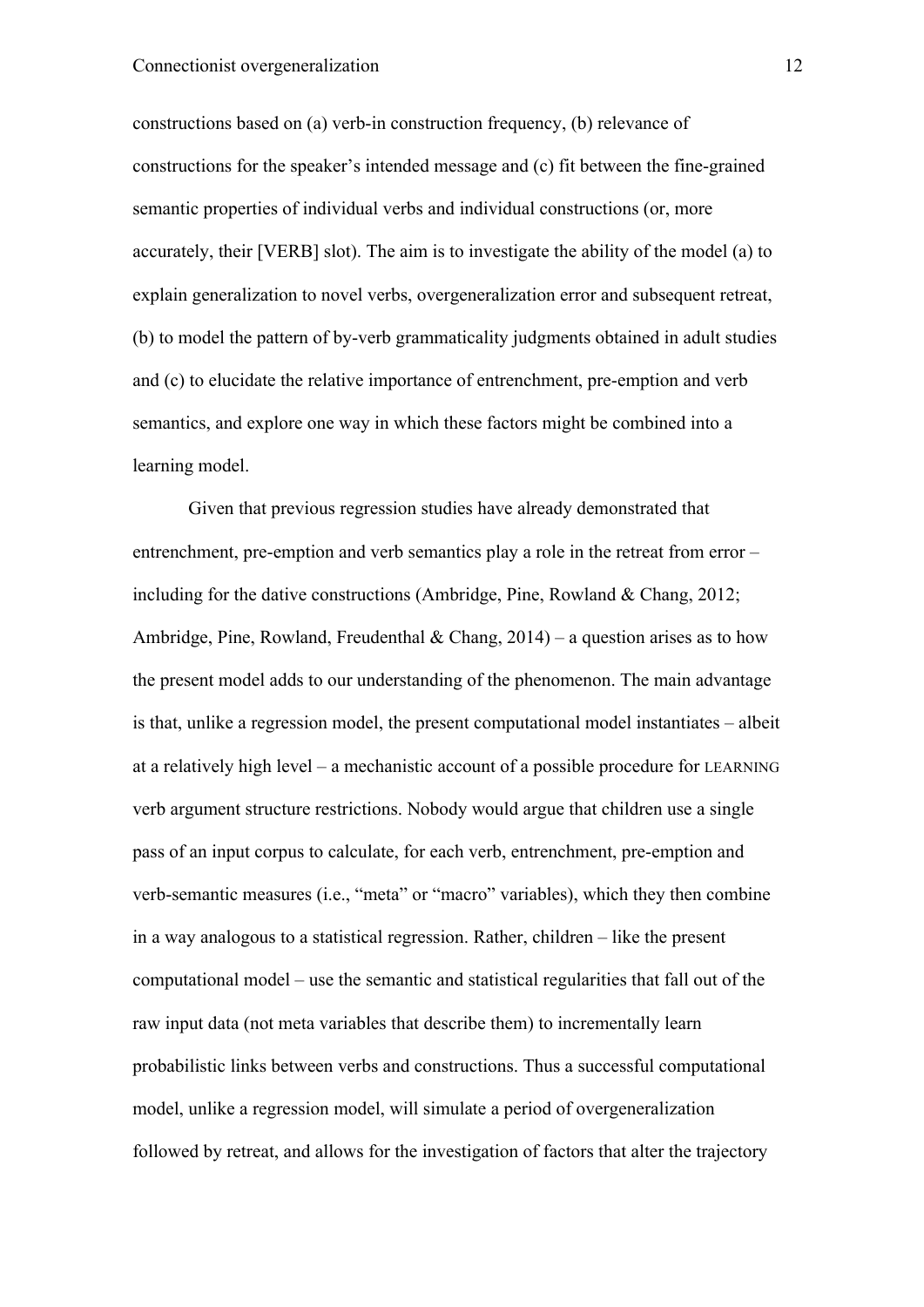of this learning process. For example, one question we investigate is how learning is affected by the presence of arbitrary lexical exceptions.

#### **Method**

The problem is conceptualized as one of the speaker learning, via comprehension, verb+construction mappings that allow her, in production, to select the appropriate construction, given the verb that she intends to use (in this case the PO-dative, the DOdative or Other). This is, of course, a relatively high-level conceptualization, and one that abstracts across the many factors other than verb-level properties that determine construction choice (e.g., information structure, the relative length of the theme and recipient NPs etc., see Bresnan, Cueni, Nikitina & Baayen, 2007). Neither does it address the issue of how either verbs or constructions are acquired in the first place (see Twomey, Chang and Ambridge, 2014, for one simulation of the acquisition of verb semantics). Nevertheless, the rather abstract and theory-neutral nature of this conceptualization renders it potentially compatible with any theoretical approach which assumes that adult speakers possess some kind of abstract knowledge of verb argument structure constructions.

All simulations used the OXlearn MATLAB package (Ruh &Westermann, 2009). The learning task was instantiated in a three-layer feed-forward backpropagation network with seven input units (representing the verb), three hidden units, and three output units (representing PO-dative, DO-dative and Other). The structure of the network is summarized in Figure 1. Both the output and hidden layers used a sigmoid activation function (learning rate 0.01), and received input from a bias unit. Seven input units were used in order to allow each verb to be represented as a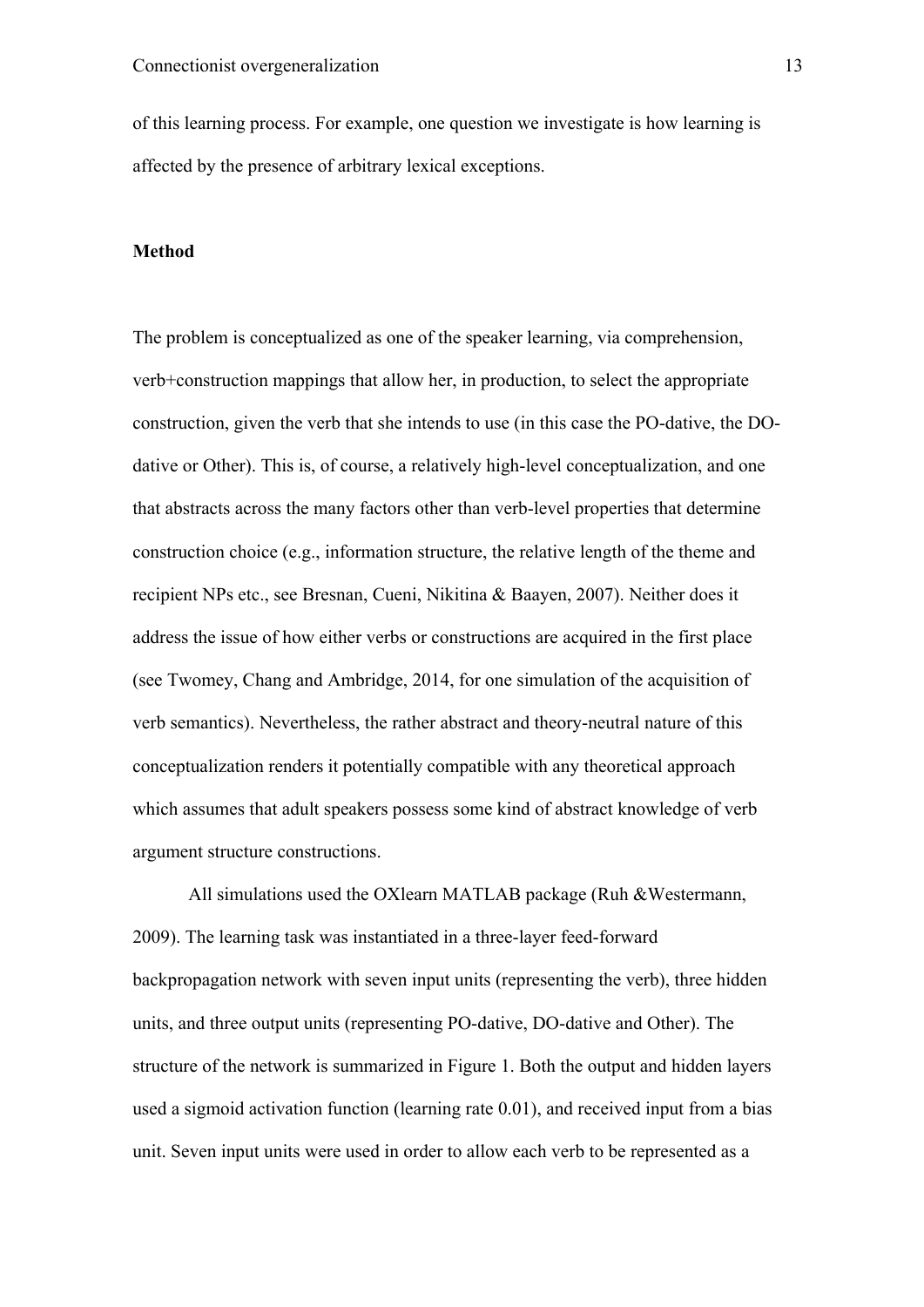vector across seven composite semantic features taken from Ambridge, Pine, Rowland, Freudenthal and Chang (2014), roughly speaking: *causing to go* (two predictors), *causing to have*, *speech, mailing, bequeathing* and *motion*. In this previous study, participants rated each verb for the extent to which it exhibits each of 18 semantic features relevant to the alternation, with these features condensed to seven using Principal Components Analysis (PCA). Each verb was represented in terms of its mean rating on each of these seven composite semantic features.

It is important to acknowledge that this implementation sidesteps the extremely difficult question of how learners acquire verb semantics, assuming – in effect – that learners have perfect knowledge of the semantics of every verb from the very first time that they hear it. In fact, real-life acquisition of verb semantics no doubt requires a considerable amount of experience, and presumably proceeds, at least in part, on the basis of syntactic and lexical distributional information (e.g., Gleitman, 1990; Pinker, 1994; Twomey, Chang & Ambridge, 2014). However, it is important to point out that this problem is shared by all current models of the acquisition of verbs' argument structure restrictions; both the verbal models outlined in the introduction, and the computational models outlined in the previous section. Thus this shortcoming is no reason to disregard the present model in favour of its contemporaries.





\* = Pre-emption simulations only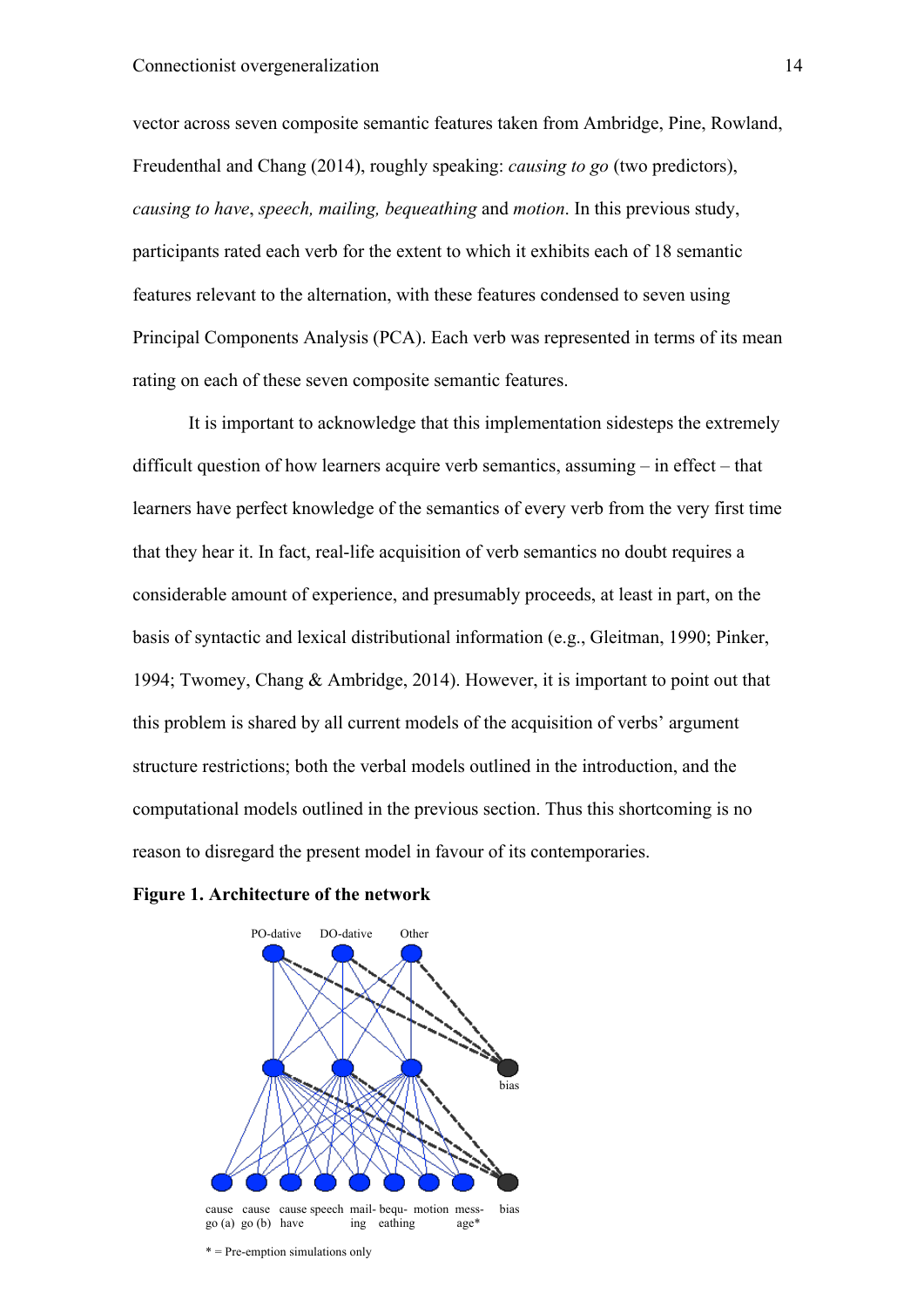Twenty four verbs were used; the core set from Ambridge, Pine, Rowland & Chang (2012), half PO-only, half alternating (note that this first simulation did not include DO-only verbs – e.g., *bet* and *wager* - which are of very low type and token frequency, particularly in speech to children, and so constitute a marginal phenomenon).

The PO-only verbs were drawn from two semantic classes: *pull*-verbs (*pull, drag, carry, haul, lift* and *hoist*) and *shout-*verbs (*shout, screech, whisper, hiss, scream* and *shriek*). The alternating verbs were drawn from two further classes: *show*-verbs (*show, teach, ask, pose, tell* and *quote*) and *give*-verbs (*give, hand, send, mail, throw* and *toss*).

For each training trial, a verb was presented to the network, along with its target construction (i.e., the target activation of the PO-dative, DO-dative or Other output unit was set to 1, with the other two output units set to 0). Verb+construction pairs were presented to the model in proportion to the log frequency with which the verb occurred in that construction in the British National Corpus (counts taken from Ambridge et al, 2014), as shown in Table 1 below. "Other" counts include all nondative uses of the relevant verb, including – for example – simple transitives (*He pulled the rope*) and single word utterances (e.g., *Pull!*).

| <b>Verb</b> | PO-<br>dative | DO-<br>dative | <b>Other</b> |       |                |   |    |
|-------------|---------------|---------------|--------------|-------|----------------|---|----|
| pull        | 4             | $\theta$      |              | show  |                |   |    |
| drag        | 4             | $\theta$      |              | teach | $\overline{4}$ | b | 8  |
| carry       |               | $\theta$      |              | ask   |                |   | 10 |
| haul        |               | $\theta$      | O            | pose  |                |   |    |
| lift        |               | $\theta$      | 8            | tell  | 4              | 9 |    |
| hoist       |               |               |              | quote |                |   |    |

# **Table 1. Training set**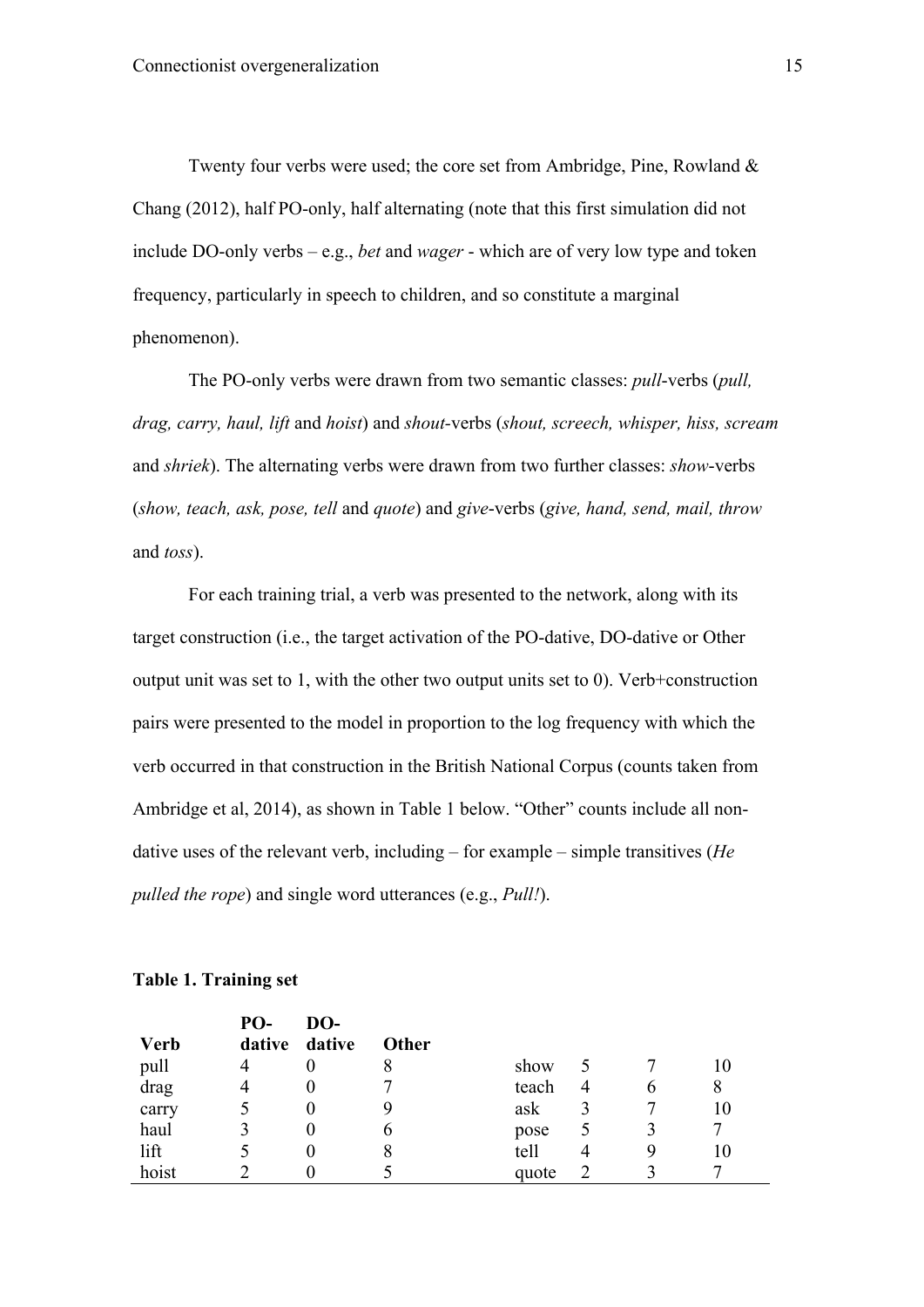Connectionist overgeneralization 16

| shout   | 2 |              | give  |    | 10 |
|---------|---|--------------|-------|----|----|
| screech |   |              | hand  | b  |    |
| whisper |   |              | send  | b  |    |
| hiss    |   | <sub>n</sub> | mail  |    |    |
| scream  |   |              | throw |    |    |
| shriek  |   |              | toss  |    |    |
|         |   |              |       |    |    |
|         |   |              | Total | 66 |    |

Thus a single training sweep consisted of 329 verb+construction pairs (86 PO-datives, 66 DO-datives and 177 Other constructions). The overgeneralization pressure on the model arises from the fact that half the verbs it encounters activate both the PO- and DO-dative output units (though only one or the other on any given trial), while the remainder activate only the PO-dative unit (with varying frequency).

For each test trial, the frozen model was presented with a verb - either a familiar verb from the training set or a novel verb (described below) - and the corresponding activation of the DO-dative output unit recorded. The activation of this output unit is taken as the model's "grammaticality judgment" for a DO-dative sentence with the relevant verb. The model's judgments were compared against those obtained from adult participants (from Ambridge et al, 2012). This method is preferable to simply investigating the model's ability to learn the training set to some error criterion (which is trivial, given the present set-up). It is important to emphasize that the model did not receive any information regarding participants' grammaticality judgments; as described above, target activations of output units were determined solely on the basis of corpus frequency.

Novel verbs were created in order to test the model's ability to generalize; that is, to determine the grammaticality or otherwise of previously-unseen verbs in the DOdative construction on the basis of their semantics. Ambridge et al (2012) found that adults displayed this ability, though children aged 5-6 and 9-10 did not. Novel verbs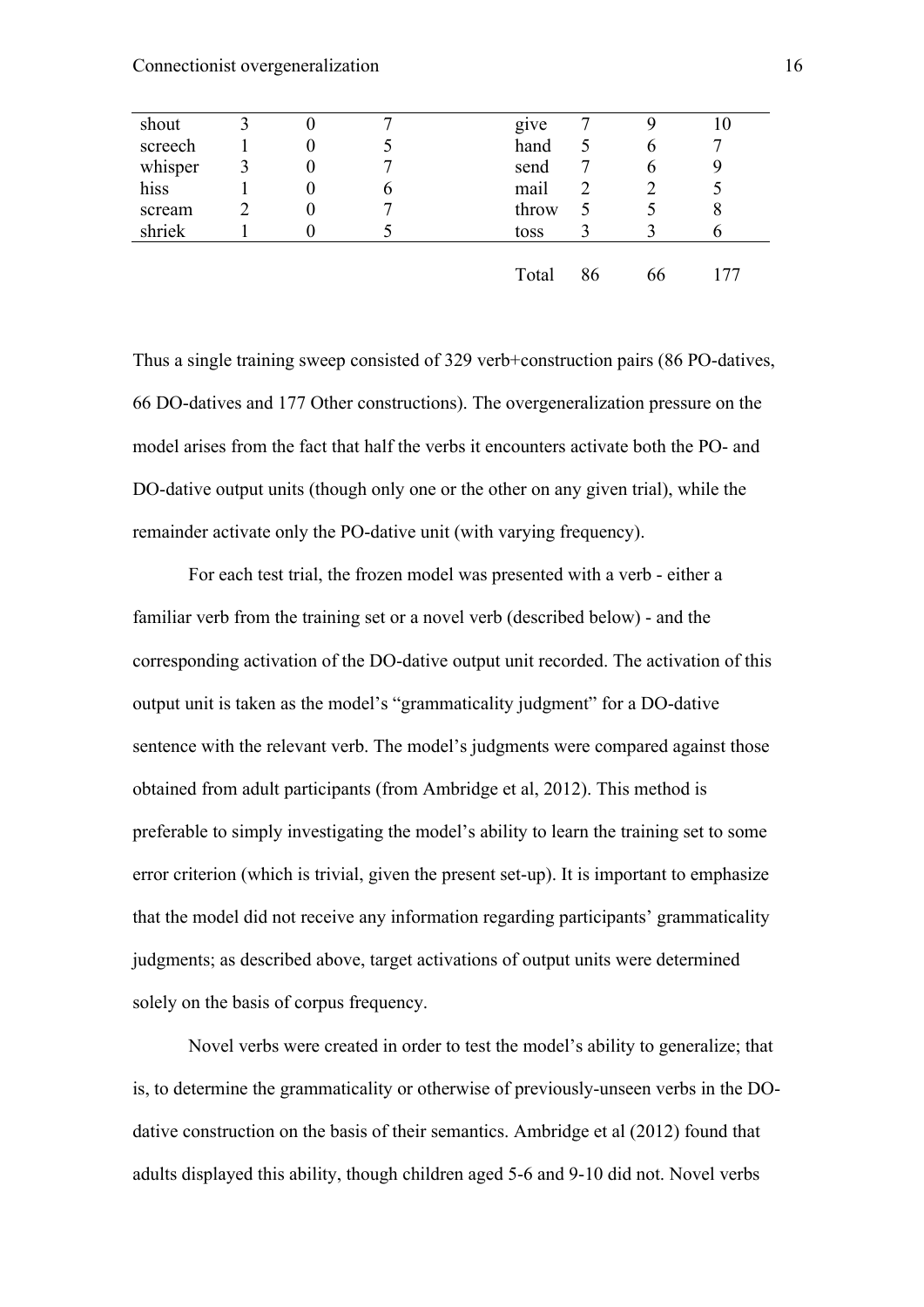were created by averaging across the semantic ratings for all of the verbs in the relevant semantic class, excluding the target verbs. This resulted in the creation of four novel verbs, two PO-only (novel *pulling* and novel *shouting*), two alternating (novel *showing* and novel *giving*). Ambridge et al (2012) found that adults rated DO-dative uses of the former, but not the latter, as ungrammatical.

## **Results**

*Semantics+Entrenchment model.* The model as described above implements entrenchment, but not pre-emption, as all non-DO-dative uses of a particular verb, whether PO-dative or Other, have an equal impact in causing the model *not* to activate the DO-dative output unit for this verb (pre-emption is added to a subsequent model). The model implements a role for verb semantics, by virtue of the fact that each verb is represented as a vector of seven semantic feature scores. The model was trained for 100,000 sweeps (each consisting of 329 verb+construction pairs) and its output recorded every 10,000 sweeps. All results presented here and subsequently average across ten runs of the model with different random seeds. Figure 2 shows the familiar and novel-verb results for the Semantics+Entrenchment model, averaging across the six verbs in each class.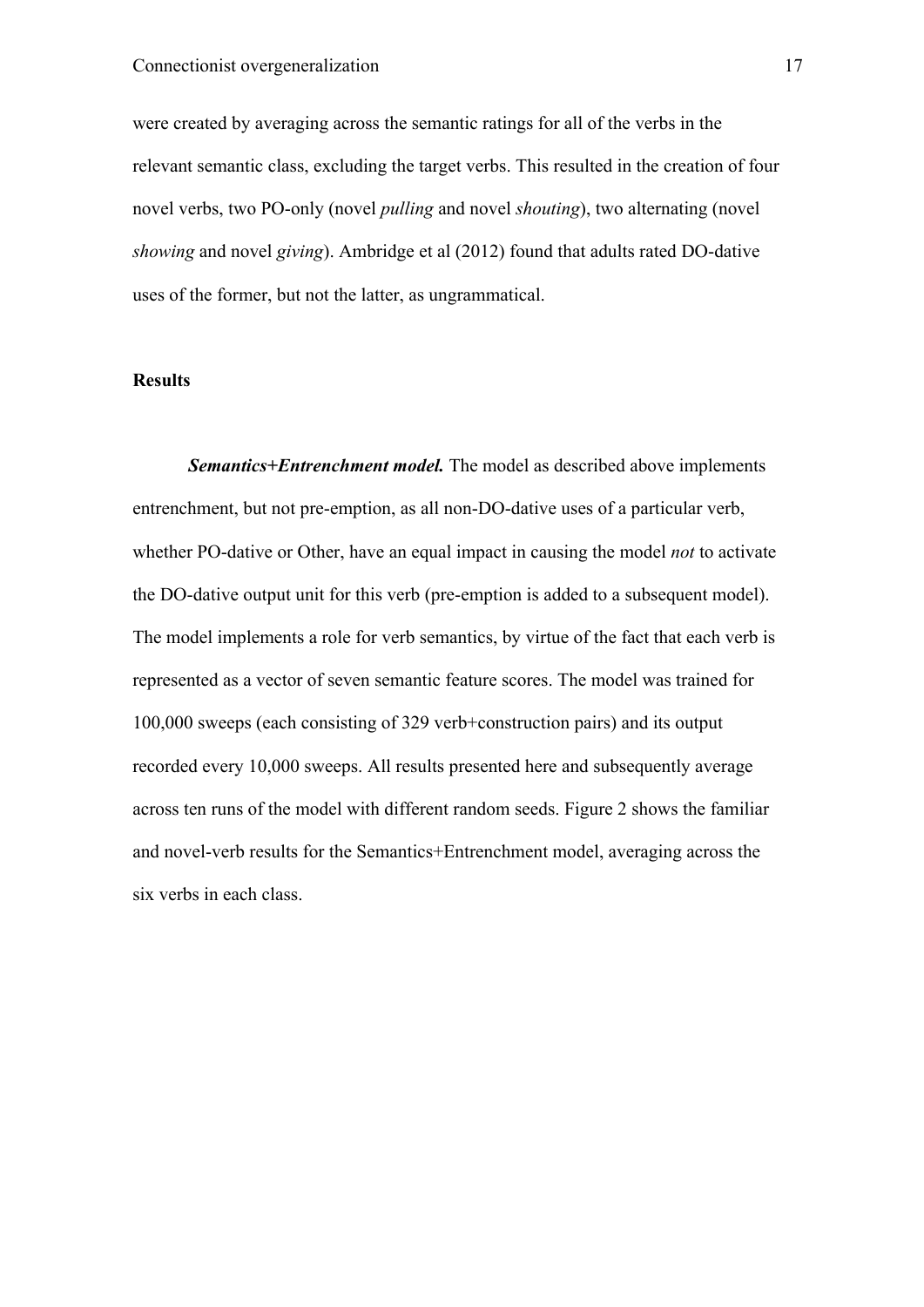



The model rapidly learns that the DO-datives are acceptable (i.e., to activate this output unit) for the *show* and *give* verbs, but not the *pull* and *shout* verbs. (The reason that the activation of the DO-dative output unit drops to around 0.3 even for verbs that are grammatical in this construction is that the model is learning that PO-dative and Other uses [e.g., transitives; single-word uses] are also possible constructions for this verb). The model also generalizes this pattern to the four novel verbs. This latter finding demonstrates one way in which it is possible for a model that includes no hard-wired discrete verb classes to show class-type generalization behaviour. A cluster plot of the hidden units (Figure 3) demonstrates that the model achieves this behaviour by forming representations in the hidden layer that map semantically-similar verbs onto the same output unit.

Interestingly, at the second coarsest grain size (the coarsest being PO-only and alternating verbs) the four clusters essentially correspond, with few exceptions, to Pinker's (1989) classes of "manner of speaking (*shout, screech, whisper, hiss, scream*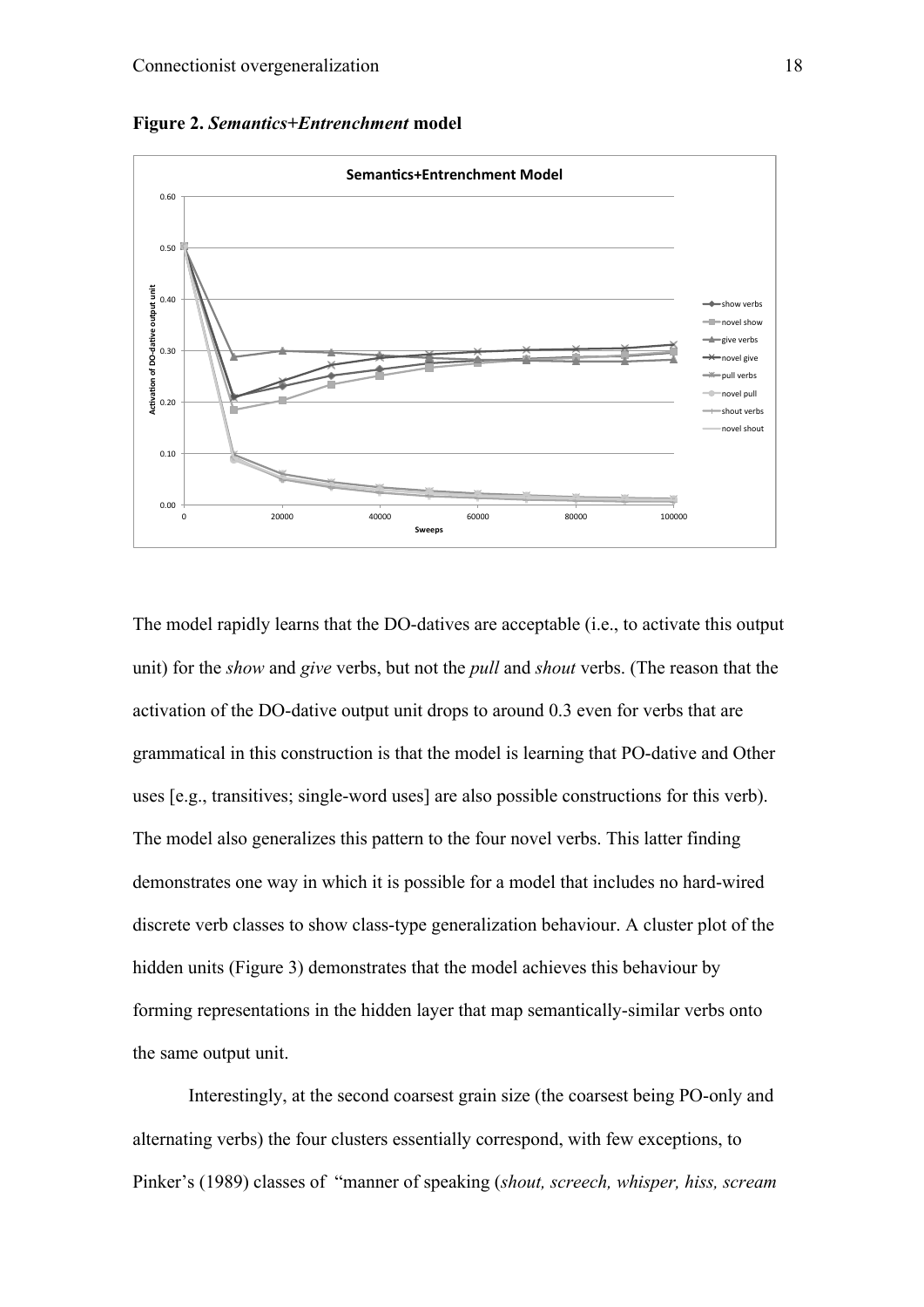and *shriek*)" (p.112), "continuous imparting of force in some manner causing accompanied motion (*pull, drag, carry, haul, lift* and *hoist*)" (p.110), "illocutionary verbs (*show, teach, ask, pose, tell* and *quote*)" (p.112) and "verbs of giving (*give, hand, send, mail, throw* and *toss)"* (p.110). Crucially, however, the model also groups verbs at a finer level. For example, Figure 3 shows that the model conceptualizes the two members in the pairs *hiss+screech*, *lift*+*carry*, *hoist*+*haul*, *ask+tell*, *throw+toss*, and *send*+*give* as more similar to one another than to other verbs in the same Pinker class. The ability to instantiate semantic similarity at a more fine-grained level is presumably key if the model is to simulate the graded pattern of judgments shown by human participants (explored in detail in subsequent simulations). Although it is beyond the scope of the present investigation to implement and test a Pinker-style class-based model directly, it seems unlikely that a model that can assign only one of four discrete values (corresponding to the classes) will be able to simulate this graded pattern.



**Figure 3. Cluster tree of hidden units in** *Semantics+Entrenchment* **model**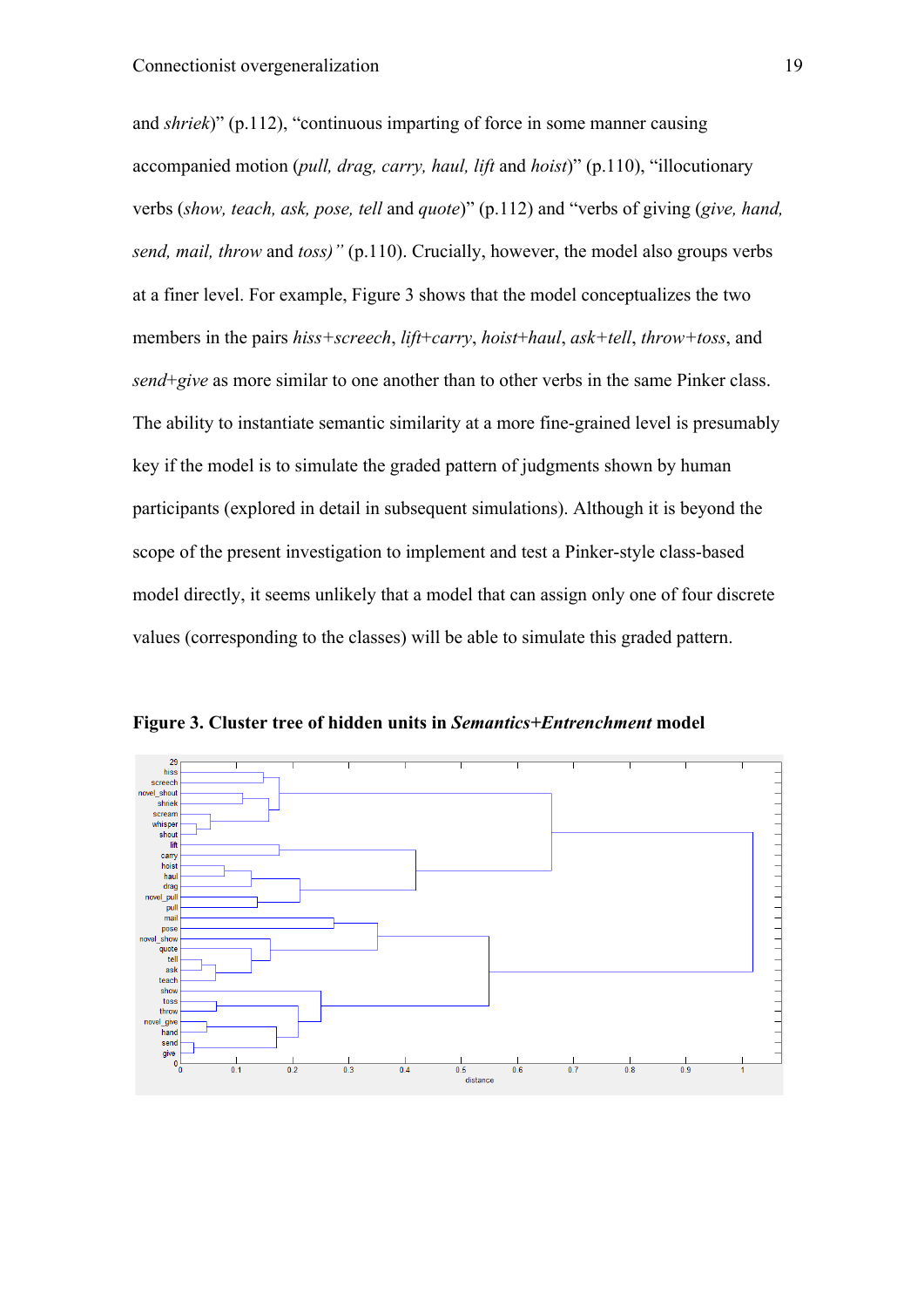The finding that the model does not link the familiar *pull* and *shout* verbs to the DO-dative is, in one sense, trivial: Because the activation of the output units sums to 1 and these verbs activate only the PO-dative and Other units during training, it is inevitable that the model will not activate the DO-dative unit for these verbs. In another sense, however, the triviality of this finding is exactly the point: A learner that probabilistically links verbs and the constructions in which they have appeared will inevitably show an "entrenchment" effect, even while retaining the ability to generalize novel verbs into unattested constructions on the basis of their semantics; there is no need to posit entrenchment as a special dedicated mechanism.

That said, the *Semantics+Entrenchment* model fails in two important respects. First, unlike children, it does not display a period of overgeneralization. For the *pull* and *shout* verbs – familiar and novel alike – the activation of the DO-dative unit drops rapidly to below 0.1 within the first 10,000 sweeps. Second, at no point during learning do the model's judgments of overgeneralization errors (i.e., DO-uses of PO-only verbs) correlate with those obtained from adult participants (see Figure 4, plotted at 60,000 sweeps, for comparison with the subsequent model).



**Figure 4. No correlation between model and human ratings for**  *Semantics+Entrenchment* **model**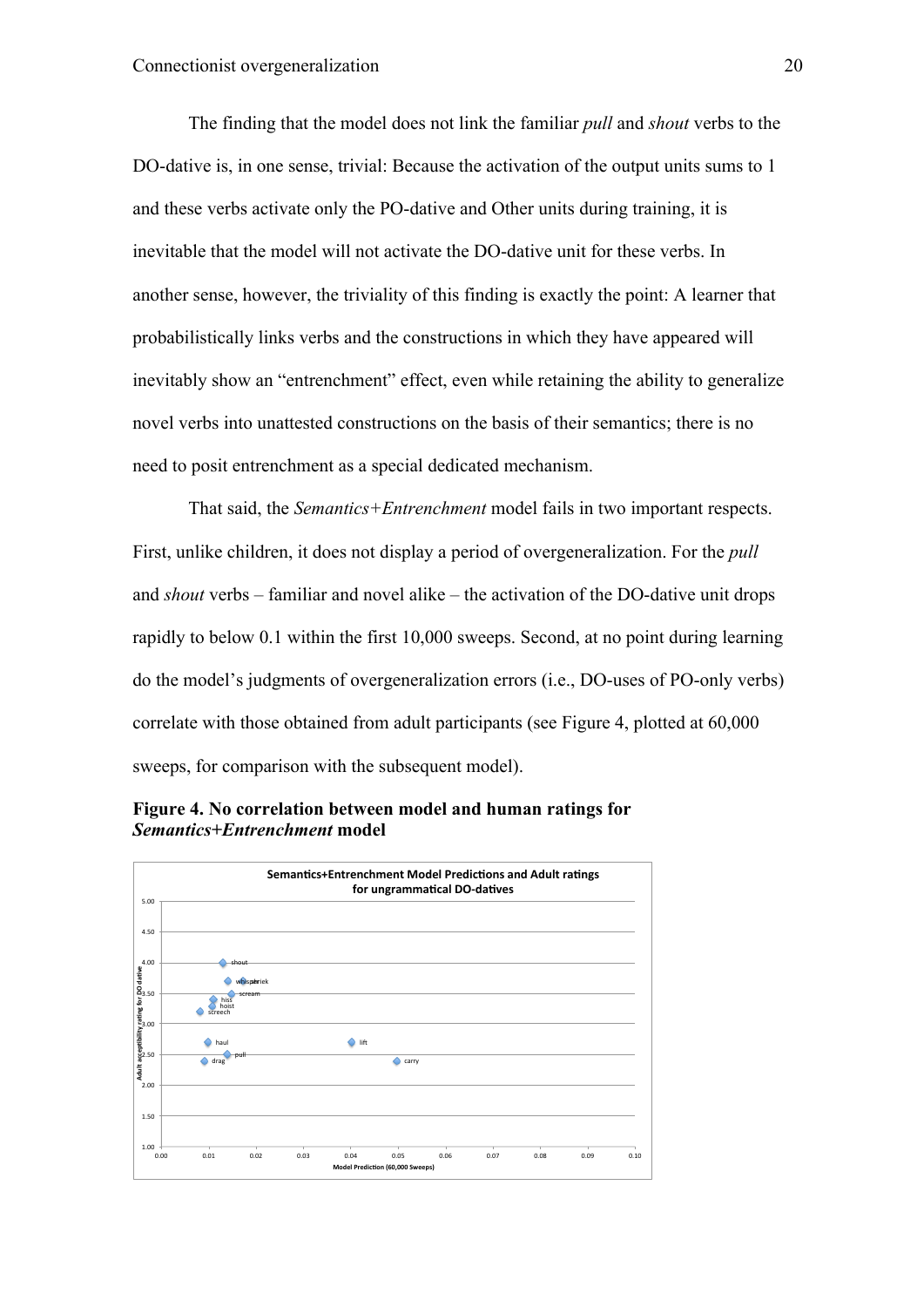*Semantics+Entrenchment+Pre-emption* **model**. The pre-emption hypothesis holds that overgeneralization errors are blocked not by *any* uses of the relevant verb (as under entrenchment), but only  $-$  or, at least, especially  $-$  by uses that express the same intended meaning (or "message"). For example, the error *\*Marge pulled Homer the box* (*pull*+DO-dative) would be pre-empted by *pull*+PO-dative sentences (e.g., *Bart pulled the box to Lisa*), as both sentences express a three-argument "transfer" message. Such an error would not be pre-empted by simple transitives (e.g., *He pulled the rope*), one-word utterances (*Pull*!), and so on, as such sentences do not express a transfer message.

Pre-emption was instantiated in the model by adding an additional input unit to encode the message. This unit was set to 1 when the target output unit was either the PO- or DO-dative unit (= "transfer message") and 0 when the target output was Other (= "non-transfer message"). In terms of real-word learning, the assumption is that learners understand the speaker's intended message in comprehension (=the model's learning phase) and have in mind their own intended message in production (=the model's test phase). In all other respects, including the training set, the model was identical to that outlined above.

This model (see Figure 5) addressed both of the shortcomings of the *Semantics+Entrenchment* model. First, in contrast to this previous model, it showed a protracted "overgeneralization" period (approximately 0-40,000 sweeps) in which verbs that been presented solely in PO-dative sentences during training (the familiar *pull* and *shout* verbs) activated the DO-dative output unit, with an activation strength similar to that yielded by the alternating verbs (the familiar *show* and *give* verbs). Presumably, this overgeneralization period is consequence of the fact that the "transfer message" unit (which was always set to 1 during testing, since a DO-dative judgment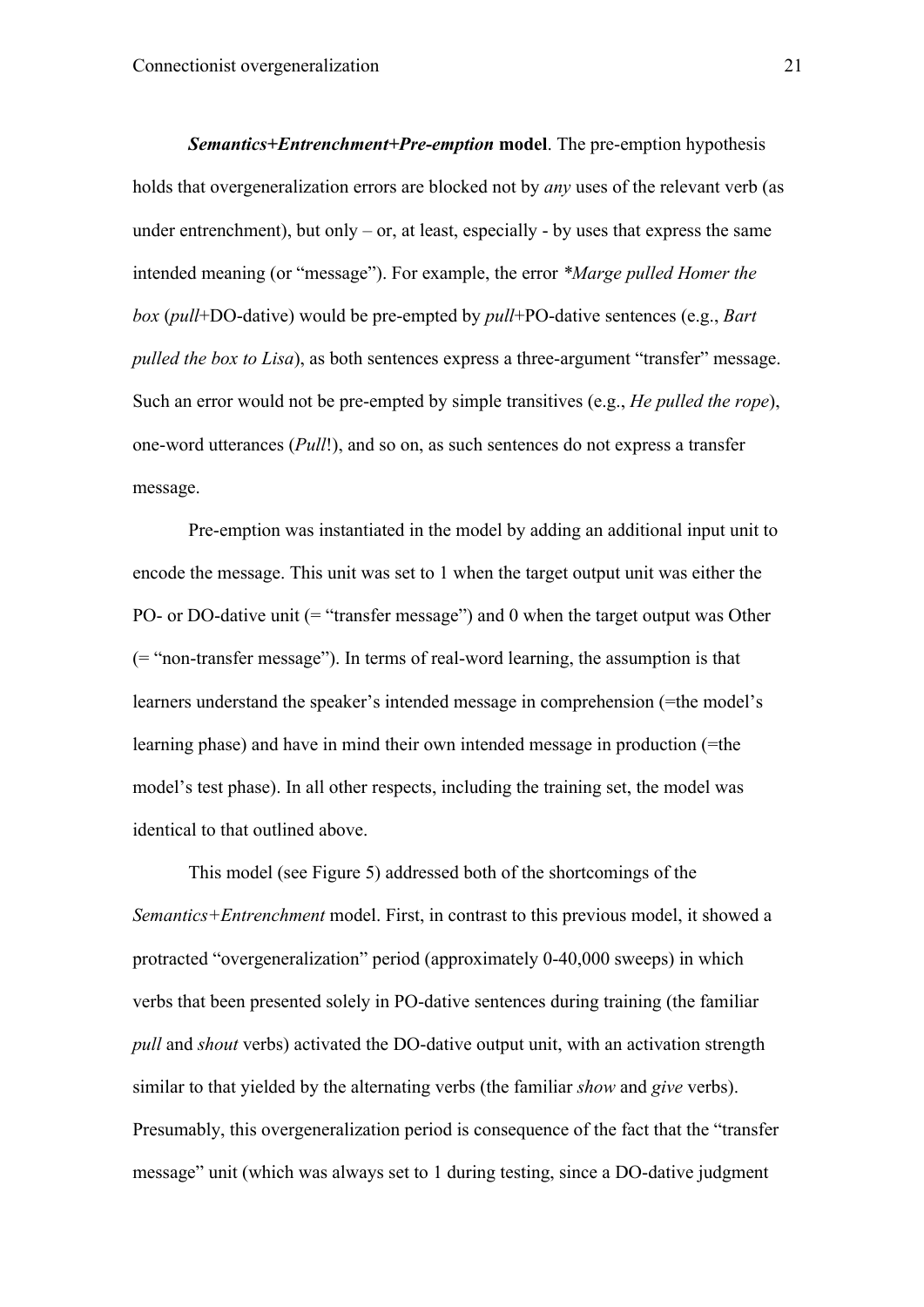was being elicited) mapped to both the PO- and DO- output units during training. The model retreats from overgeneralization as it learns *which* particular dative unit, PO or DO, is appropriate for each verb; information that this model (like the previous model) rapidly generalizes to novel verbs, presumably on the basis of semantic overlap with familiar verbs (a later simulation tests this presumption).





Addressing the second shortcoming of the previous model, the current model simulated, at 5**0**,000 and 6**0**,000 sweeps, the by-verb pattern of adult grammaticality judgment data for overgeneralization errors of PO-only verbs into the DO-dative construction ( $r=0.66$ ,  $p=0.02$ ;  $r=0.68$ ,  $p=0.02$ ), see Figure 6. Beyond this point, no significant correlations were observed, presumably because the model had overlearned the solution, increasingly treating all verbs attested only in the PO-dative as extremely – and equally – ungrammatical in the DO-dative.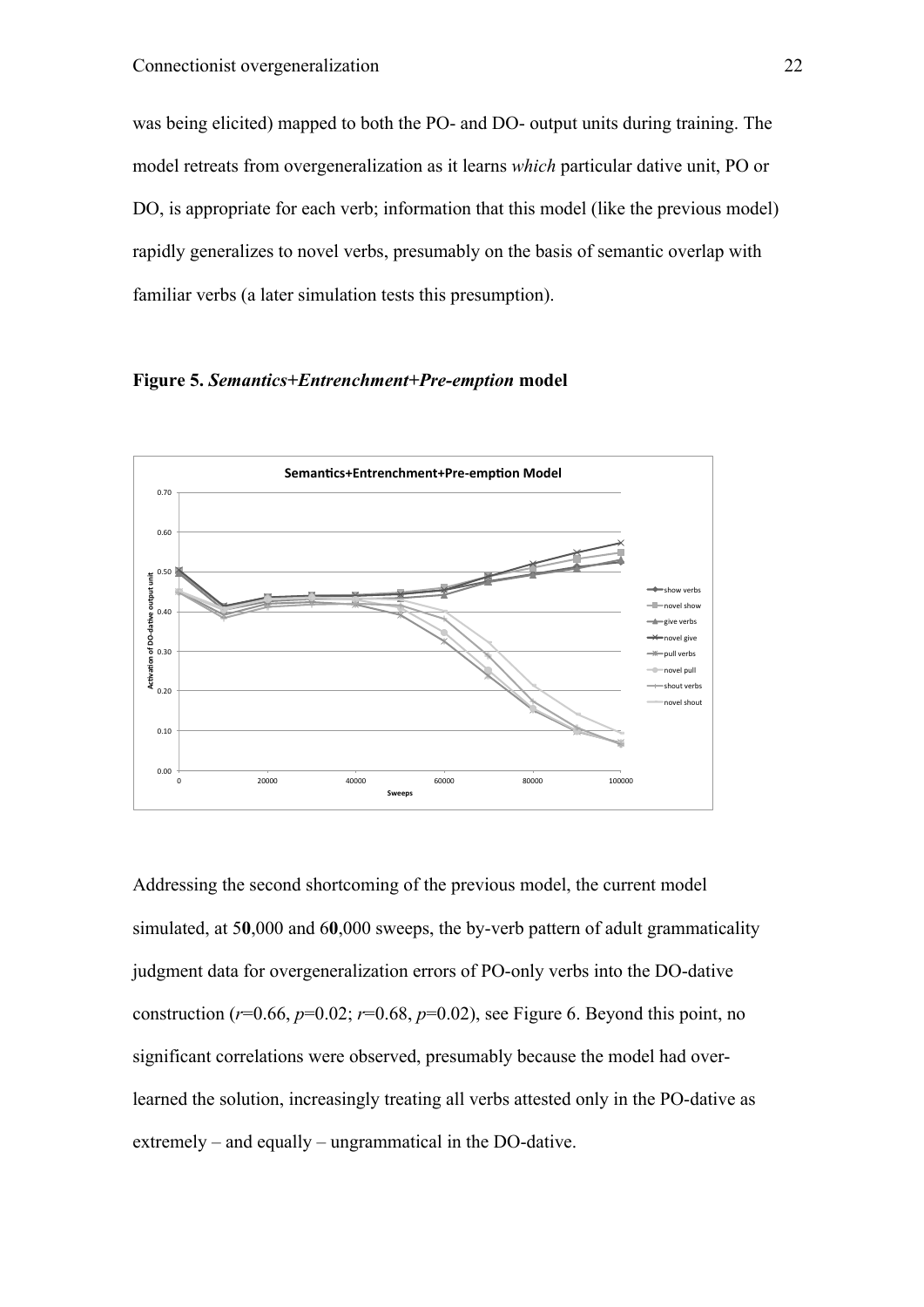Of course, the fact that a three-parameter model (*Semantics + Entrenchment + Pre-emption*) outperforms a two-parameter model (*Semantics + Entrenchment*) should surprise no-one. The point is that the Pre-emption mechanism is not a free parameter added for no reason other than to improve coverage of the data, but rather an implementation of a particular theoretical proposal that is well supported by previous empirical studies with children and adults. Presumably the reason that the Pre-emption mechanism (i.e., the "message" node) plays such a key role is that, without it, there is very little overgeneralization pressure on the model, which can simply map conservatively from input to output. This pressure arises only when a communicative need (i.e., the desire to express a transfer message) compels the learner to use a verb in a construction in which it has never (or very infrequently) been attested. Indeed, examination of children's errors (e.g., \**I said her no*) suggests that these too are produced when the child's desire to express an intended message compels her to extend a verb into a construction which expresses that message, despite the fact that this combination is unattested in the input.



**Figure 6. Correlation between model and human ratings for**  *Semantics+Entrenchment+Pre-emption* **model**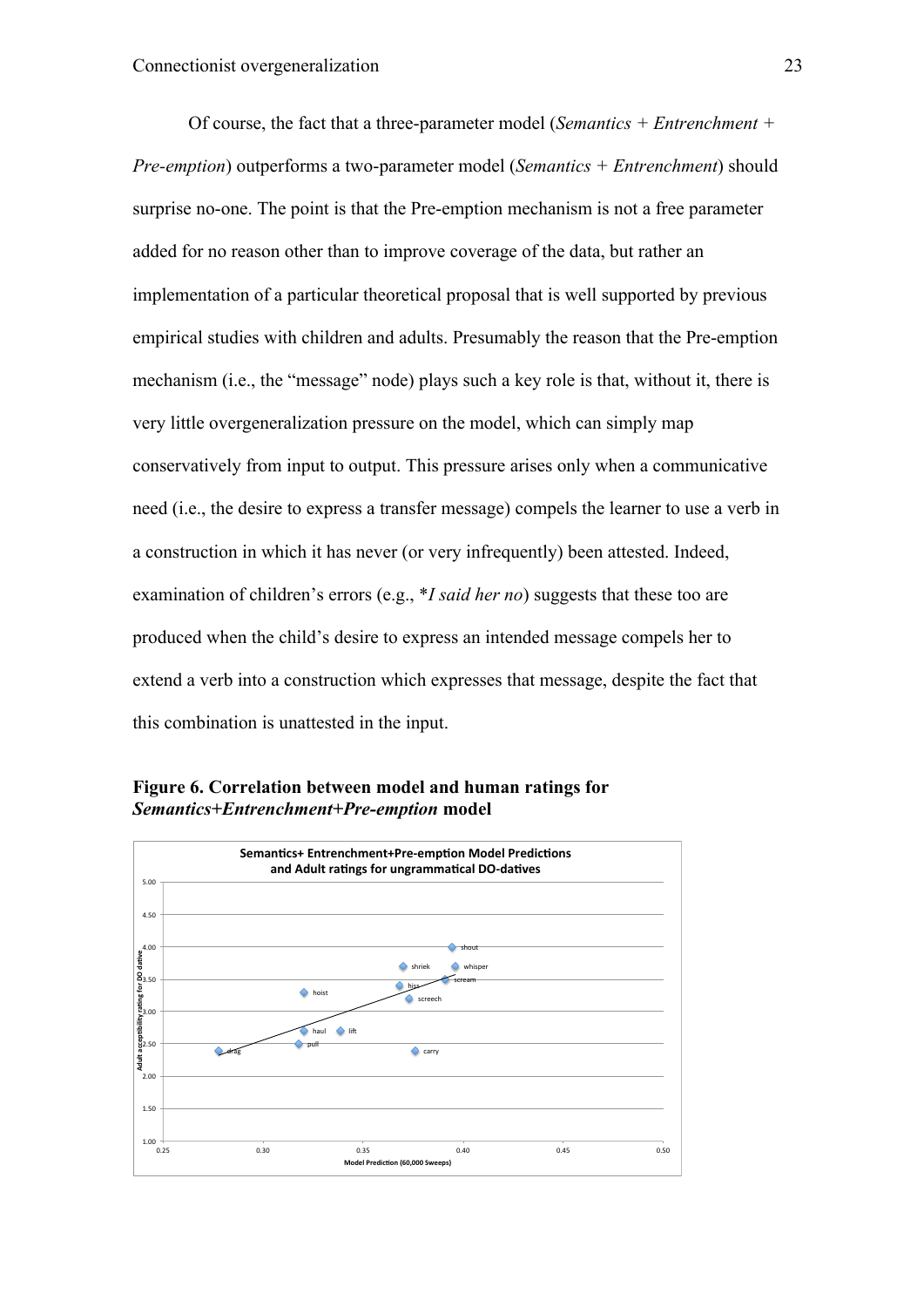*Lexeme-based Semantics+Entrenchment+Pre-emption* **model**. The models presented so far have – purely as a simplifying assumption – represented verbs solely as bundles of semantic features, meaning that there is a very high degree of overlap between verbs with similar semantics. However, this assumption is unrealistic, as real learners encounter a (relatively) consistent phonological representation of each verb. This lexeme binds together the particular bundle of semantic properties associated with that verb and, crucially, differentiates this bundle from overlapping bundles associated with other verbs. In order to instantiate this property, we added to the input layer a further 28 input units, each representing an individual verb (24 familiar, 4 novel). The training and test phases were the same as for the previous models, except that the input unit representing the relevant verb was set to 1, with the remaining 27 units set to 0.

Compared with the previous *Semantics+Entrenchment+Pre-emption* model , this *lexeme-based Semantics+Entrenchment+Pre-emption model* (see Figure 7) showed a slightly shorter period of "overgeneralization" with the predictions for POonly and alternating verbs beginning to diverge at around 30,000 sweeps (as opposed to 40,000 for the previous model).



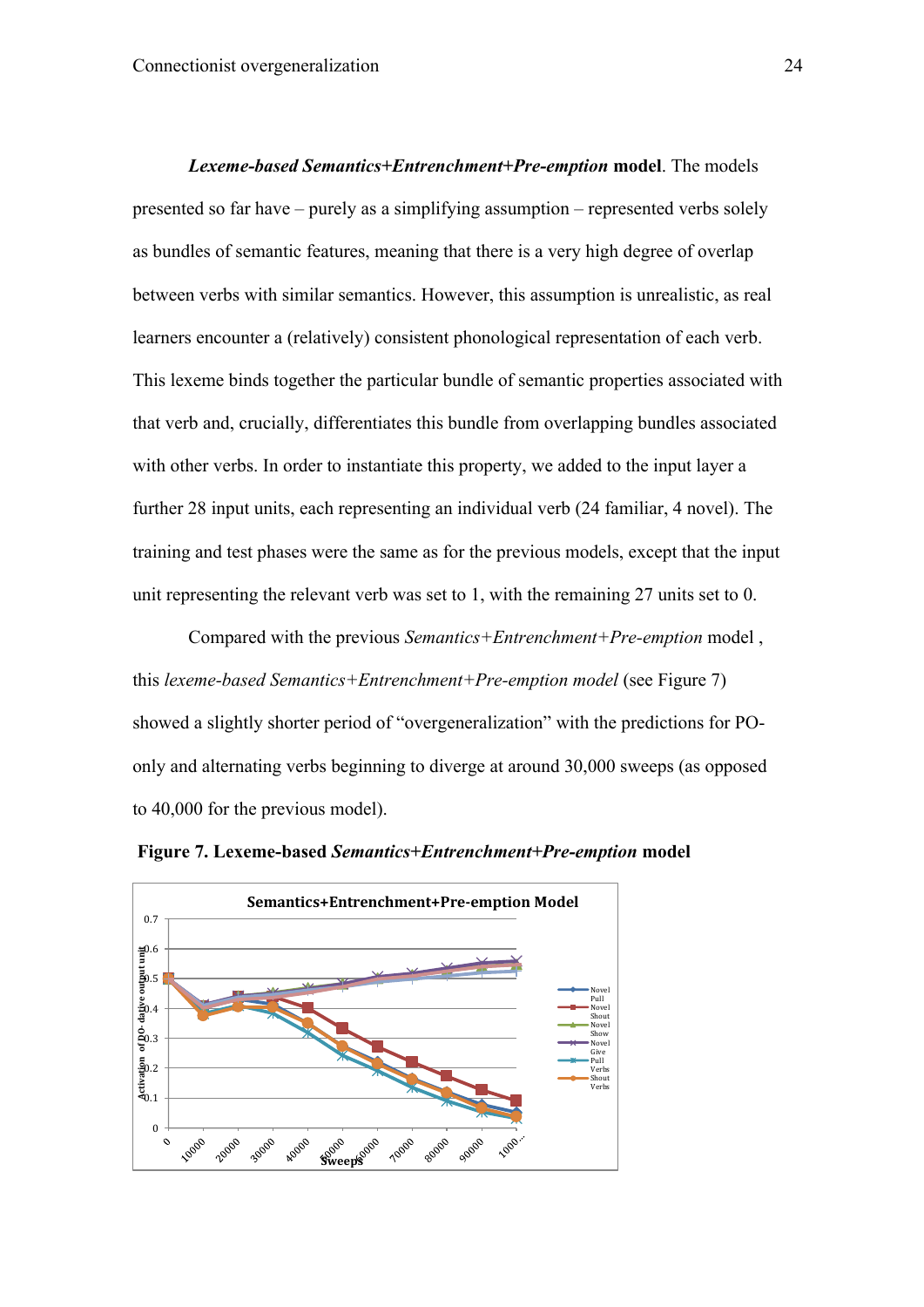The lexeme-based model was also slightly better at predicting adults' judgments, with significant correlations observed both earlier (30,000 sweeps:  $r = 0.59$ ,  $p = 0.042$ ; 40,000: *r* =0.64 , *p* =0.036; 50,000: *r* =0.58 , *p* =0.048, see Figure 8) and later (70,000:  $r = 0.61$ ,  $p = 0.035$ ; 80,000:  $r = 0.62$ ,  $p = 0.03$ ) in development (though at 60,000 sweeps the correlation was not significant:  $r = 0.56$ ,  $p = 0.06$ ). Taken together with the fact that real learners encounter a binding lexeme for each verb presentation, the (albeit-modest) improvement in coverage shown by this model suggests that it is important for all models of this phenomenon to include both a semantic and lexical component (and we therefore retain this lexeme-based model for the remaining simulations).





# *Semantics vs Pre-emption: Can pre-emption be used to learn arbitrary*

*exceptions to semantically-based generalizations?* It has often been suggested (e.g.,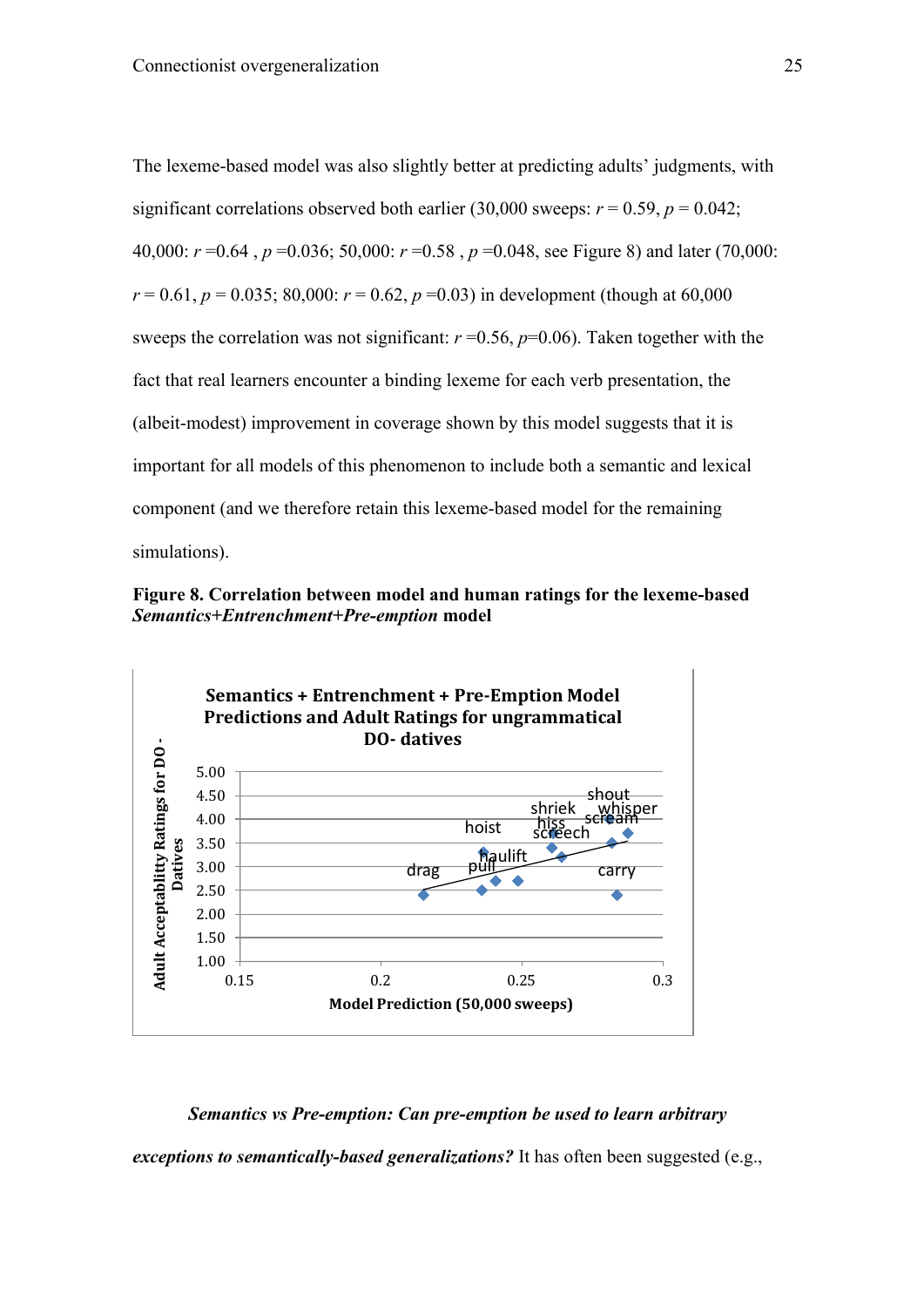Boyd & Goldberg, 2011; Goldberg, 1995; 2006) that pre-emption might be useful for learning exceptions to semantically-based generalizations (though, in the case of the dative, there has been some debate as to whether, given sufficiently fine-grained and probabilistic generalizations, such exceptions in fact exist; see Ambridge et al, 2014: 237). Consider, for example, a hypothetical verb that is semantically consistent with both the PO- and DO-dative (e.g., a novel *giving* or *showing* verb) but that, for some reason, happens to appear only in the PO-dative construction<sup>1</sup>. Would learners treat it as an exception (as pre-emption would predict), or would the exception be swamped by the semantic generalization?

In order to explore this question, the four novel verbs used previously in the test set only were added to the training set shown in Table 1. Each was presented 10 times per sweep, **always in PO-dative constructions** (hence they are referred to subsequently as *PO-only novel pull/shout/show/give*). *PO-only novel pull* and *PO-only novel shout* are best thought of as "control" verbs: Both semantics and pre-emption push the model in the direction of rejecting the DO-dative, which it would therefore be expected to do rapidly. *PO-only novel show* and *PO-only novel give* instantiate the thought-experiment outlined above, and pit semantics and pre-emption against one another. Each of these novel verbs is semantically similar to six verbs that appear in both the PO- and DO-dative during training; thus their semantics push the model in the direction of predicting the DO-dative for that verb. On the other hand, both are attested with very high frequency in the PO-dative only (10 presentations per sweep; a rate chosen to be higher than any other verb+construction pair in the dataset). Thus preemption pushes the model in the direction of rejecting the DO-dative for that verb (i.e., predicting the PO-dative instead). This new training set was given to the lexeme-based *Semantics+Entrenchment+Pre-emption* model outlined above.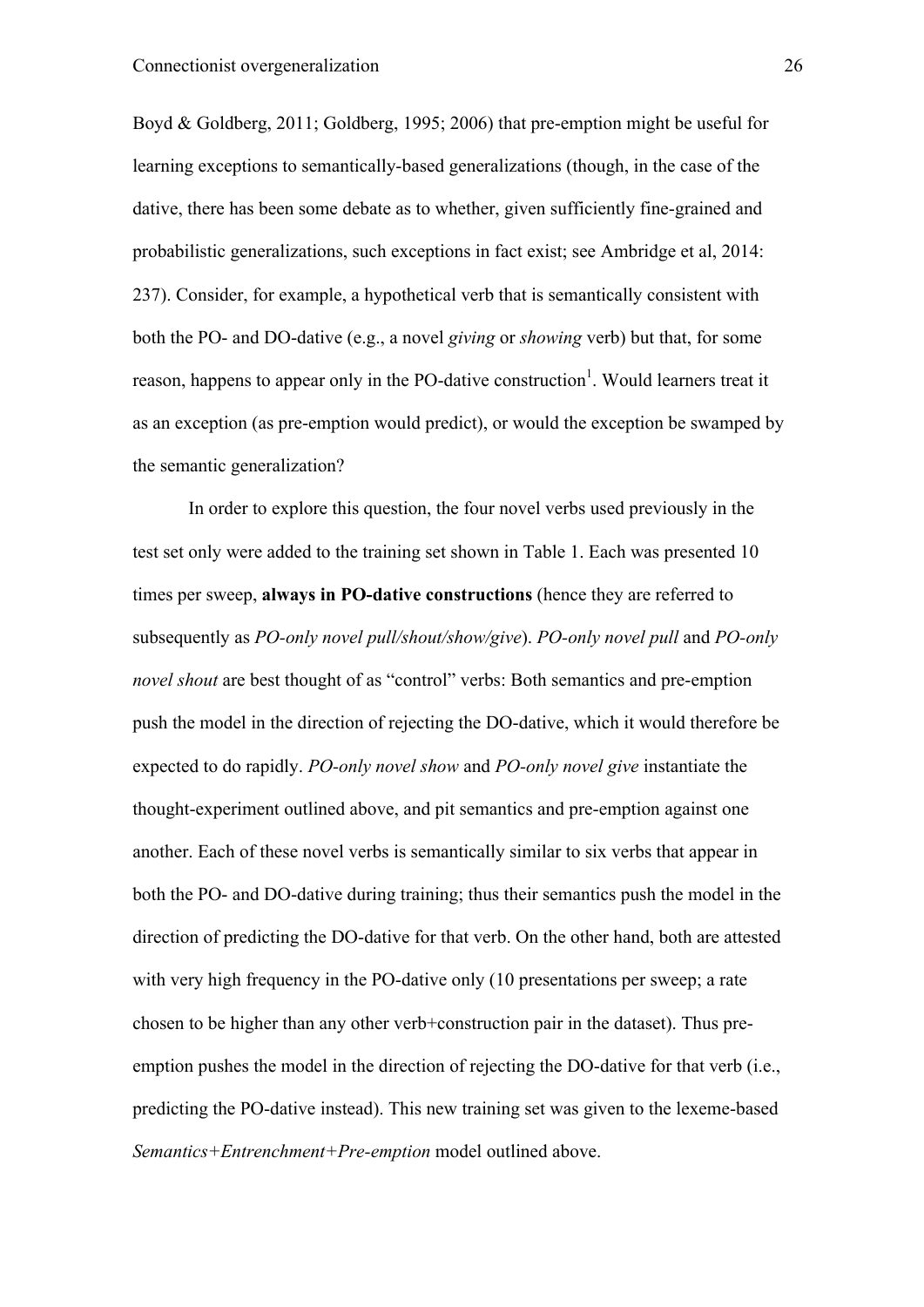Figure 9 plots these results for the novel verbs only (results for the familiar verbs were the same as for the previous model). Despite the high levels of pre-emption, the semantic information still holds considerable sway: From 10,000-60,000 sweeps activation of the DO-dative unit is higher for the semantically-alternating novel *show* and *give* verbs than for the semantically-PO-only novel *pull* and *shout* verbs. Nevertheless, slowly but surely, pre-emption wins out over semantics: By 70,000 sweeps, the semantically-alternating novel *show* and *give* verbs are indistinguishable from the semantically-PO-only novel *pull* and *shout* verbs, with activation of the DOdative unit essentially zero by the end of the simulation at 100,000 sweeps. For comparative purposes, recall that the standard lexeme-based *Semantics+Entrenchment+Pre-emption* model showed the expected pattern for novel verbs from around 30,000 sweeps. Thus, although it takes some time, pre-emption can indeed be used to learn arbitrary exceptions to semantically-based generalizations (e.g., Boyd & Goldberg, 2011; Goldberg, 1995; 2006).



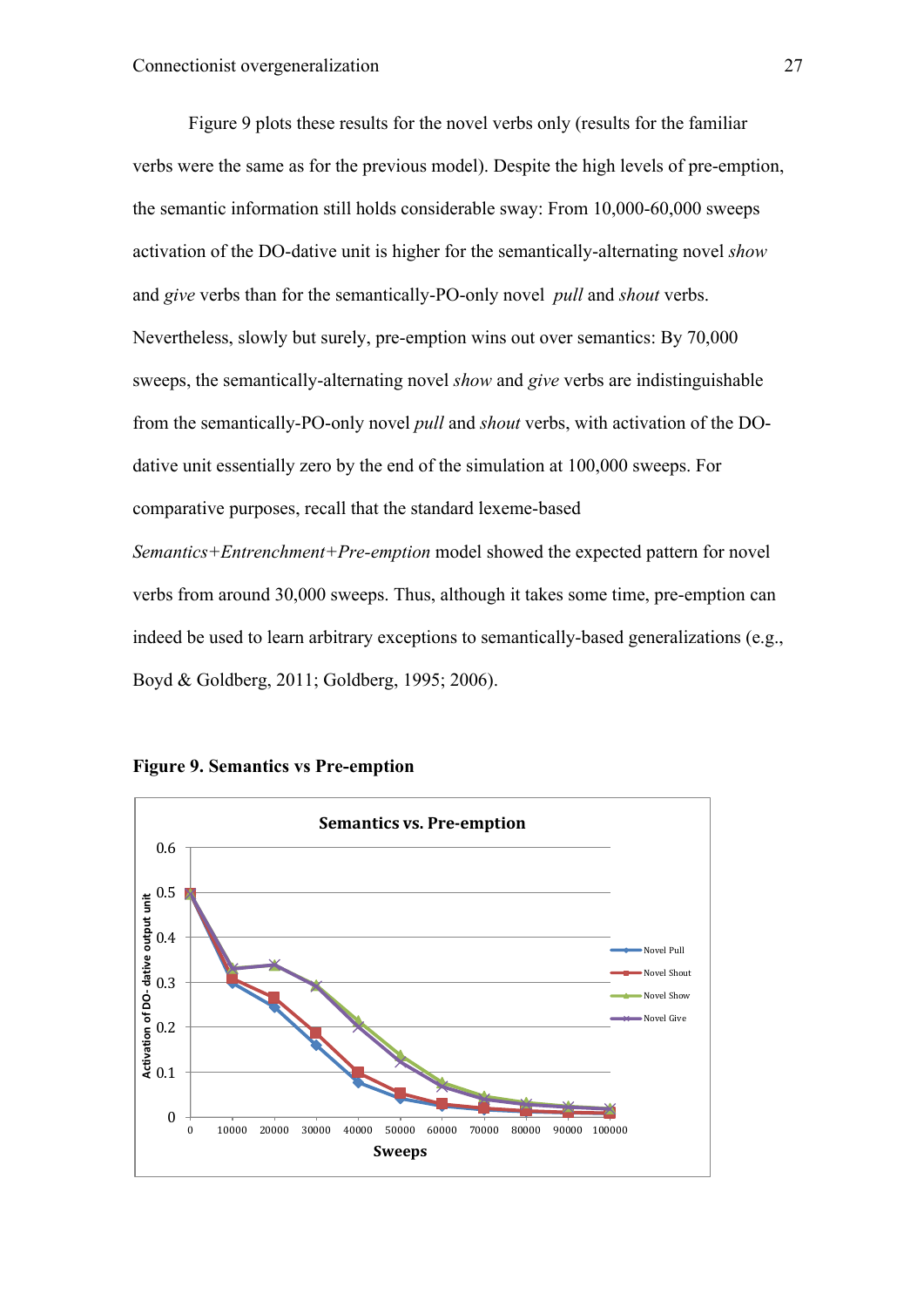#### *Extending the lexeme-based Semantics+Entrenchment+Pre-emption model***.**

The final set of simulations investigated whether the model would scale up to a larger dataset: the full set of 301 dative verbs rated by adults in the study of Ambridge et al (2014), comprising 145 alternating verbs, 131 PO-only verbs and 25 DO-only verbs. Because this set was designed to be as comprehensive as possible, including every English dative verb indentified in two major reference works on the topic (Levin, 1993; Pinker, 1989), it constitutes an appropriate test of the model's ability to scale up to something like a life-sized dataset.

| Verb       | PO             | DO               | OT.              | Ship        | 3                | $\boldsymbol{0}$ | 6                | Nudge        | 1                | $\boldsymbol{0}$ | 5                |
|------------|----------------|------------------|------------------|-------------|------------------|------------------|------------------|--------------|------------------|------------------|------------------|
| Feed       | 4              | 4                | 8                | Shunt       | 1                | $\theta$         | 4                | Pass         | 5                | $\overline{4}$   | 9                |
| Give       | 7              | 9                | 10               | Slip        | $\overline{2}$   | 3                | 7                | Pitch        | 1                | $\boldsymbol{0}$ | 6                |
| Lease      | 3              | $\overline{2}$   | 5                | Smuggle     | $\overline{2}$   | $\boldsymbol{0}$ | 5                | Punt         | $\boldsymbol{0}$ | $\boldsymbol{0}$ | 3                |
| Lend       | 6              | 5                | $\boldsymbol{7}$ | Sneak       | 1                | 1                | 5                | Shoot        | $\overline{2}$   | $\overline{4}$   | $\,$ 8 $\,$      |
| Loan       | 2              | 3                | 5                | <b>UPS</b>  | $\boldsymbol{0}$ | $\boldsymbol{0}$ | $\boldsymbol{0}$ | Shove        | $\overline{c}$   | $\mathbf{1}$     | $\boldsymbol{6}$ |
| Pass       | 5              | 4                | 9                | Transport   | $\overline{4}$   | $\boldsymbol{0}$ | 6                | Slam         | 1                | $\theta$         | 6                |
| Pay        | 7              | 6                | 9                | Deliver     | 5                | $\boldsymbol{0}$ | $\,$ 8 $\,$      | Slap         | 1                | $\boldsymbol{0}$ | $\boldsymbol{6}$ |
| Peddle     | 1              | $\boldsymbol{0}$ | $\overline{4}$   | Airfreight  | $\boldsymbol{0}$ | $\boldsymbol{0}$ | 1                | Sling        | $\boldsymbol{0}$ | $\boldsymbol{0}$ | 5                |
| Refund     | 1              | 1                | 5                | FedEx       | $\theta$         | $\boldsymbol{0}$ | $\boldsymbol{0}$ | Smash        | 1                | $\boldsymbol{0}$ | 6                |
| Render     | 3              | 3                | $\boldsymbol{7}$ | Courier     | $\boldsymbol{0}$ | $\boldsymbol{0}$ | 1                | Tap          | 1                | $\boldsymbol{0}$ | $\overline{7}$   |
| Rent       | 3              | 2                | 6                | Messenger   | $\boldsymbol{0}$ | $\boldsymbol{0}$ | $\boldsymbol{0}$ | Throw        | 5                | 5                | $\,8\,$          |
| Repay      | $\overline{2}$ | $\overline{2}$   | 6                | Bash        | $\theta$         | $\boldsymbol{0}$ | 5                | Tip          | 2                | 1                | 6                |
| Sell       | 6              | 5                | 9                | Bat         | $\theta$         | $\boldsymbol{0}$ | 5                | <b>Toss</b>  | 3                | $\overline{3}$   | $\boldsymbol{6}$ |
| Serve      | 3              | $\overline{4}$   | $\,$ 8 $\,$      | <b>Bunt</b> | $\theta$         | $\boldsymbol{0}$ | $\theta$         | Poke         | $\theta$         | $\boldsymbol{0}$ | 6                |
| Trade      | 1              | $\boldsymbol{0}$ | $\overline{7}$   | Cast        | 2                | 3                | 7                | <b>Blast</b> | 1                | $\boldsymbol{0}$ | 6                |
| Hand       | 5              | 6                | 7                | Catapult    | 1                | $\boldsymbol{0}$ | $\overline{4}$   | Propel       | $\overline{2}$   | $\boldsymbol{0}$ | 5                |
| Donate     | $\overline{4}$ | $\boldsymbol{0}$ | 6                | Chuck       | 1                | $\overline{2}$   | 6                | Release      | 3                | $\boldsymbol{0}$ | $\,8\,$          |
| Contribute | 5              | $\boldsymbol{0}$ | $\,$ 8 $\,$      | Flick       | 2                | $\overline{2}$   | 6                | Alley-oop    | $\boldsymbol{0}$ | $\boldsymbol{0}$ | $\boldsymbol{0}$ |
| Forward    | 3              | $\overline{2}$   | 5                | Fire        | 1                | $\boldsymbol{0}$ | 7                | Lob-pass     | $\theta$         | $\mathbf{0}$     | $\boldsymbol{0}$ |
| Hand       | 5              | 6                | $\overline{7}$   | Fling       | 3                | $\overline{2}$   | 6                | Bounce       | $\theta$         | $\boldsymbol{0}$ | 6                |
| Mail       | 2              | $\overline{2}$   | 5                | Flip        | $\overline{2}$   | $\boldsymbol{0}$ | 5                | Float        | 1                | $\boldsymbol{0}$ | $\overline{7}$   |
| Pass       | 5              | $\overline{4}$   | 9                | Hit         | 3                | $\boldsymbol{0}$ | 8                | Move         | 5                | $\boldsymbol{0}$ | 9                |
| Port       | 3              | $\boldsymbol{0}$ | 5                | Hurl        | 2                | $\boldsymbol{0}$ | 6                | Roll         | $\overline{2}$   | $\boldsymbol{0}$ | $\tau$           |
| Post       | 3              | $\mathbf{0}$     | 6                | Kick        | 3                | $\boldsymbol{0}$ | 7                | Slide        | 2                | $\overline{2}$   | $\tau$           |
| Send       | 7              | 6                | 9                | Lob         | 1                | 1                | 4                | Carry        | 5                | $\boldsymbol{0}$ | 9                |
| Shift      | $\overline{4}$ | $\boldsymbol{0}$ | 7                | Loft        | $\boldsymbol{0}$ | $\boldsymbol{0}$ | 3                | Drag         | $\overline{4}$   | $\mathbf{0}$     | 7                |
|            |                |                  |                  |             |                  |                  |                  |              |                  |                  |                  |

#### **Table 2. Extended training set.**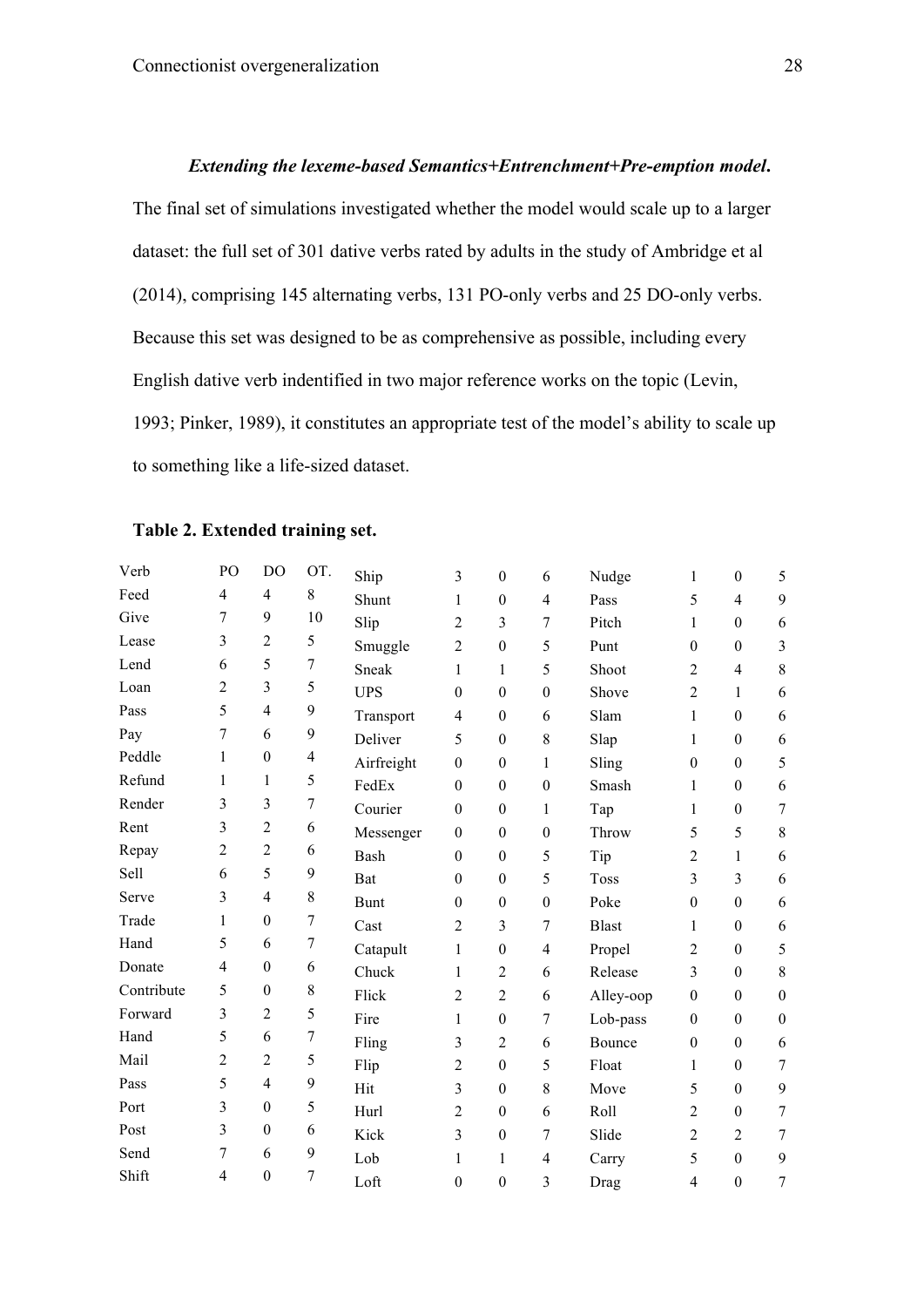| Haul         | 3                | $\boldsymbol{0}$ | 6              | Spare       | $\boldsymbol{0}$         | 4                | 6                | Radio           | $\mathbf{0}$     | $\boldsymbol{0}$ | 3                |
|--------------|------------------|------------------|----------------|-------------|--------------------------|------------------|------------------|-----------------|------------------|------------------|------------------|
| Heave        | $\overline{2}$   | 1                | 6              | Envy        | $\boldsymbol{0}$         | $\overline{4}$   | 5                | Relay           | 3                | $\boldsymbol{0}$ | 5                |
| Heft         | $\boldsymbol{0}$ | $\boldsymbol{0}$ | 3              | Begrudge    | 1                        | 3                | 3                | Satellite       | $\mathbf{0}$     | $\boldsymbol{0}$ | $\boldsymbol{0}$ |
| Hoist        | $\overline{2}$   | $\boldsymbol{0}$ | 5              | Refuse      | 3                        | $\overline{4}$   | 8                | Semaphore       | $\mathbf{0}$     | $\boldsymbol{0}$ | $\overline{2}$   |
| Kick         | 3                | $\boldsymbol{0}$ | 7              | Ask         | 3                        | $\tau$           | 9                | Sign            | $\overline{c}$   | $\boldsymbol{0}$ | 8                |
| Lug          | 1                | $\boldsymbol{0}$ | $\overline{4}$ | Save        | 2                        | 5                | 8                | Signal          | 3                | 1                | 6                |
| Pull         | 4                | $\boldsymbol{0}$ | 8              | Forgive     | 1                        | $\overline{4}$   | 7                | Telephone       | 2                | $\boldsymbol{0}$ | $\tau$           |
| Push         | 5                | $\boldsymbol{0}$ | 8              | Deny        | 5                        | 6                | 8                | Telecast        | $\boldsymbol{0}$ | $\boldsymbol{0}$ | $\mathbf{1}$     |
| Schlep       | $\boldsymbol{0}$ | $\boldsymbol{0}$ | 1              | <b>Bet</b>  | $\boldsymbol{0}$         | 3                | 7                | Telegraph       | 1                | $\boldsymbol{0}$ | 3                |
| Shove        | $\overline{2}$   | 1                | 6              | Bill        | $\boldsymbol{0}$         | 1                | 5                | Telex           | $\boldsymbol{0}$ | $\boldsymbol{0}$ | $\overline{4}$   |
| Tote         | $\boldsymbol{0}$ | $\boldsymbol{0}$ | 3              | Charge      | 3                        | 5                | 8                | Wire            | $\mathbf{0}$     | 1                | 5                |
| Tow          | $\overline{2}$   | $\boldsymbol{0}$ | 5              | Fine        | $\boldsymbol{0}$         | $\overline{4}$   | 6                | Wireless        | $\mathbf{0}$     | $\boldsymbol{0}$ | $\mathbf{1}$     |
| Tug          | $\overline{2}$   | $\boldsymbol{0}$ | 6              | Mulct       | $\boldsymbol{0}$         | $\boldsymbol{0}$ | $\overline{2}$   | Babble          | $\mathbf{0}$     | $\boldsymbol{0}$ | $\overline{4}$   |
| Drop         | 3                | $\overline{4}$   | 8              | Overcharge  | $\theta$                 | $\boldsymbol{0}$ | 3                | <b>Bark</b>     | 1                | $\mathbf{0}$     | 6                |
| Hoist        | $\overline{2}$   | $\boldsymbol{0}$ | 5              | Save        | $\overline{2}$           | 5                | 8                | Bawl            | $\boldsymbol{0}$ | $\boldsymbol{0}$ | $\overline{4}$   |
| Lift         | 5                | $\boldsymbol{0}$ | 8              | Spare       | $\boldsymbol{0}$         | $\overline{4}$   | 6                | <b>Bellow</b>   | 1                | $\boldsymbol{0}$ | 5                |
| Lower        | 4                | $\theta$         | 7              | Tax         | $\boldsymbol{0}$         | $\boldsymbol{0}$ | 6                | <b>Bleat</b>    | $\mathbf{0}$     | $\boldsymbol{0}$ | $\overline{4}$   |
| Raise        | 5                | $\theta$         | 9              | Tip         | $\overline{2}$           | 1                | 6                | Boom            | $\mathbf{0}$     | $\mathbf{0}$     | 5                |
| <b>Bring</b> | $\tau$           | 6                | 9              | Undercharge | $\boldsymbol{0}$         | $\boldsymbol{0}$ | 1                | <b>Bray</b>     | $\boldsymbol{0}$ | $\boldsymbol{0}$ | $\overline{4}$   |
| Take         | 7                | 6                | 11             | Wager       | $\boldsymbol{0}$         | $\boldsymbol{0}$ | $\overline{4}$   | <b>Burble</b>   | $\mathbf{0}$     | $\boldsymbol{0}$ | $\overline{4}$   |
| Advance      | $\overline{2}$   | 3                | 7              | Ask         | 3                        | 7                | 9                | Cackle          | $\mathbf{0}$     | $\boldsymbol{0}$ | $\overline{4}$   |
| Allocate     | $\overline{4}$   | $\overline{4}$   | 7              | Cite        | 1                        | $\boldsymbol{0}$ | 7                | Call            | 4                | $\boldsymbol{0}$ | $\overline{9}$   |
| Allot        | 3                | $\overline{2}$   | 5              | Preach      | $\overline{2}$           | $\boldsymbol{0}$ | 6                | Carol           | $\mathbf{0}$     | $\boldsymbol{0}$ | $\overline{2}$   |
| Assign       | 5                | $\overline{4}$   | 6              | Quote       | $\overline{2}$           | 3                | 7                | Chant           | $\mathbf{0}$     | $\boldsymbol{0}$ | 5                |
| Award        | 4                | 5                | 7              | Read        | 4                        | 5                | 9                | Chatter         | $\mathbf{0}$     | $\boldsymbol{0}$ | 5                |
| Bequeath     | 3                | $\overline{2}$   | 5              | Relay       | 3                        | $\boldsymbol{0}$ | 5                | Chirp           | $\mathbf{0}$     | $\boldsymbol{0}$ | $\mathfrak{Z}$   |
| Cede         | 3                | $\boldsymbol{0}$ | $\overline{4}$ | Show        | 5                        | 7                | 10               | Cluck           | 1                | $\boldsymbol{0}$ | $\overline{4}$   |
| Concede      | 3                | $\overline{2}$   | 6              | Teach       | 4                        | 6                | 8                | C <sub>00</sub> | $\mathbf{0}$     | $\boldsymbol{0}$ | $\mathfrak{Z}$   |
| Extend       | 4                | $\boldsymbol{0}$ | 8              | Tell        | 4                        | 9                | 10               | Croak           | 0                | $\boldsymbol{0}$ | 5                |
| Grant        | 5                | 6                | 8              | Write       | 5                        | $\boldsymbol{0}$ | 9                | Croon           | $\mathbf{0}$     | $\boldsymbol{0}$ | $\overline{4}$   |
| Guarantee    | 3                | 4                | $\tau$         | Pose        | 5                        | 3                | $\tau$           | Crow            | $\boldsymbol{0}$ | $\mathbf{0}$     | $\overline{4}$   |
| Issue        | 5                | 3                | 8              | Spin        | 1                        | $\overline{c}$   | 7                | <b>Cry</b>      | 2                | $\mathbf{0}$     | 8                |
| Leave        | 6                | 5                | 10             | Explain     | 5                        | $\boldsymbol{0}$ | 9                | Drawl           | $\boldsymbol{0}$ | $\mathbf{0}$     | $\mathfrak{Z}$   |
| Offer        | 6                | $\tau$           | 9              | Announce    | 3                        | $\theta$         | 8                | Drone           | $\mathbf{0}$     | $\mathbf{0}$     | $\overline{4}$   |
| Owe          | 6                | 6                | 7              | Describe    | 4                        | $\theta$         | 9                | Gabble          | $\mathbf{0}$     | $\mathbf{0}$     | $\overline{4}$   |
| Promise      | 3                | 5                | 8              | Admit       | $\overline{\mathcal{L}}$ | 0                | 8                | Gibber          | $\mathbf{0}$     | $\mathbf{0}$     | 3                |
| Vote         | $\overline{2}$   | $\overline{2}$   | 8              | Confess     | 3                        | $\overline{c}$   | 6                | Groan           | $\mathbf{0}$     | $\boldsymbol{0}$ | 6                |
| Will         | $\mathbf{1}$     | $\mathbf{1}$     | 6              | Repeat      | 3                        | $\boldsymbol{0}$ | 8                | Growl           | $\mathbf{0}$     | $\mathbf{0}$     | 5                |
| Yield        | 3                | 3                | 7              | Declare     | 3                        | $\theta$         | 8                | Grumble         | $\mathbf{0}$     | $\mathbf{0}$     | 5                |
| Refer        | 5                | $\boldsymbol{0}$ | 8              | Recount     | $\overline{2}$           | $\theta$         | 5                | Grunt           | $\mathbf{0}$     | $\boldsymbol{0}$ | 5                |
| Forward      | 3                | 2                | 5              | Cable       | $\mathbf{1}$             | $\overline{c}$   | $\overline{4}$   | Hiss            | 1                | $\boldsymbol{0}$ | 6                |
| Guarantee    | 3                | $\overline{4}$   | $\tau$         | Email       | $\boldsymbol{0}$         | $\mathbf{1}$     | $\overline{c}$   | Holler          | $\boldsymbol{0}$ | $\mathbf{0}$     | 3                |
| Reserve      | 1                | $\mathbf{0}$     | $\tau$         | Fax         | 2                        | $\overline{c}$   | 5                | Hoot            | $\mathbf{0}$     | $\mathbf{0}$     | $\overline{4}$   |
| Recommend    | $\overline{4}$   | $\boldsymbol{0}$ | 8              | Modem       | $\boldsymbol{0}$         | $\boldsymbol{0}$ | $\mathbf{0}$     | Howl            | $\mathbf{1}$     | $\mathbf{0}$     | 5                |
| Permit       | $\overline{2}$   | $\overline{4}$   | 7              | Netmail     | $\boldsymbol{0}$         | $\boldsymbol{0}$ | $\boldsymbol{0}$ | Jabber          | $\boldsymbol{0}$ | $\boldsymbol{0}$ | $\mathfrak{Z}$   |
| Cost         | $\overline{c}$   | 6                | $8\,$          | Phone       | 1                        | $\overline{c}$   | $\tau$           | Lilt            | $\boldsymbol{0}$ | $\boldsymbol{0}$ | $\mathfrak{Z}$   |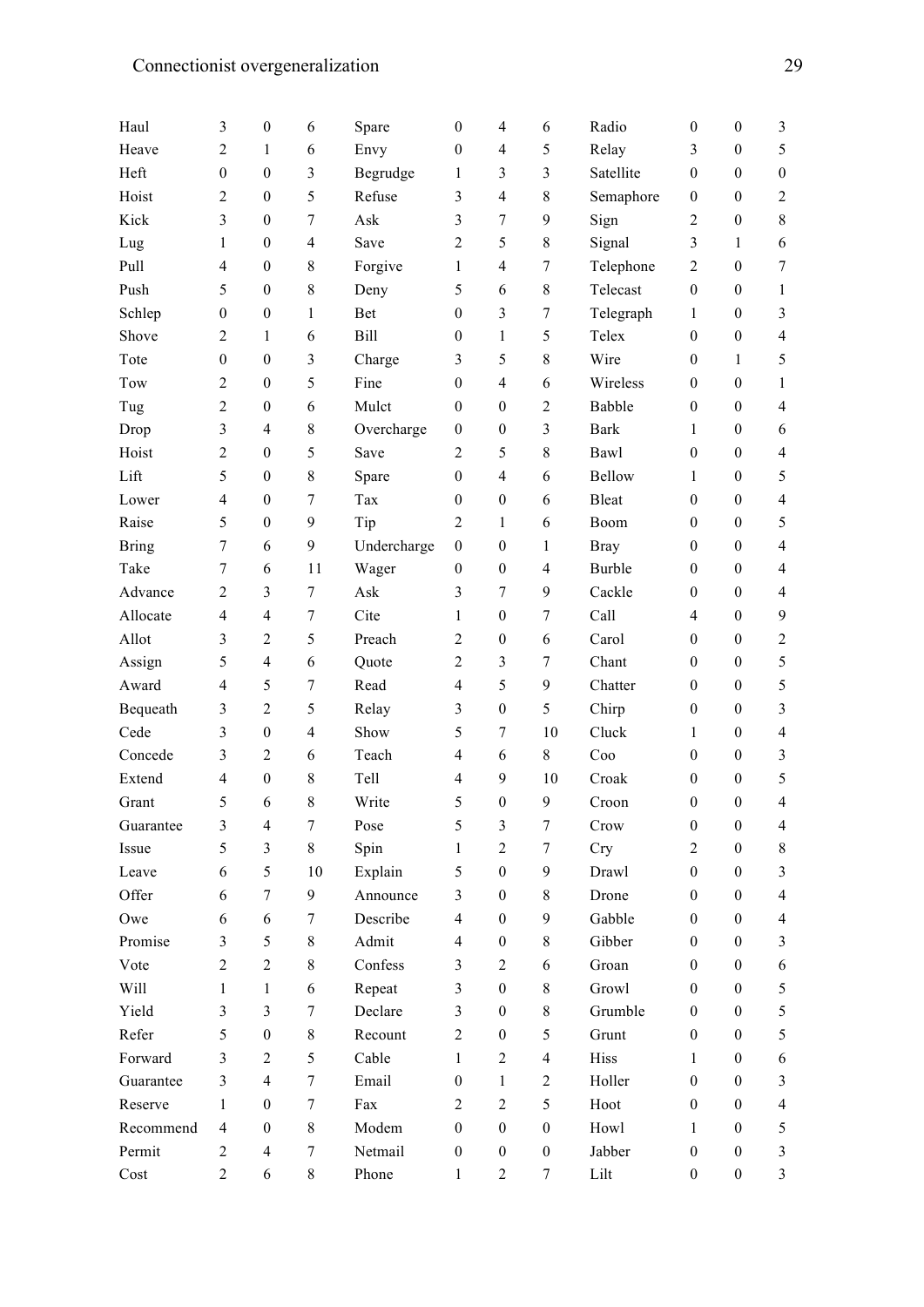| Lisp        | $\theta$         | $\boldsymbol{0}$ | 3                | Twitter      | $\theta$         | $\boldsymbol{0}$ | $\overline{3}$      | Note          | 1                | $\boldsymbol{0}$ | 8                |
|-------------|------------------|------------------|------------------|--------------|------------------|------------------|---------------------|---------------|------------------|------------------|------------------|
| Moan        | $\boldsymbol{0}$ | $\boldsymbol{0}$ | 6                | Wail         | $\boldsymbol{0}$ | $\boldsymbol{0}$ | 5                   | Observe       | $\boldsymbol{0}$ | $\boldsymbol{0}$ | 8                |
| Mumble      | $\mathbf{1}$     | $\boldsymbol{0}$ | 5                | Warble       | $\theta$         | $\boldsymbol{0}$ | 3                   | Proclaim      | $\overline{2}$   | $\overline{4}$   | 6                |
| Murmur      | $\overline{2}$   | $\theta$         | 7                | Wheeze       | $\theta$         | $\boldsymbol{0}$ | $\overline{4}$      | Propose       | $\overline{2}$   | $\theta$         | 8                |
| Mutter      | 3                | $\boldsymbol{0}$ | 7                | Whimper      | $\boldsymbol{0}$ | $\boldsymbol{0}$ | $\overline{4}$      | Reiterate     | 1                | $\boldsymbol{0}$ | 6                |
| Purr        | $\boldsymbol{0}$ | $\boldsymbol{0}$ | $\overline{4}$   | Whine        | $\theta$         | $\boldsymbol{0}$ | 5                   | Relate        | $\boldsymbol{0}$ | $\boldsymbol{0}$ | 8                |
| Rage        | $\theta$         | $\boldsymbol{0}$ | 5                | Whisper      | 3                | $\boldsymbol{0}$ | $\tau$              | Remark        | 1                | $\theta$         | $\overline{7}$   |
| Rasp        | $\boldsymbol{0}$ | $\boldsymbol{0}$ | 5                | Whistle      | 1                | 1                | 6                   | Report        | 5                | $\boldsymbol{0}$ | 9                |
| Roar        | 1                | $\boldsymbol{0}$ | 6                | Whoop        | $\boldsymbol{0}$ | $\boldsymbol{0}$ | $\overline{4}$      | Reveal        | $\overline{4}$   | $\boldsymbol{0}$ | 8                |
| Scream      | 2                | $\boldsymbol{0}$ | 7                | Yammer       | $\theta$         | $\boldsymbol{0}$ | $\mathbf{1}$        | Say           | 6                | $\boldsymbol{0}$ | 11               |
| Screech     | 1                | $\boldsymbol{0}$ | 5                | Yap          | $\theta$         | $\boldsymbol{0}$ | $\overline{4}$      | <b>State</b>  | 1                | $\boldsymbol{0}$ | $\,8\,$          |
| Shout       | 3                | $\boldsymbol{0}$ | 7                | Yell         | $\overline{2}$   | $\boldsymbol{0}$ | 6                   | Suggest       | 3                | $\boldsymbol{0}$ | 9                |
| Shriek      | 1                | $\boldsymbol{0}$ | 5                | Yelp         | $\theta$         | $\boldsymbol{0}$ | $\overline{4}$      | Doubt         | $\mathbf{0}$     | $\boldsymbol{0}$ | $\overline{7}$   |
| Sing        | 3                | $\boldsymbol{0}$ | 8                | Yodel        | $\theta$         | $\boldsymbol{0}$ | $\overline{2}$      | Question      | $\boldsymbol{0}$ | $\boldsymbol{0}$ | $\overline{7}$   |
| Snap        | 1                | $\boldsymbol{0}$ | 7                | Admit        | $\overline{4}$   | $\boldsymbol{0}$ | $\,$ 8 $\,$         | Credit        | 1                | $\boldsymbol{0}$ | 6                |
| Snarl       | $\boldsymbol{0}$ | $\boldsymbol{0}$ | 5                | Allege       | $\theta$         | $\boldsymbol{0}$ | $\tau$              | Entrust       | 4                | $\boldsymbol{0}$ | 5                |
| Snuffle     | $\theta$         | $\boldsymbol{0}$ | $\overline{4}$   | Announce     | 3                | $\boldsymbol{0}$ | 8                   | Furnish       | $\overline{2}$   | $\boldsymbol{0}$ | 6                |
| Splutter    | $\boldsymbol{0}$ | $\boldsymbol{0}$ | 5                | Articulate   | $\overline{2}$   | $\boldsymbol{0}$ | 6                   | Issue         | 5                | 3                | 8                |
| Squal       | $\boldsymbol{0}$ | $\boldsymbol{0}$ | $\overline{2}$   | Assert       | $\boldsymbol{0}$ | $\boldsymbol{0}$ | $\tau$              | Leave         | 6                | 5                | 10               |
| Squawk      | $\mathbf{0}$     | $\boldsymbol{0}$ | $\overline{4}$   | Blab         | 1                | $\boldsymbol{0}$ | $\overline{2}$      | Present       | 6                | $\boldsymbol{0}$ | 8                |
| Squeak      | $\theta$         | $\theta$         | 5                | <b>Blurt</b> | $\theta$         | $\boldsymbol{0}$ | 5                   | Provide       | 6                | $\mathbf{0}$     | 9                |
| Squeal      | $\theta$         | $\boldsymbol{0}$ | 5                | Claim        | $\mathbf{0}$     | $\boldsymbol{0}$ | 9                   | Serve         | 3                | $\overline{4}$   | 8                |
| Stammer     | $\theta$         | $\boldsymbol{0}$ | $\overline{4}$   | Communicat   | $\overline{4}$   | $\boldsymbol{0}$ | $\tau$              | Supply        | 5                | 3                | $8\,$            |
| Stutter     | $\boldsymbol{0}$ | $\boldsymbol{0}$ | $\overline{4}$   | e<br>Confess | 3                |                  |                     | Trust         | 3                | $\boldsymbol{0}$ | $\boldsymbol{7}$ |
| Thunder     | $\mathbf{0}$     | $\boldsymbol{0}$ | 5                |              |                  | $\overline{2}$   | 6                   | Reward        | $\theta$         | $\mathbf{0}$     | 6                |
| <b>Tisk</b> | $\theta$         | $\boldsymbol{0}$ | $\boldsymbol{0}$ | Confide      | 3                | $\boldsymbol{0}$ | 5<br>$\overline{7}$ | Honour        | $\theta$         | $\boldsymbol{0}$ | 6                |
| Trill       | $\boldsymbol{0}$ | $\boldsymbol{0}$ | $\overline{3}$   | Convey       | $\overline{4}$   | $\boldsymbol{0}$ |                     | <b>Bestow</b> | $\boldsymbol{0}$ | $\boldsymbol{0}$ | 5                |
| Trumpet     | $\boldsymbol{0}$ | $\boldsymbol{0}$ | $\overline{4}$   | Declare      | 3                | $\boldsymbol{0}$ | $\,$ 8 $\,$         |               |                  |                  |                  |
|             |                  |                  |                  | Mention      | 5                | $\boldsymbol{0}$ | 8                   |               |                  |                  |                  |

This model was trained in exactly the same way as for the previous version, but with this larger training set. The model again showed a good fit to the adult data (*r*=0.54, p<0.001; see Figure 10), reaching asymptote at around 1,000 sweeps; considerably sooner that previous model (which is to be expected given the much larger dataset).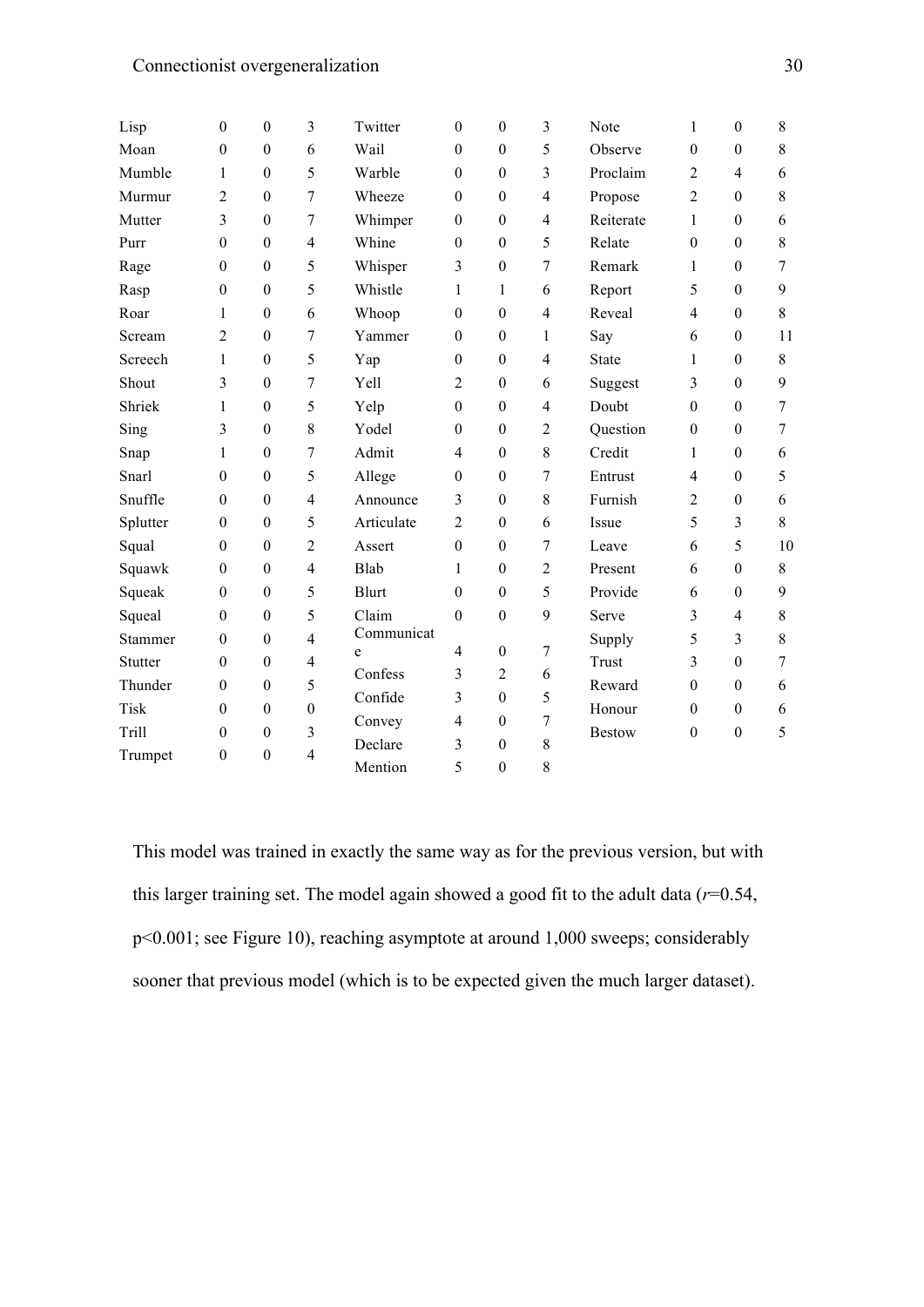



To summarise, the most successful model – the lexeme-based Semantics+Entrenchment+Pre-emption model – was successful in (a) simulating an overall overgeneralization-then-retreat pattern (b) predicting the correct dative argument structure for novel verbs on the basis of their semantics and (c) modeling the fine-grained pattern of by-verb grammaticality judgments observed in adult studies, including a large scale study that included almost all English dative verbs.

# **Discussion**

A central question in the cognitive sciences is how children build linguistic representations that allow them to generalize verbs from one construction to another (e.g., *The boy gave a present to the girl*  $\rightarrow$  *The boy gave the girl a present*), whilst appropriately constraining those generalizations to avoid nonadultlike errors (e.g. *I*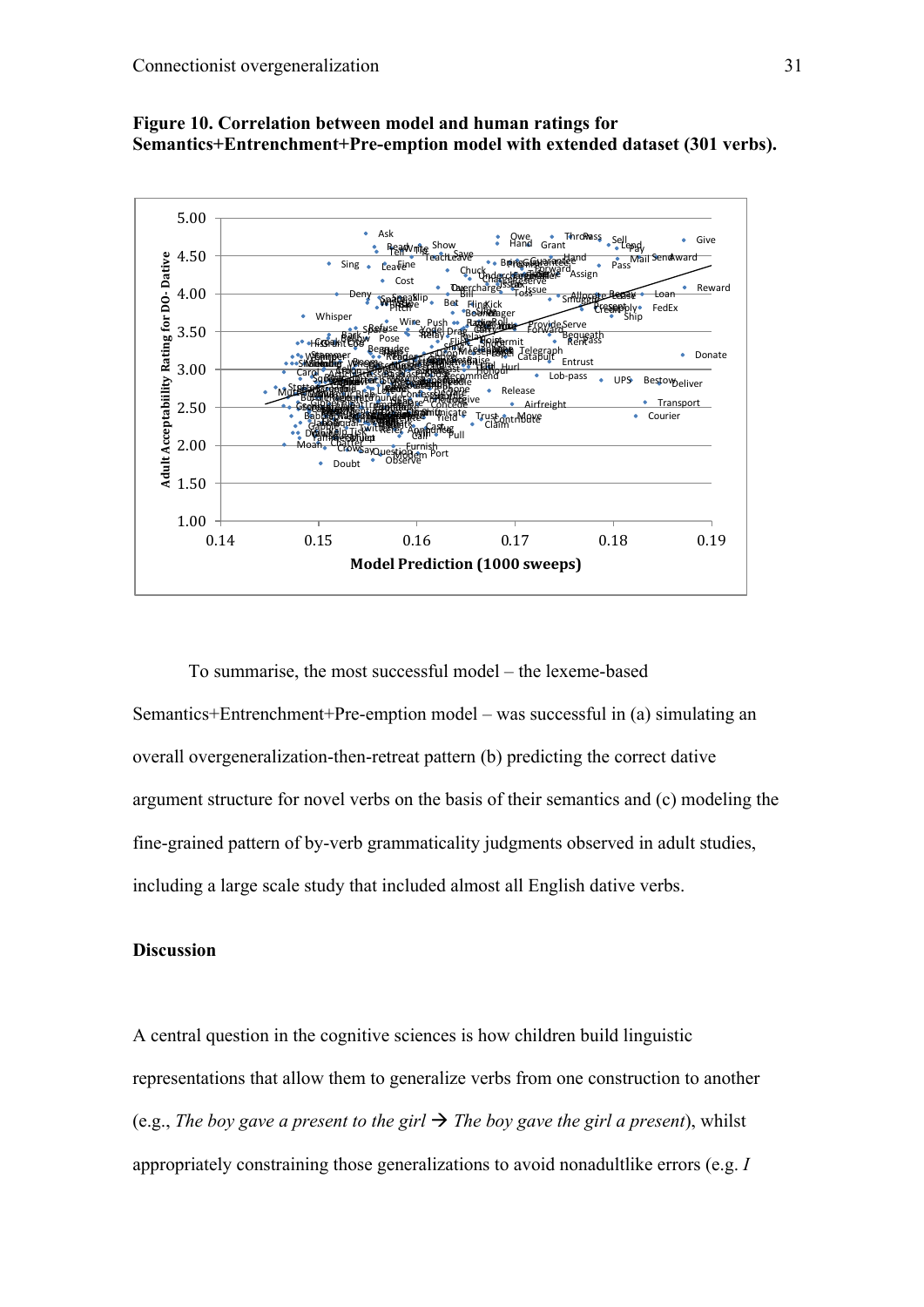*said no to her*  $\rightarrow$  *\*I said her no*). Indeed, for the many children who pass through a stage in which they produce such errors, the question is how they learn to retreat from them, given the absence of consistent evidence regarding which of their utterances are ungrammatical.

Recently, a consensus has begun to emerge that children solve this "no negative evidence problem" (Bowerman, 1988), using a combination of statistical learning procedures such as entrenchment (e.g., Theakston, 2004) and pre-emption (e.g., Boyd & Goldberg, 2011), and learning procedures based on verb semantics (e.g., Ambridge et al, 2008, 2009, 2011, 2012a, 2012b, 2014). Despite this emerging consensus, there have been few attempts to propose a unitary account that combines all three approaches. One exception is the FIT account (Ambridge et al, 2011) which argues for competition between constructions based on (a) verb-in construction frequency, (b) relevance of constructions for the speaker's intended message and (c) fit between the fine-grained semantic properties of individual verbs and individual constructions.

The present study demonstrated that a simple connectionist model that instantiates this account can not only simulate the overall pattern of overgeneralization then retreat but also use the semantics of novel verbs to predict their argument structure (as in the human studies of Ambridge et al, 2008, 2009, 2012b; Bidgood et al, 2014) and predict the by-verb pattern of grammaticality judgments observed in adult studies (Ambridge et al, 2012b).

Although the model used is computationally extremely simple, there is an important sense in which this is its greatest strength. The success of the model suggests that statistical learning effects such as entrenchment and pre-emption need not make use of sophisticated Bayesian or rational learner algorithms to compute an inference from absence. Rather, these effects arise naturally from a learning mechanism that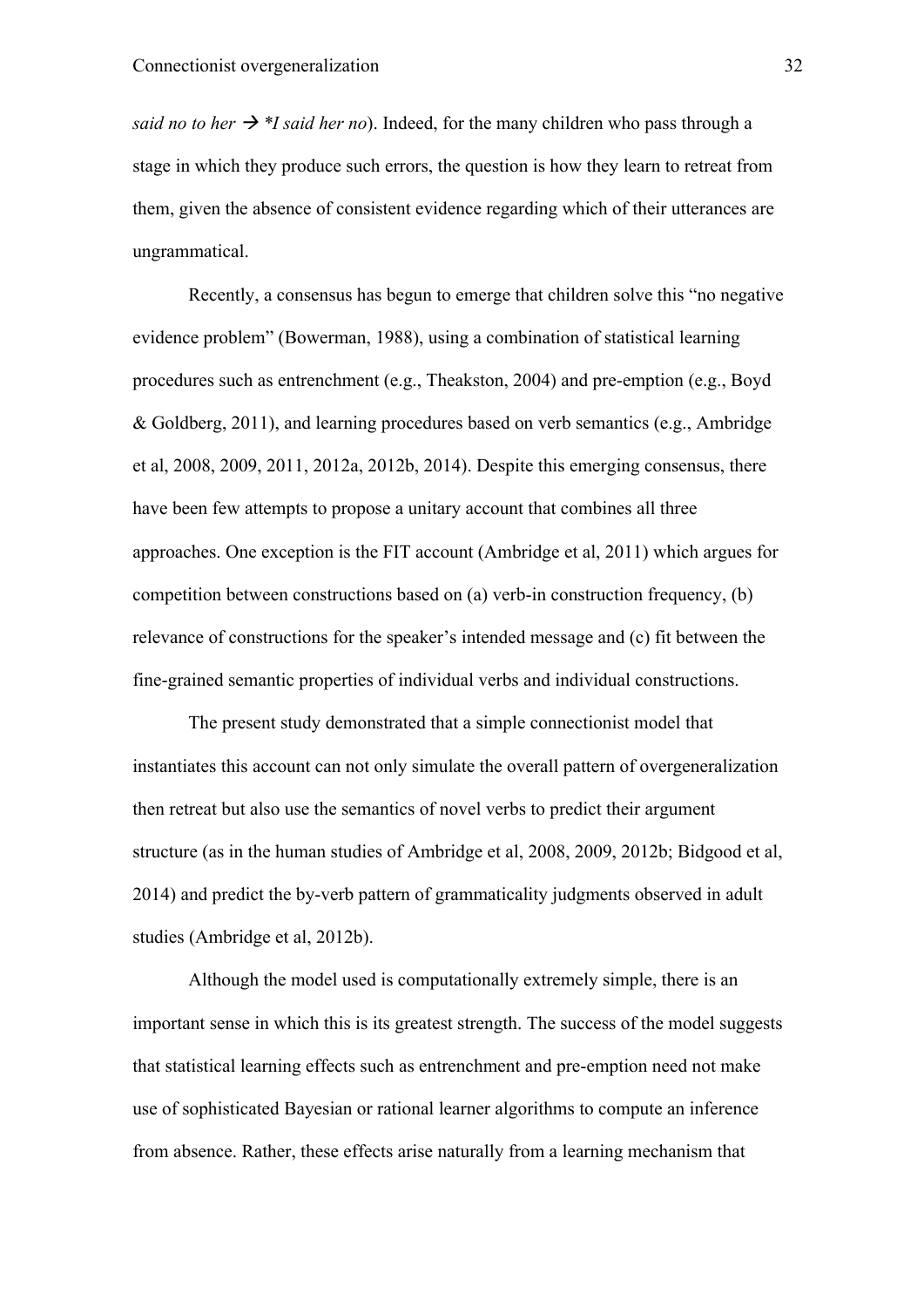probabilistically links verbs to competing instructions. Similarly, semantic effects need not rely on an explicit procedure for semantic class formation (e.g., Pinker, 1989), but fall naturally out of a model that learns which bundles of semantic features ("verbs") are predictive of which constructions.

Another advantage of the present model's simple and high-level approach is that it can easily be extended to other constructions for which children are known to make overgeneralization errors, and for which suitable semantic and statistical measures have been collected. These include the locative (e.g., Ambridge, Pine & Rowland, 2012), passive (Ambridge, Bidgood, Pine, Rowland & Freudenthal, in press) and reversative *un-* prefixation (e.g., Ambridge, 2013; Blything, Ambridge & Lieven, 2014). Future simulations using the same architecture could also investigate the semantic restrictions on construction slots other than VERB. For example, a (probabilistic) requirement of the DO-dative construction is that the first argument be a potential possessor of the second argument (e.g., *\*John sent Chicago the package; c.f.,*  the PO-dative equivalent *John sent the package to Chicago*). It would also be possible to investigate other types of overgeneralization error (e.g., the [in]famous case of the English past tense) by using phonological rather than semantic representations at the input level (indeed, the present study essentially uses the same architecture as classic past-tense models such as Rumelhart & McClelland, 1986).

These advantages notwithstanding, it is important to acknowledge the ways in which the present simulations considerably simplify the task facing real learners. First, the precise semantic properties of individual verbs are known from the start. For child learners, acquiring verb meanings is a notoriously difficult task (Gillette, Gleitman, Gleitman, & Lederer, 1999), and one that presumably proceeds mostly in parallel with learning verb argument structure constructions (e.g., Twomey et al, 2014). Second, the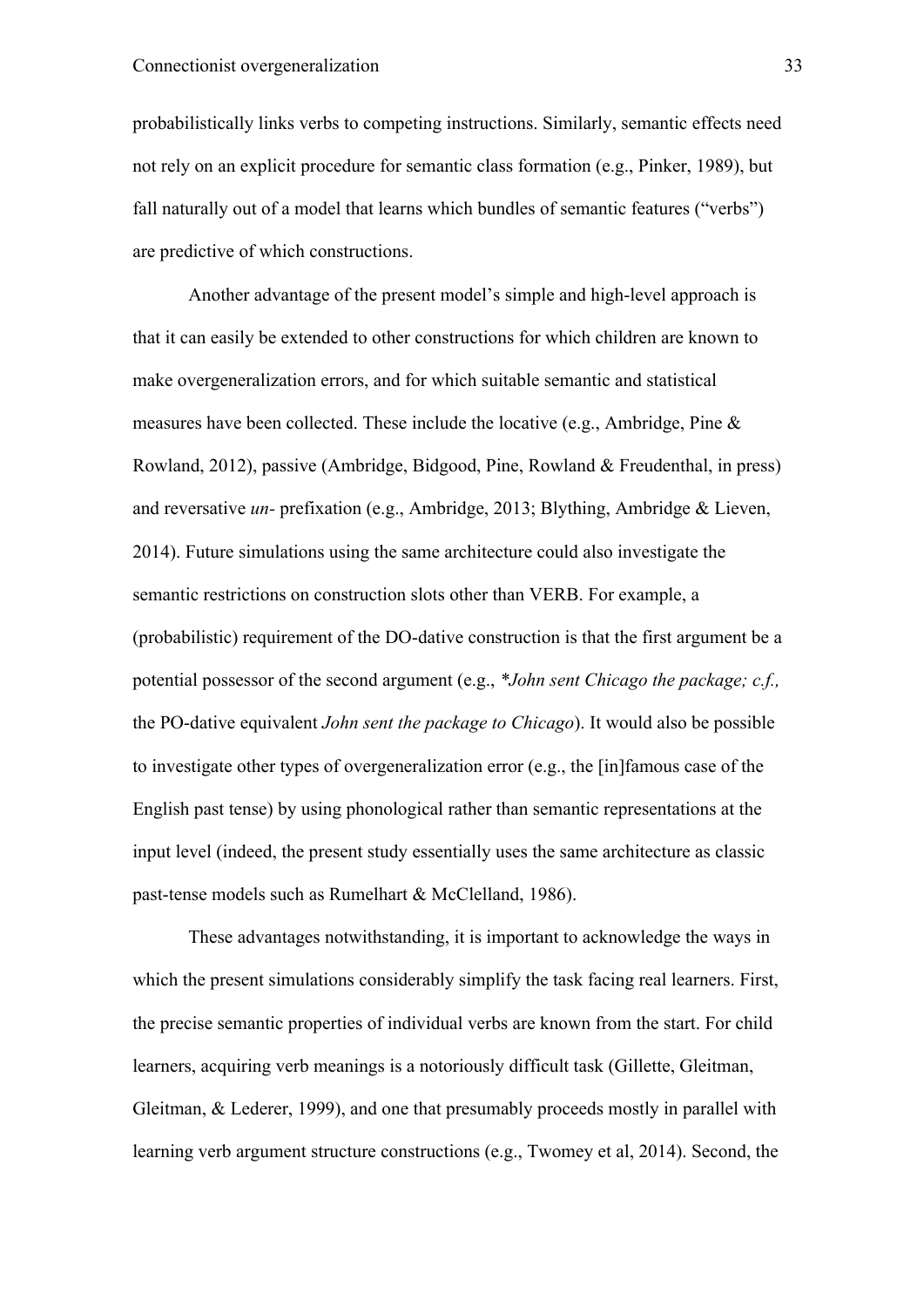simulated learner is assumed to have already abstracted the necessary verb argument structure constructions (e.g., PO- and DO-dative) from the input, and to be able to correctly recognize all further instances of these constructions in the input (though the semantic characteristics of these constructions are learned during the simulation). For real learners, acquiring verb argument structure constructions is an extremely difficult task; indeed, there are very few proposals for how this might be done (though see Tomasello, 2003; Alishahi & Stevenson, 2008). Finally, the model does not – unlike both real learners and more sophisticated computational models (e.g. Chang, 2002; Chang et al, 2006) – produce sentences as sequences of temporally ordered words. There is quite a leap to be made from (a) knowing the verb+argument structure combination that one intends to use to (b) producing a well-formed sentence.

Indeed, under many accounts, verb argument constructions are not, in fact, seen as entities that are abstracted from the input, then stored for subsequent retrieval. Exemplar-based accounts (e.g., Bybee, 2013; Langacker, 2000) propose that learners store nothing more than individual exemplars, (in this case, sentences), and that the notion of – for example – "using a DO-dative construction" – is simply a shorthand way of referring to a process of online generalization across stored DO-dative sentences that meet some criterion (e.g., similarity to the intended message). In order to instantiate such accounts computationally, we will need considerably more sophisticated models that are able to use both semantic and distributional commonalities to abstract, on the fly, across stored exemplars in a way that yields something like conventional verb argument-structure constructions.

In the meantime, the present findings suggest that the traditional conceptualization of entrenchment, pre-emption and the formation of semantic generalizations as rival "mechanisms" may be unhelpful. Rather, all three are best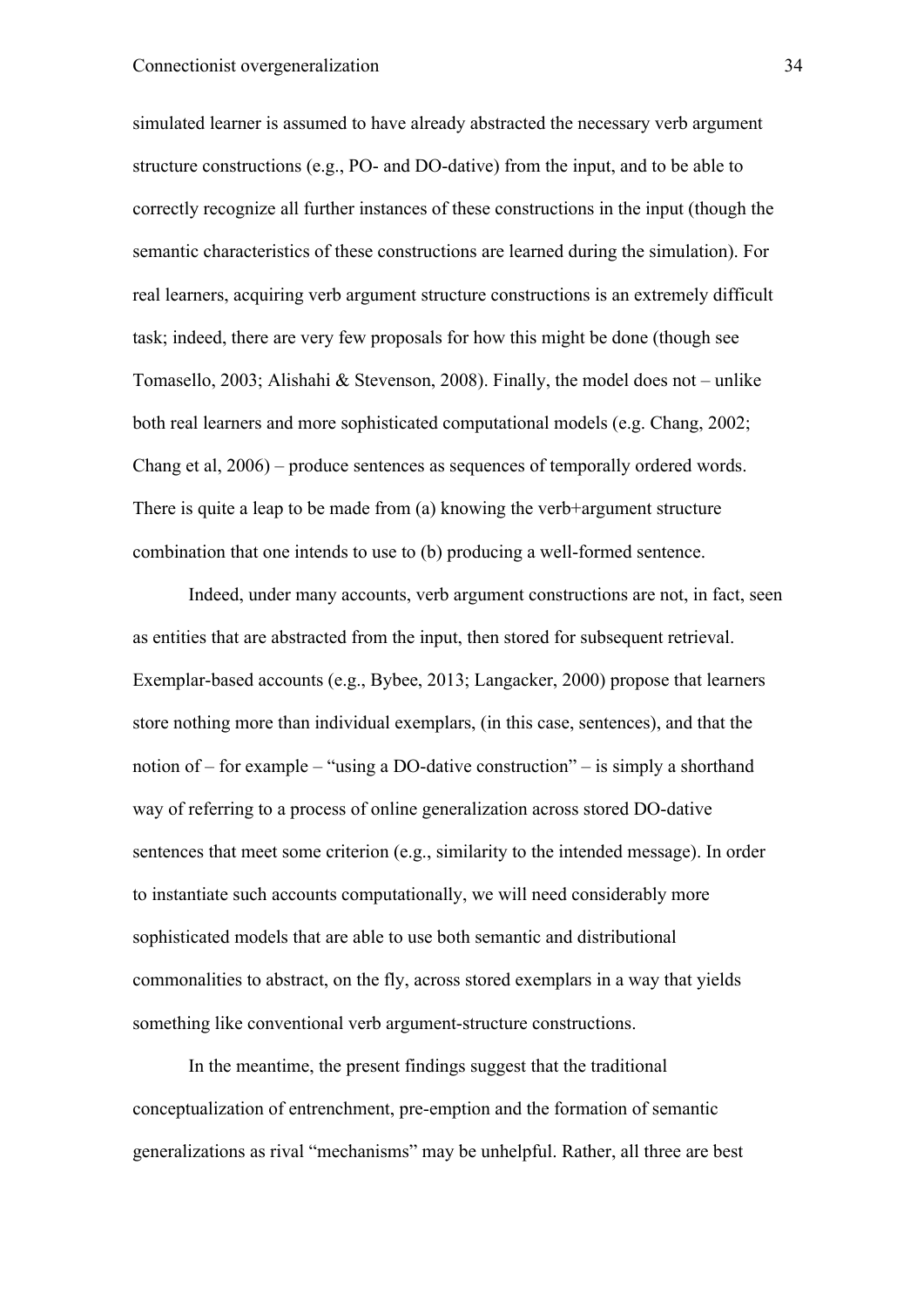thought of as labels for *effects* that fall naturally out of a learning mechanism that probabilistically associates particular verbs (where each verb is a collection of semantic features) and particular argument structure constructions. The computational model outlined in the present article constitutes one possible account of how this can be done.

## **References**

- Akhtar, N., & Tomasello, M. (1997). Young children's productivity with word order and verb morphology. *Developmental Psychology 33*, 952-65.
- Alishahi, A., & Stevenson, S. (2008). A computational model of early argument structure acquisition. *Cognitive Science 32*, 789-834.
- Ambridge, B. (2013). How do children restrict their linguistic generalizations?: an (un- )grammaticality judgment study. *Cognitive Science 37*, 508-43.
- Ambridge, B. & Brandt, S. (2013). "Lisa filled water into the cup": The roles of entrenchment, pre-emption and verb semantics in German speakers' L2 acquisition of English locatives. *Zeitschrift fur Anglistik und Amerikanistik 61*, 245-63.
- Ambridge, B. & Lieven, E.V.M. (2011). *Child Language Acquisition: Contrasting Theoretical Approaches*. Cambridge: Cambridge University Press.
- Ambridge B, & Lieven E.V.M. (2015). A Constructivist Account. In: MacWhinney B and O'Grady W, editors. Handbook of Language Emergence. Hoboken, NJ: Wiley Blackwell; 2015. pp. 478–510.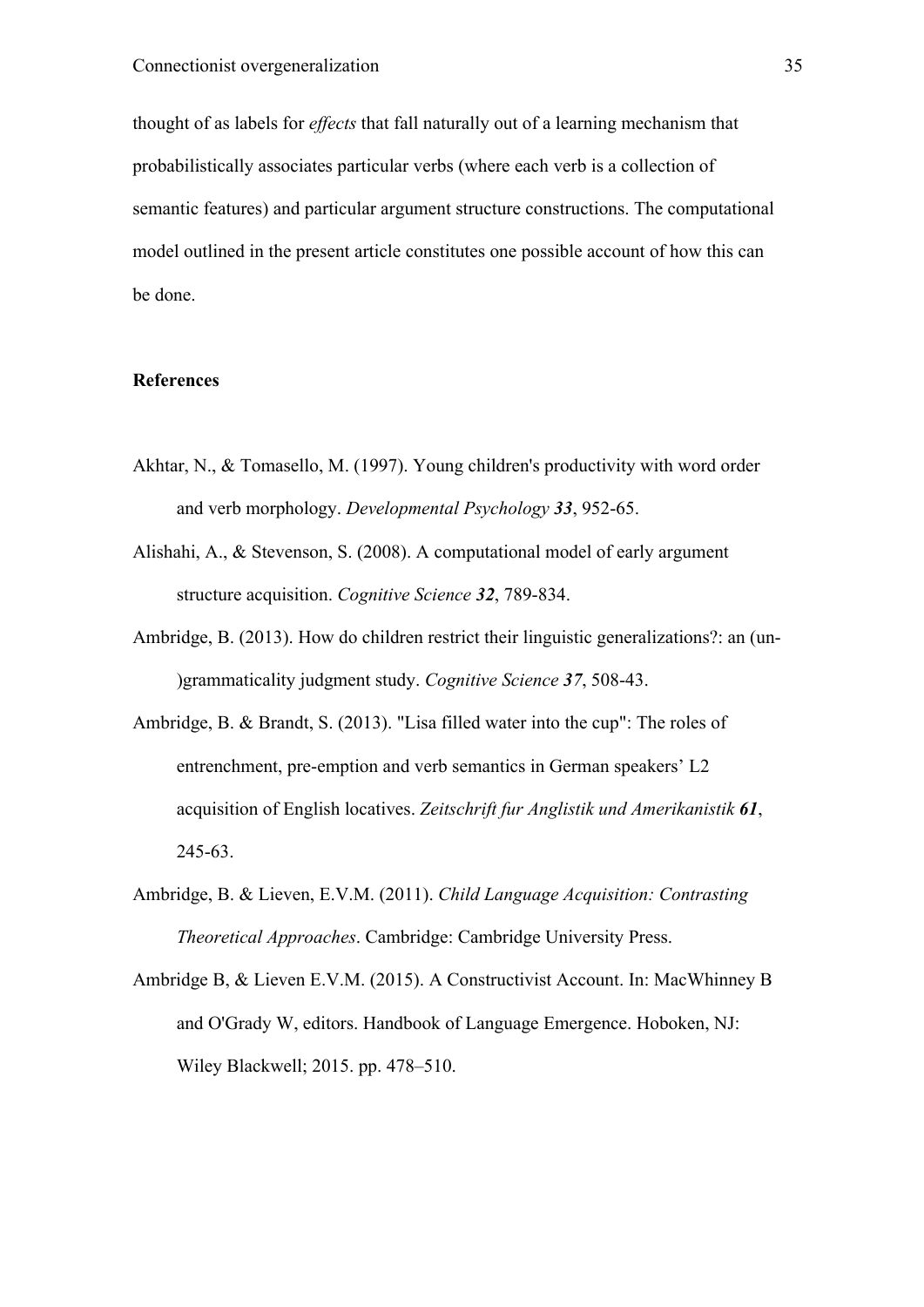Ambridge, B., Pine, J. M, Rowland, C. F., Freudenthal, D., & Chang, F. (2014). Avoiding dative overgeneralization errors: semantics, statistics or both? *Language, Cognition and Neuroscience 29*, 218-43.

- Ambridge, B., Pine, J. M., Rowland, C. F. & Chang, F. (2012). The roles of verb semantics, entrenchment and morphophonology in the retreat from dative argument structure overgeneralization errors. *Language 88*, 45–81.
- Ambridge, B., Pine, J. M., Rowland, C. F., Jones, R.L, & Clark, V. (2009). A semantics-based approach to the 'no negative-evidence' problem *Cognitive Science 33*, 1301-16.
- Ambridge, B., Pine, J.M. & Rowland, C.F. (2012). Semantics versus statistics in the retreat from locative overgeneralization errors. *Cognition 123*, 260–79.
- Ambridge, B., Pine, J.M. & Rowland, C.F., (2011). Children use verb semantics to retreat from overgeneralization errors: A novel verb grammaticality judgment study. *Cognitive Linguistics 22*, 303–23.
- Ambridge, B., Pine, J.M., Rowland, C.F. & Young, C.R. (2008) The effect of verb semantic class and verb frequency (entrenchment) on children's and adults' graded judgements of argument-structure overgeneralization errors. *Cognition 106*, *87-129.*
- Ambridge, B., Pine, J.M., Rowland, C.F., Chang, F. & Bidgood, A. (2013). The retreat from overgeneralization in child language acquisition: Word learning, morphology and verb argument structure. *Wiley Interdisciplinary Reviews: Cognitive Science 4*, 47–62.
- Bidgood, A., Ambridge, B., Pine, J.M. & Rowland, C.F. (2014). The retreat from locative overgeneralisation errors: A novel verb grammaticality judgment study. *PLoS ONE.*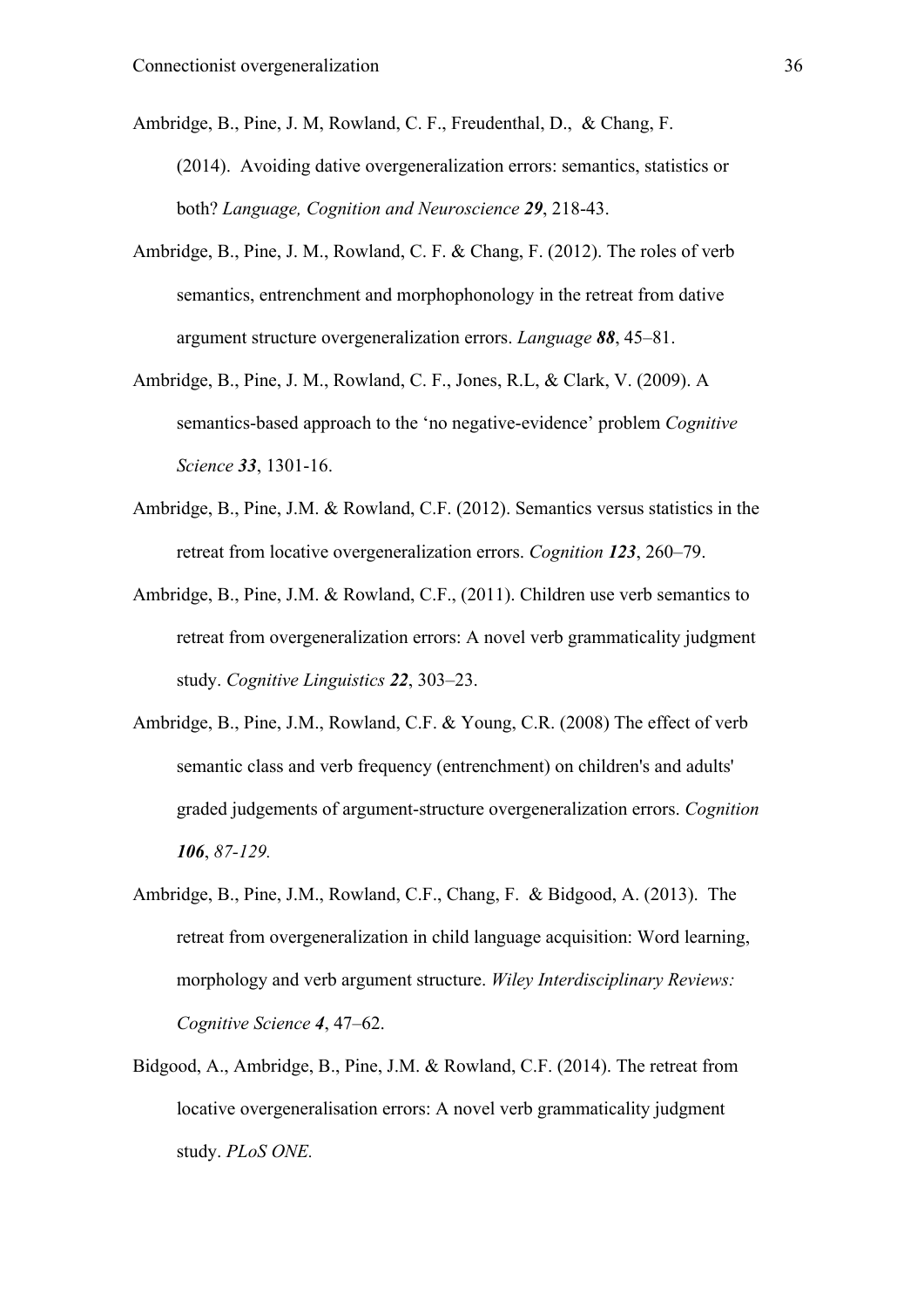- Blything, R.P. Ambridge, B. & Lieven, E.V.M. (2014). Children Use Statistics and Semantics In the Retreat From Overgeneralization. PLoS ONE.
- Bowerman, M. (1988). The "no negative evidence" problem: how do children avoid constructing an overly general grammar? In J. A. Hawkins (Ed.), *Explaining language universals* (pp. 73-101). Oxford: Blackwell.
- Boyd, J. K., & Goldberg, A. E. (2011). Learning what not to say: The role of statistical preemption and categorization in a-adjective production. *Language 87*, 55-83.
- Braine, M. D. S. (1971). On two types of models of the internalization of grammars. In D. I. Slobin (ed.), *The ontogenesis of grammar: a theoretical symposium*. New York: Academic Press.
- Braine, M. D. S., & Brooks, P. J. (1995). Verb argument strucure and the problem of avoiding an overgeneral grammar. In M. Tomasello & W. E. Merriman (Eds.), *Beyond names for things: young children's acquisition of verbs* (pp. 352-76). Hillsdale, NJ: Erlbaum.
- Bresnan, J., Cueni, A., Nikitina, T. V., & Baayen, H. R. (2007). Predicting the dative alternation. In G. Boume, I. Kramer & J. Zwarts (Eds.), *Cognitive foundations of interpretation* (pp. 69-94). Amsterdam: Royal Netherlands Academy of Science.
- Brooks, P. J., & Tomasello, M. (1999). How children constrain their argumentstructure constructions. *Language 75*, 720-38.
- Brooks, P. J., & Zizak, O. (2002). Does preemption help children learn verb transitivity?. *Journal of Child Language 29*, 759-81.
- Brooks, P. J., Tomasello, M., Dodson, K., & Lewis, L. B. (1999). Young children's overgeneralizations with fixed transitivity verbs. *Child Development 70*, 1325- 1337.
- Bybee, J.L. (2013). Usage-based theory and exemplar representation. In Thomas Hoffman, T. and G. Trousdale (eds.) *The Oxford Handbook of Construction Grammar*, pp. 49-69. Oxford University Press.
- Chang, F. (2002). Symbolically speaking: A connectionist model of sentence production. *Cognitive Science 26*, 609-651.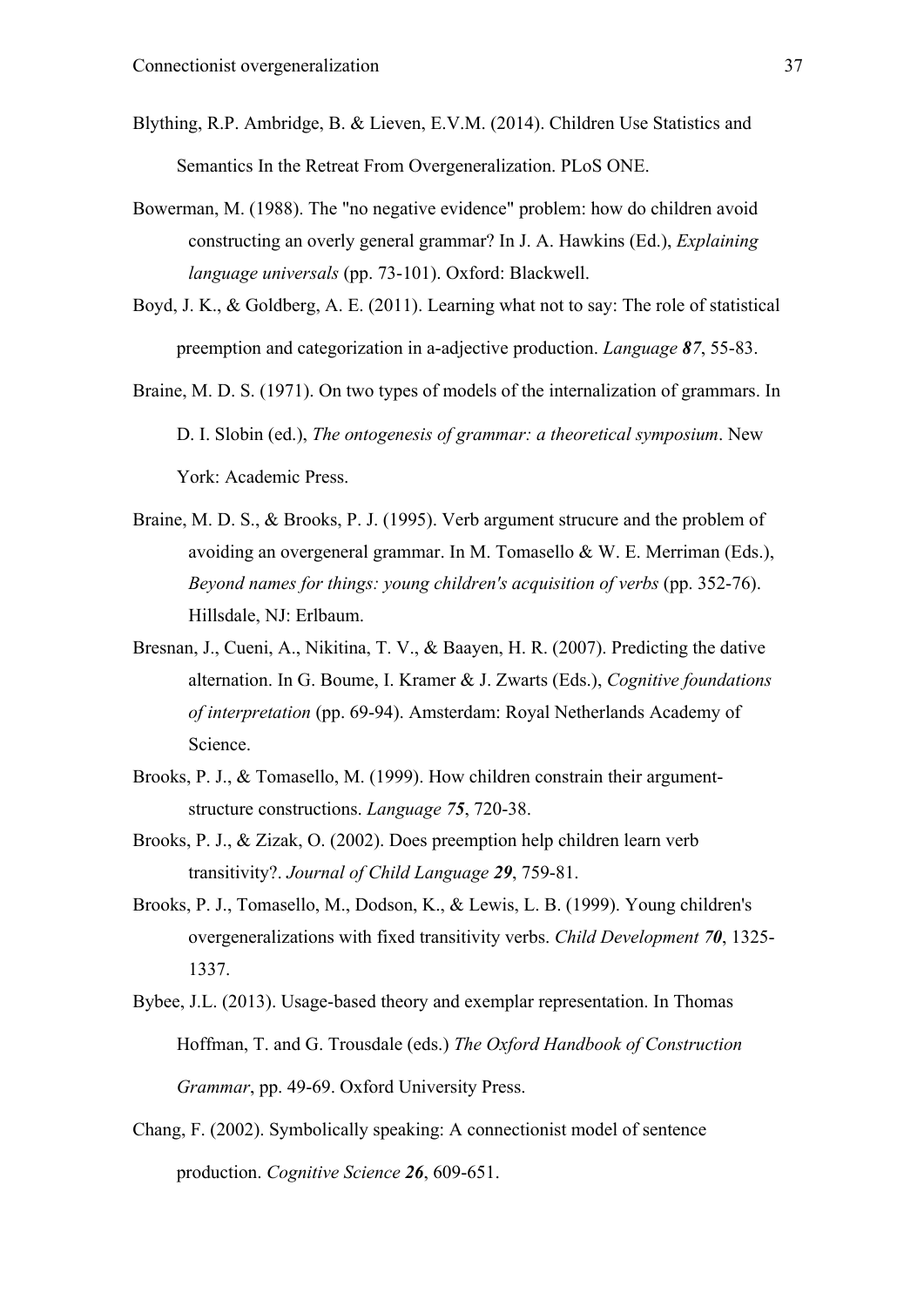- Chang, F., Dell, G. S., & Bock, K. (2006). Becoming syntactic. *Psychological Review 113*, 234.
- Chomsky, N. (1957). *Syntactic Structures*. The Hague: Mouton.
- Dowman, M. (submitted). Minimum description length as a solution to the problem of generalization in syntactic theory. *Machine Learning and Language*.
- Dowman. M. (2000) Addressing the Learnability of Verb Subcategorizations with Bayesian Inference. In Gleitman, L. R. & Joshi, A. K. (Eds.) *Proceedings of the Twenty-Second Annual Conference of the Cognitive Science Society*. Mahwah, New Jersey, USA: Lawrence Erlbaum Associates.
- Gertner, Y., Fisher, C., & Eisengart, J. (2006). Learning Words and Rules Abstract Knowledge of Word Order in Early Sentence Comprehension.*Psychological Science 17*, 684-91.
- Gillette, J., Gleitman, H., Gleitman, L., & Lederer, A. (1999). Human simulations of vocabulary learning. *Cognition 73*, 135-76.
- Gleitman, L. (1990). The structural sources of verb meanings. *Language Acquisition 1*, 3-55.
- Goldberg, A., E. (1995). *Constructions: A Construction Grammar Approach to Argument Structure*. Chicago: University of Chicago Press.
- Goldberg, A.E. (2006). *Constructions at work: The nature of generalization in language*. Oxford: Oxford University Press.
- Goldberg, A. E. (2011). Corpus evidence of the viability of statistical preemption. *Cognitive Linguistics 22*, 131-153.
- Gropen, J., Pinker, S., Hollander, M., & Goldberg, R. (1991a). Affectedness and direct objects: The role of lexical semantics in the acquisition of verb argument structure. *Cognition 41*, 153-195.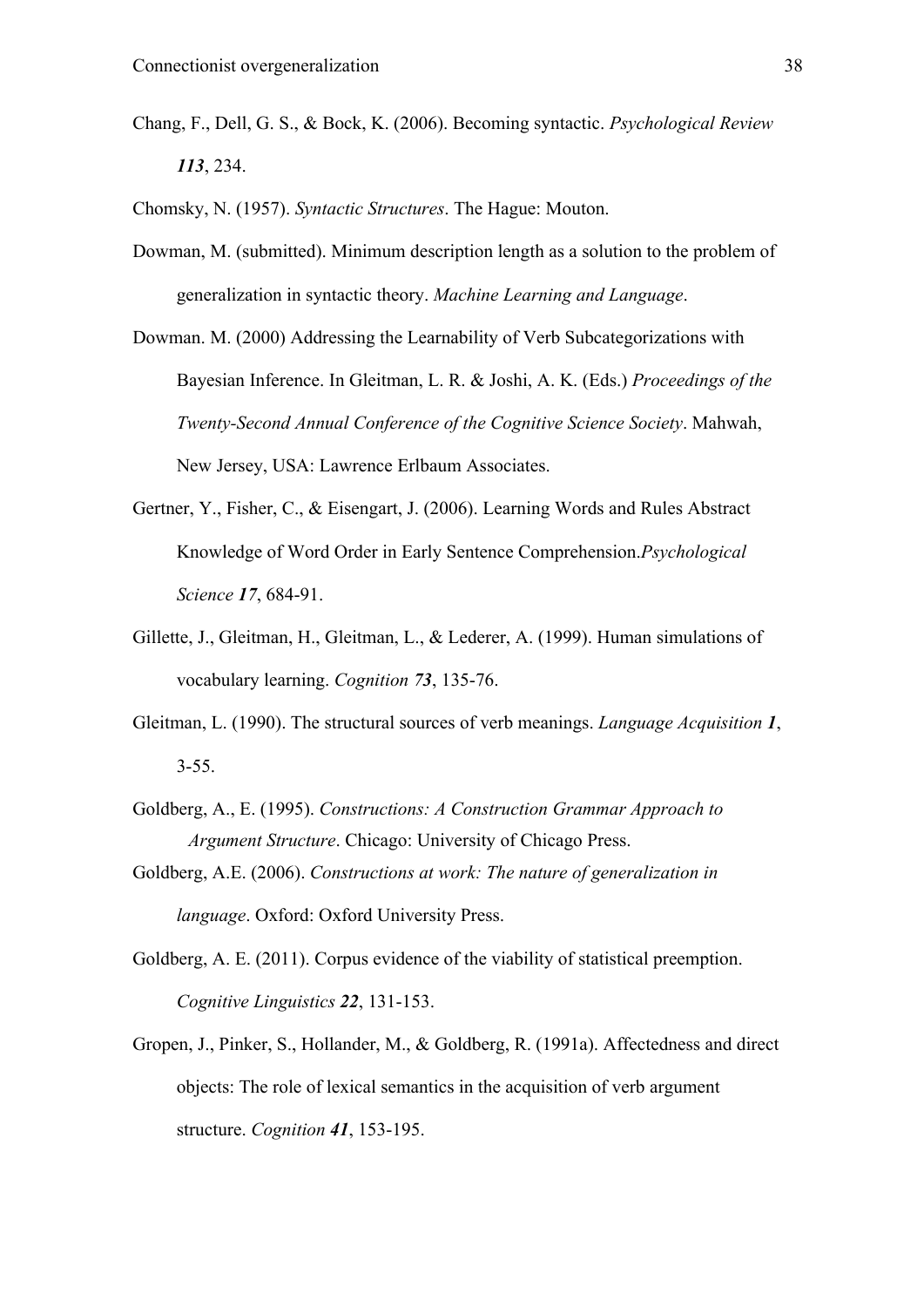- Gropen, J., Pinker, S., Hollander, M., & Goldberg, R. (1991b). Syntax and semantics in the acquisition of locative verbs. *Journal of Child Language 18*, 115-151.
- Gropen, J., Pinker, S., Hollander, M., Goldberg, R., & Wilson, R. (1989). The learnability and acquisition of the dative alternation in English. *Language 65*, 203-257.
- Hsu, A. S., & Chater, N. (2010). The logical problem of language acquisition: A probabilistic perspective. *Cognitive Science 34*, 972-1016.
- Hsu, A. S., Chater, N., & Vitányi, P. (2011). The probabilistic analysis of language acquisition: Theoretical, computational, and experimental analysis. *Cognition 120*, 380-390.
- Hsu, A. S., Chater, N., & Vitányi, P. (2013). Language Learning From Positive Evidence, Reconsidered: A Simplicity-Based Approach. *Topics in Cognitive Science 5*, 35-55.
- Langacker, R. (2000). A dynamic usage-based model. In *Usage-Based Models of Language*, Barlow, M. & S. Kemmer (eds.), 1–63. Stanford: CSLI Publications.
- Levin, B. (1993). *English Verb Classes and Alternations: A Preliminary Investigation*. Chicago: University of Chicago press.
- MacWhinney, B. (2004). A multiple process solution to the logical problem of language acquisition. *Journal of Child Language 31*, 883-914.
- Noble, C. H., Rowland, C. F., & Pine, J. M. (2011). Comprehension of Argument Structure and Semantic Roles: Evidence from English‐Learning Children and the Forced‐Choice Pointing Paradigm. *Cognitive Science 35*, 963-82.
- Onnis, L., Roberts, M., & Chater, N. (2002). Simplicity: A cure for overgeneralizations in language acquisition? *In Proceedings of the 24th annual conference of the Cognitive Science Society* (pp. 720–5). Mahwah, NJ: Erlbaum.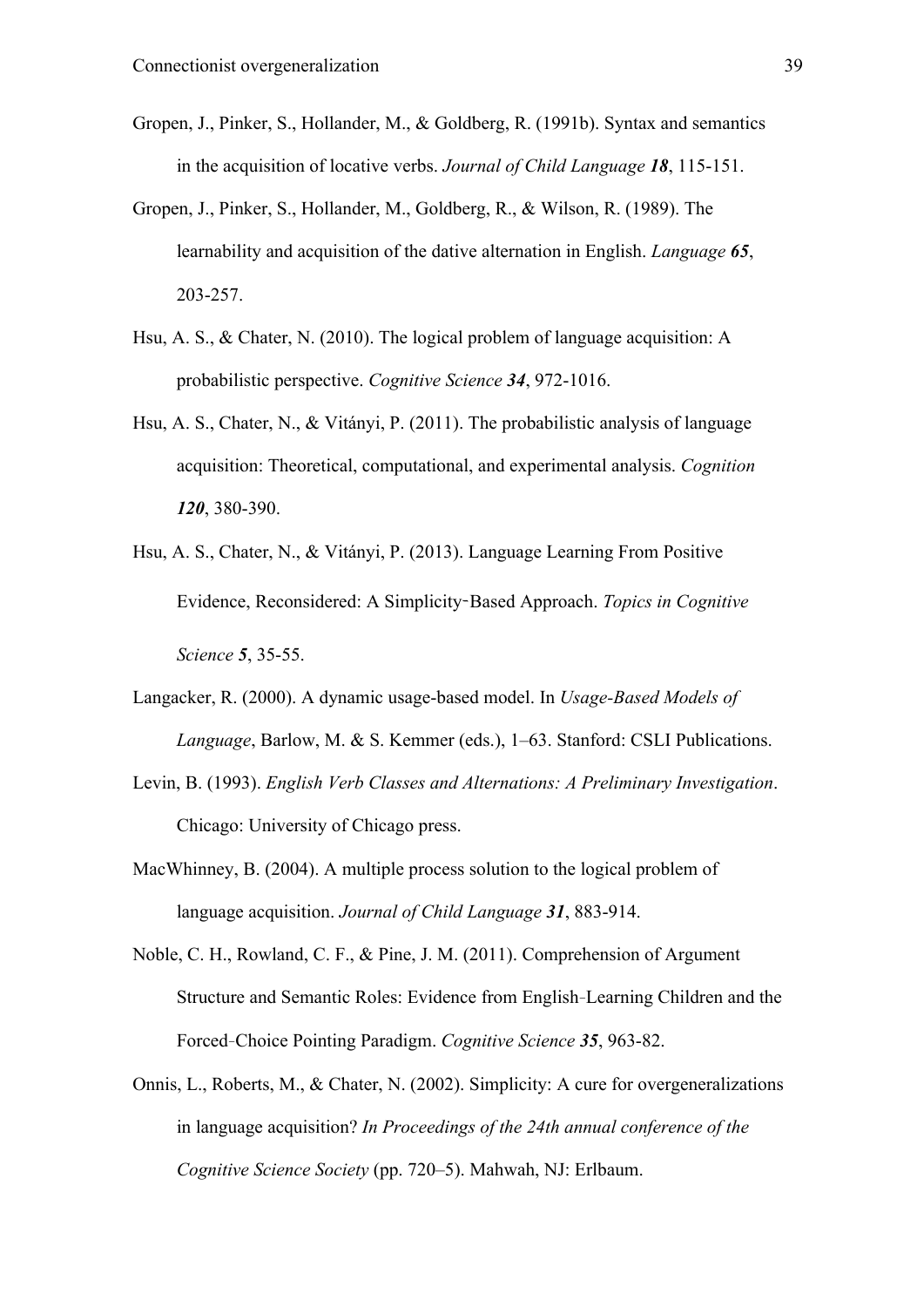- Perfors, A., Tenenbaum, J. B., & Wonnacott, E. (2010). Variability, negative evidence, and the acquisition of verb argument constructions\*. *Journal of Child Language 37*, 607.
- Pinker, S. (1989). *Learnability and Cognition: The Acquisition of Argument Structure.* Cambridge, MA: MIT Press.
- Pinker, S. (1994). How could a child use verb syntax to learn verb semantics? *Lingua 92*, 377-410.
- Ruh, N., & Westermann, G. (2009). OXlearn: A new MATLAB-based simulation tool for connectionist models. *Behavior Research Methods 41*, 1138-43.
- Stefanowitsch, A. (2008). Negative evidence and preemption: A constructional approach to ungrammaticality. *Cognitive Linguistics 19*, 513-531.
- Theakston, A. L. (2004). The role of entrenchment in children's and adults' performance on grammaticality judgement tasks. *Cognitive Development 19*, 15- 34.
- Tomasello, M. (2003). *Constructing a Language: A Usage-Based Theory of Language Acquisition.* Harvard University Press.
- Twomey, K. E., Chang, F., & Ambridge, B. (2014). Do as I say, not as I do: A lexical distributional account of English locative verb class acquisition. *Cognitive Psychology 73*, 41-71.
- Wonnacott, E., Newport, E. L., & Tanenhaus, M. K. (2008). Acquiring and processing verb argument structure: Distributional learning in a miniature language. *Cognitive Psychology 56*, 165-209.